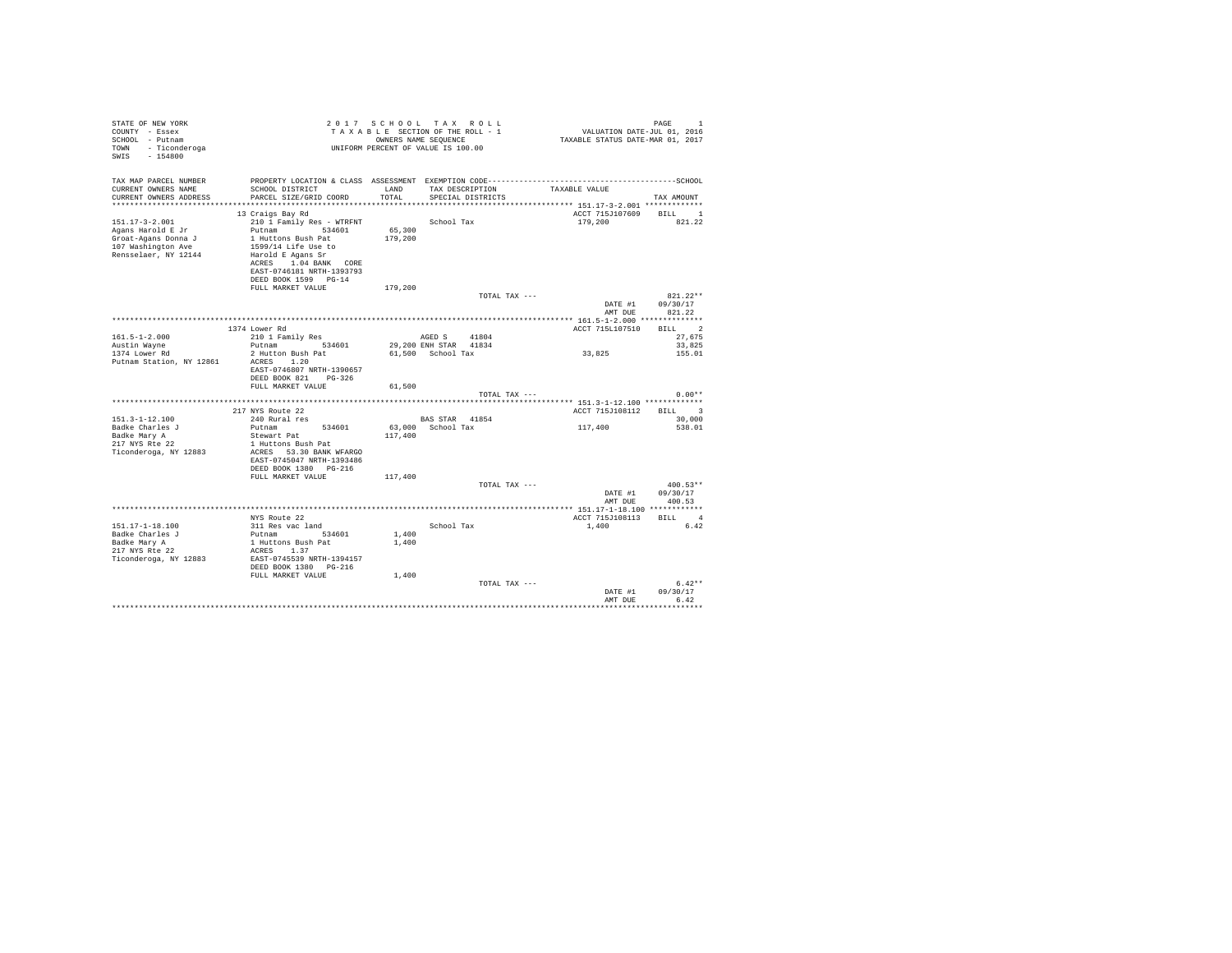| STATE OF NEW YORK        |                                                                                              |         | 2017 SCHOOL TAX ROLL               |                 |                                  | PAGE             |
|--------------------------|----------------------------------------------------------------------------------------------|---------|------------------------------------|-----------------|----------------------------------|------------------|
| COUNTY - Essex           |                                                                                              |         | TAXABLE SECTION OF THE ROLL - 1    |                 | VALUATION DATE-JUL 01, 2016      |                  |
| SCHOOL - Putnam          |                                                                                              |         | OWNERS NAME SEQUENCE               |                 | TAXABLE STATUS DATE-MAR 01, 2017 |                  |
| TOWN - Ticonderoga       |                                                                                              |         | UNIFORM PERCENT OF VALUE IS 100.00 |                 |                                  |                  |
| SWIS - 154800            |                                                                                              |         |                                    |                 |                                  |                  |
|                          |                                                                                              |         |                                    |                 |                                  |                  |
|                          |                                                                                              |         |                                    |                 |                                  |                  |
| TAX MAP PARCEL NUMBER    | PROPERTY LOCATION & CLASS ASSESSMENT EXEMPTION CODE-----------------------------------SCHOOL |         |                                    |                 |                                  |                  |
| CURRENT OWNERS NAME      | SCHOOL DISTRICT                                                                              | LAND    | TAX DESCRIPTION                    |                 | TAXABLE VALUE                    |                  |
| CURRENT OWNERS ADDRESS   | PARCEL SIZE/GRID COORD                                                                       | TOTAL   | SPECIAL DISTRICTS                  |                 |                                  | TAX AMOUNT       |
|                          |                                                                                              |         |                                    |                 |                                  |                  |
|                          | 219 NYS Route 22                                                                             |         |                                    |                 | ACCT 715J108109                  | BILL 5           |
| $151.17 - 1 - 17.003$    | 210 1 Family Res                                                                             |         | BAS STAR 41854                     |                 |                                  | 30,000           |
| Badke Jesse J            | Putnam 534601                                                                                |         | 29.000 School Tax                  |                 | 69,900                           | 320.33           |
| 219 NYS Rt 22            | 1 Huttons Bush Pat                                                                           | 69,900  |                                    |                 |                                  |                  |
| Ticonderoga, NY 12883    | ACRES 1.02 BANK1STARSG                                                                       |         |                                    |                 |                                  |                  |
|                          | EAST-0745565 NRTH-1393756                                                                    |         |                                    |                 |                                  |                  |
|                          | DEED BOOK 1643 PG-159                                                                        |         |                                    |                 |                                  |                  |
|                          | FULL MARKET VALUE                                                                            | 69,900  |                                    |                 |                                  |                  |
|                          |                                                                                              |         |                                    | TOTAL TAX ---   |                                  | 182.85**         |
|                          |                                                                                              |         |                                    |                 | DATE #1                          | 09/30/17         |
|                          |                                                                                              |         |                                    |                 | AMT DUE                          | 182.85           |
|                          |                                                                                              |         |                                    |                 |                                  |                  |
|                          | 68 NYS Route 22                                                                              |         |                                    |                 | ACCT 715J191011                  | <b>BILL</b><br>6 |
| $161.5 - 1 - 1.200$      | 210 1 Family Res                                                                             |         | ENH STAR 41834                     |                 |                                  | 65,500           |
| Barber Martin F          | 534601<br>Putnam                                                                             |         | 31,000 School Tax                  |                 | 105,200                          | 482.10           |
| Barber Melodie           | 2 Huttons Bush Patent                                                                        | 105,200 |                                    |                 |                                  |                  |
| 68 Nys Rte 22            | ACRES 3.00                                                                                   |         |                                    |                 |                                  |                  |
| PO Box 517               | EAST-0745181 NRTH-1390069                                                                    |         |                                    |                 |                                  |                  |
| Ticonderoga, NY 12883    | DEED BOOK 963 PG-257                                                                         |         |                                    |                 |                                  |                  |
|                          | FULL MARKET VALUE                                                                            | 105,200 |                                    |                 |                                  |                  |
|                          |                                                                                              |         |                                    | TOTAL TAX ---   |                                  | 181.93**         |
|                          |                                                                                              |         |                                    |                 | DATE #1                          | 09/30/17         |
|                          |                                                                                              |         |                                    |                 | AMT DUE                          | 181.93           |
|                          |                                                                                              |         |                                    |                 |                                  |                  |
|                          | 208 NYS Route 22                                                                             |         |                                    |                 | ACCT 715J107401                  | BILL 7           |
| $151.17 - 1 - 9.000$     | 210 1 Family Res                                                                             |         | AGED ALL 41800                     |                 |                                  | 22,300           |
| Bennett Sheila           | Putnam 534601                                                                                |         | 21,500 ENH STAR 41834              |                 |                                  | 22,300           |
| 208 NYS Route 22         | 1 Huttons Bush Pat                                                                           |         | 44,600 School Tax                  |                 | 22,300                           | 102.19           |
| Putnam Station, NY 12861 | ACRES 0.60                                                                                   |         |                                    |                 |                                  |                  |
|                          | EAST-0745835 NRTH-1393377                                                                    |         |                                    |                 |                                  |                  |
|                          | DEED BOOK 1014 PG-118                                                                        |         |                                    |                 |                                  |                  |
|                          | FULL MARKET VALUE                                                                            | 44,600  |                                    |                 |                                  |                  |
|                          |                                                                                              |         |                                    | TOTAL TAX ---   |                                  | $0.00**$         |
|                          |                                                                                              |         |                                    |                 |                                  |                  |
|                          | 276 NYS Route 22                                                                             |         |                                    |                 | ACCT 715J108008                  | 8<br><b>BILL</b> |
| $151.17 - 1 - 1.000$     | 210 1 Family Res                                                                             |         | ENH STAR 41834                     |                 |                                  | 65,500           |
| Blanchard Mary Louise    | Putnam 534601                                                                                |         | 30,400 School Tax                  |                 | 87,400                           | 400.53           |
|                          |                                                                                              |         |                                    |                 |                                  |                  |
| 276 NYS Route 22         | 1 Huttons Bush Pat                                                                           | 87,400  |                                    |                 |                                  |                  |
| Ticonderoga, NY 12883    | ACRES 2.40                                                                                   |         |                                    |                 |                                  |                  |
|                          | EAST-0745782 NRTH-1395118                                                                    |         |                                    |                 |                                  |                  |
|                          | DEED BOOK 1865 PG-140                                                                        |         |                                    |                 |                                  |                  |
|                          | FULL MARKET VALUE                                                                            | 87,400  |                                    |                 |                                  |                  |
|                          |                                                                                              |         |                                    | TOTAL TAX $---$ |                                  | $100.36**$       |
|                          |                                                                                              |         |                                    |                 | DATE #1                          | 09/30/17         |
|                          |                                                                                              |         |                                    |                 | AMT DUE                          | 100.36           |
|                          |                                                                                              |         |                                    |                 |                                  |                  |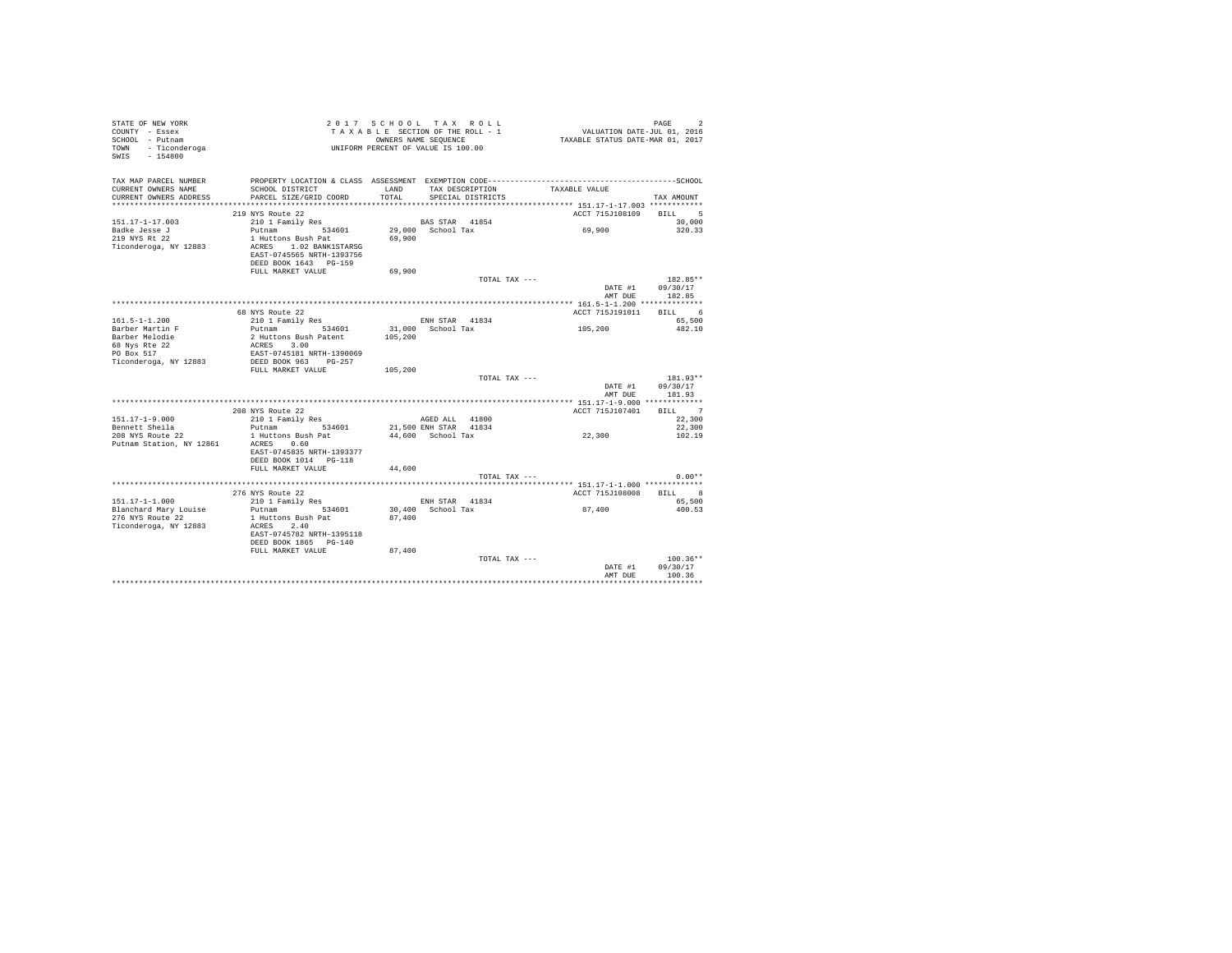| STATE OF NEW YORK<br>COUNTY - Essex<br>SCHOOL - Putnam<br>TOWN - Ticonderoga<br>SWIS - 154800 |                                                                                                                 | 2017 SCHOOL TAX ROLL<br>TAXABLE SECTION OF THE ROLL - 1<br>OWNERS NAME SEQUENCE<br>UNIFORM PERCENT OF VALUE IS 100.00 |                                               |                   |               | PAGE 9<br>101, VALUATION DATE-JUL 01, 2016<br>2017 TAXABLE STATUS DATE-MAR | PAGE<br>-3         |  |
|-----------------------------------------------------------------------------------------------|-----------------------------------------------------------------------------------------------------------------|-----------------------------------------------------------------------------------------------------------------------|-----------------------------------------------|-------------------|---------------|----------------------------------------------------------------------------|--------------------|--|
| TAX MAP PARCEL NUMBER<br>CURRENT OWNERS NAME                                                  | PROPERTY LOCATION & CLASS ASSESSMENT EXEMPTION CODE-----------------------------------SCHOOL<br>SCHOOL DISTRICT | LAND                                                                                                                  |                                               | TAX DESCRIPTION   |               | TAXABLE VALUE                                                              |                    |  |
| CURRENT OWNERS ADDRESS                                                                        | PARCEL SIZE/GRID COORD                                                                                          | TOTAL                                                                                                                 |                                               | SPECIAL DISTRICTS |               |                                                                            | TAX AMOUNT         |  |
|                                                                                               | NYS Route 22                                                                                                    |                                                                                                                       |                                               |                   |               | ACCT 715J114502 BILL 9                                                     |                    |  |
| $160.2 - 2 - 7.000$                                                                           | 322 Rural vac>10                                                                                                |                                                                                                                       | School Tax                                    |                   |               | 43,100 197.51                                                              |                    |  |
| Blood Belva                                                                                   | Putnam 534601                                                                                                   | 43,100                                                                                                                |                                               |                   |               |                                                                            |                    |  |
| 15 NYS Rt 22                                                                                  | 2 & 4 Huttons Bush Pat                                                                                          | 43,100                                                                                                                |                                               |                   |               |                                                                            |                    |  |
| Putnam Station, NY 12861                                                                      | ACRES 32.70                                                                                                     |                                                                                                                       |                                               |                   |               |                                                                            |                    |  |
|                                                                                               | EAST-0743584 NRTH-1388783                                                                                       |                                                                                                                       |                                               |                   |               |                                                                            |                    |  |
|                                                                                               | FULL MARKET VALUE                                                                                               | 43,100                                                                                                                |                                               |                   | TOTAL TAX --- |                                                                            | 197.51**           |  |
|                                                                                               |                                                                                                                 |                                                                                                                       |                                               |                   |               | DATE #1                                                                    | 09/30/17           |  |
|                                                                                               |                                                                                                                 |                                                                                                                       |                                               |                   |               | AMT DUR                                                                    | 197.51             |  |
|                                                                                               |                                                                                                                 |                                                                                                                       |                                               |                   |               |                                                                            |                    |  |
|                                                                                               | 15 NYS Route 22                                                                                                 |                                                                                                                       |                                               |                   |               | ACCT 715J108014 BILL 10                                                    |                    |  |
| $160.2 - 2 - 5.000$                                                                           | 210 1 Family Res                                                                                                |                                                                                                                       | AGED ALL 41800                                |                   |               |                                                                            | 51,000<br>51,000   |  |
| Blood William<br>c/o Belva Blood                                                              | Putnam 534601<br>6 Huttons Bush Pat                                                                             |                                                                                                                       | 30,100 ENH STAR 41834<br>$102.000$ School Tax |                   |               | 51,000                                                                     | 233.72             |  |
| 15 NYS Rte 22                                                                                 | 1207/13 Life Use To                                                                                             |                                                                                                                       |                                               |                   |               |                                                                            |                    |  |
| Putnam Station, NY 12861                                                                      | Belva Blood                                                                                                     |                                                                                                                       |                                               |                   |               |                                                                            |                    |  |
|                                                                                               | ACRES 2.10                                                                                                      |                                                                                                                       |                                               |                   |               |                                                                            |                    |  |
|                                                                                               | EAST-0744537 NRTH-1388778                                                                                       |                                                                                                                       |                                               |                   |               |                                                                            |                    |  |
|                                                                                               | DEED BOOK 1207 PG-13<br>FULL MARKET VALUE                                                                       |                                                                                                                       |                                               |                   |               |                                                                            |                    |  |
|                                                                                               |                                                                                                                 | 102,000                                                                                                               |                                               |                   | TOTAL TAX --- |                                                                            | $0.00**$           |  |
|                                                                                               |                                                                                                                 |                                                                                                                       |                                               |                   |               |                                                                            |                    |  |
|                                                                                               | 48 Wilson Bay Rd                                                                                                |                                                                                                                       |                                               |                   |               | ACCT 715J113711 BILL 11                                                    |                    |  |
| $151.17 - 2 - 2.000$                                                                          | 260 Seasonal res - WTRFNT                                                                                       |                                                                                                                       | School Tax                                    |                   |               | 55,400                                                                     | 253.88             |  |
| Brooking Marie                                                                                | Putnam 534601                                                                                                   | 36,600                                                                                                                |                                               |                   |               |                                                                            |                    |  |
| Michalak Joseph E<br>c/o Marv Michalak                                                        | 1 Huttons Bush Pat                                                                                              | 55,400                                                                                                                |                                               |                   |               |                                                                            |                    |  |
| PO Box 94                                                                                     | ACRES 0.30<br>EAST-0746269 NRTH-1395003                                                                         |                                                                                                                       |                                               |                   |               |                                                                            |                    |  |
| Lake Luzerne, NY 12846                                                                        | DEED BOOK 1680 PG-69                                                                                            |                                                                                                                       |                                               |                   |               |                                                                            |                    |  |
|                                                                                               | FULL MARKET VALUE                                                                                               | 55,400                                                                                                                |                                               |                   |               |                                                                            |                    |  |
|                                                                                               |                                                                                                                 |                                                                                                                       |                                               |                   | TOTAL TAX --- |                                                                            | 253.88**           |  |
|                                                                                               |                                                                                                                 |                                                                                                                       |                                               |                   |               | DATE #1                                                                    | 09/30/17           |  |
|                                                                                               |                                                                                                                 |                                                                                                                       |                                               |                   |               | AMT DUE                                                                    | 253.88             |  |
|                                                                                               | 135 NYS Route 22                                                                                                |                                                                                                                       |                                               |                   |               | ACCT 715J108710 BILL 12                                                    |                    |  |
| $161.1 - 1 - 1.110$                                                                           | 240 Rural res                                                                                                   |                                                                                                                       | BAS STAR 41854                                |                   |               |                                                                            | 30,000             |  |
| Charleton Ruth C                                                                              | Putnam 534601                                                                                                   |                                                                                                                       | 67,500 School Tax                             |                   |               | 137,800                                                                    | 631.49             |  |
| 135 NYS Route 22                                                                              | 1 Huttons Bush Pat                                                                                              | 137,800                                                                                                               |                                               |                   |               |                                                                            |                    |  |
| Putnam, NY 12861                                                                              | 1607/300-Life Use to Fran                                                                                       |                                                                                                                       |                                               |                   |               |                                                                            |                    |  |
|                                                                                               | Carolyn K Charlton<br>ACRES 60.26                                                                               |                                                                                                                       |                                               |                   |               |                                                                            |                    |  |
|                                                                                               | EAST-0745343 NRTH-1391559                                                                                       |                                                                                                                       |                                               |                   |               |                                                                            |                    |  |
|                                                                                               | DEED BOOK 1607 PG-300                                                                                           |                                                                                                                       |                                               |                   |               |                                                                            |                    |  |
|                                                                                               | FULL MARKET VALUE                                                                                               | 137,800                                                                                                               |                                               |                   |               |                                                                            |                    |  |
|                                                                                               |                                                                                                                 |                                                                                                                       |                                               |                   | TOTAL TAX --- |                                                                            | 494.01**           |  |
|                                                                                               |                                                                                                                 |                                                                                                                       |                                               |                   |               | DATE #1<br>AMT DUE                                                         | 09/30/17<br>494.01 |  |
|                                                                                               |                                                                                                                 |                                                                                                                       |                                               |                   |               |                                                                            |                    |  |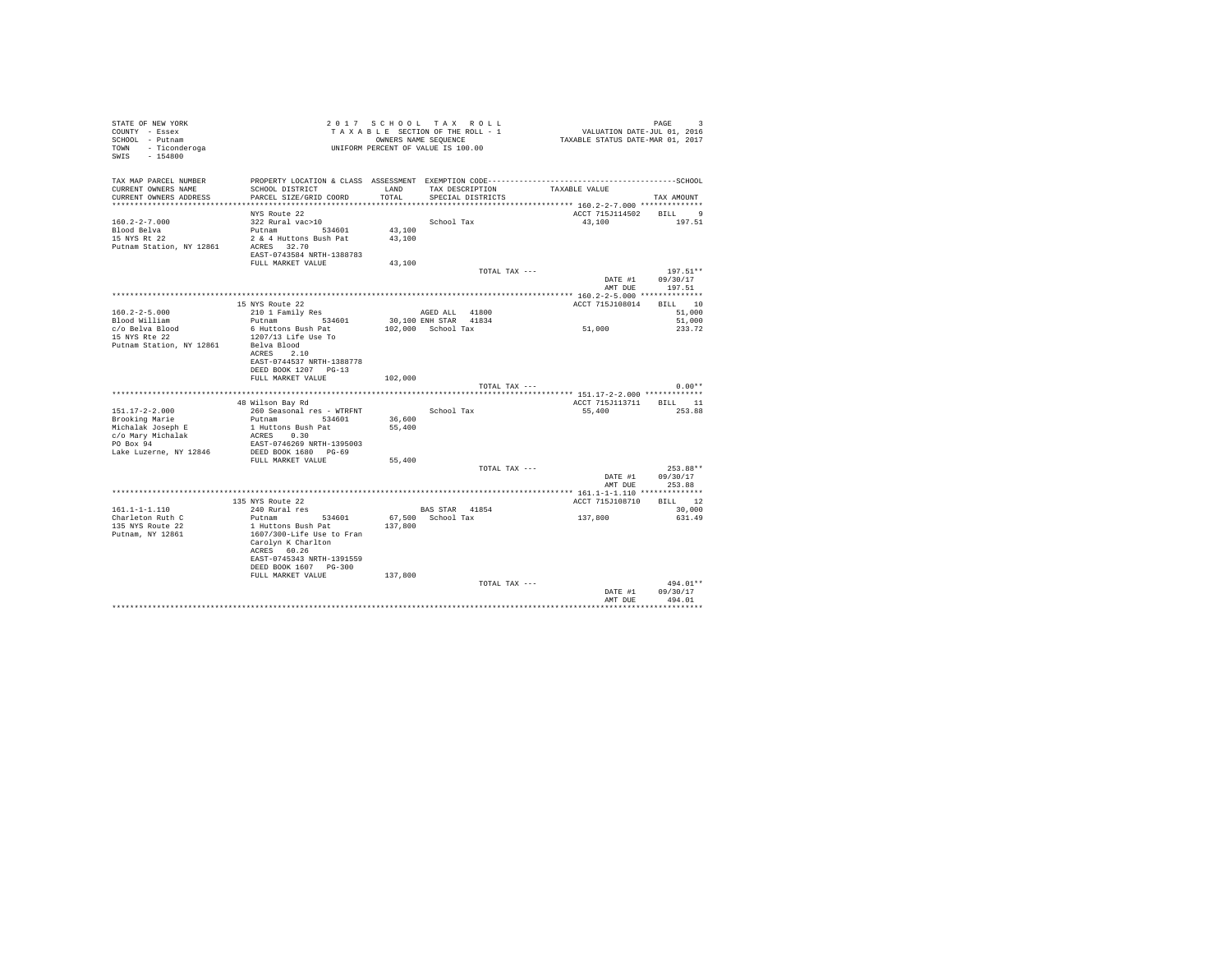| STATE OF NEW YORK<br>COUNTY - Essex<br>SCHOOL - Putnam<br>- Ticonderoga<br>TOWN<br>SWIS - 154800 |                                                                                                                                           |                  | 2017 SCHOOL TAX ROLL<br>TAXABLE SECTION OF THE ROLL - 1<br>OWNERS NAME SEOUENCE<br>UNIFORM PERCENT OF VALUE IS 100.00 | 4<br>VALUATION DATE-JUL 01, 2016<br>TAXABLE STATUS DATE-MAR 01, 2017 | PAGE<br>$\overline{4}$           |
|--------------------------------------------------------------------------------------------------|-------------------------------------------------------------------------------------------------------------------------------------------|------------------|-----------------------------------------------------------------------------------------------------------------------|----------------------------------------------------------------------|----------------------------------|
| TAX MAP PARCEL NUMBER<br>CURRENT OWNERS NAME<br>CURRENT OWNERS ADDRESS                           | PROPERTY LOCATION & CLASS ASSESSMENT EXEMPTION CODE-----------------------------------SCHOOL<br>SCHOOL DISTRICT<br>PARCEL SIZE/GRID COORD | LAND<br>TOTAL    | TAX DESCRIPTION<br>SPECIAL DISTRICTS                                                                                  | TAXABLE VALUE                                                        | TAX AMOUNT                       |
|                                                                                                  |                                                                                                                                           |                  |                                                                                                                       | *************************** 151.17-2-1.000 ************              |                                  |
|                                                                                                  | 52 Wilson Bay Rd                                                                                                                          |                  |                                                                                                                       | ACCT 715J108409 BILL 13                                              |                                  |
| $151.17 - 2 - 1.000$<br>Clark Jason R                                                            | 260 Seasonal res - WTRFNT<br>Putnam 534601                                                                                                | 30,000           | School Tax                                                                                                            | 54,700                                                               | 250.67                           |
| 94 Truthville Rd                                                                                 | 1 Huttons Bush Pat                                                                                                                        | 54,700           |                                                                                                                       |                                                                      |                                  |
| Granville, NY 12832                                                                              | ACRES 0.20<br>EAST-0746247 NRTH-1395085                                                                                                   |                  |                                                                                                                       |                                                                      |                                  |
| PRIOR OWNER ON 3/01/2017                                                                         | DEED BOOK 1880 PG-251                                                                                                                     |                  |                                                                                                                       |                                                                      |                                  |
| Fortino James S                                                                                  | FULL MARKET VALUE                                                                                                                         | 54,700           |                                                                                                                       |                                                                      |                                  |
|                                                                                                  |                                                                                                                                           |                  | TOTAL TAX ---                                                                                                         | DATE #1<br>AMT DUE                                                   | $250.67**$<br>09/30/17<br>250.67 |
|                                                                                                  |                                                                                                                                           |                  |                                                                                                                       |                                                                      |                                  |
|                                                                                                  | 1310 Lower Rd                                                                                                                             |                  |                                                                                                                       | ACCT 715J187014 BILL 14                                              |                                  |
| $161.5 - 1 - 4.200$                                                                              | 314 Rural vac<10                                                                                                                          |                  | School Tax                                                                                                            | 22,800                                                               | 104.49                           |
| Curcio Frank P<br>1186 Lower Rd                                                                  | Putnam 534601<br>3 Huttons Bush Patent                                                                                                    | 22,800<br>22,800 |                                                                                                                       |                                                                      |                                  |
| Putnam Station, NY 12861                                                                         | ACRES 1.30<br>EAST-0747264 NRTH-1389171                                                                                                   |                  |                                                                                                                       |                                                                      |                                  |
|                                                                                                  | DEED BOOK 1787 PG-318                                                                                                                     |                  |                                                                                                                       |                                                                      |                                  |
|                                                                                                  | FULL MARKET VALUE                                                                                                                         | 22,800           | TOTAL TAX ---                                                                                                         |                                                                      | $104.49**$                       |
|                                                                                                  |                                                                                                                                           |                  |                                                                                                                       | DATE #1<br>AMT DUE                                                   | 09/30/17<br>104.49               |
|                                                                                                  |                                                                                                                                           |                  |                                                                                                                       |                                                                      |                                  |
|                                                                                                  | 57 NYS Route 22                                                                                                                           |                  |                                                                                                                       | ACCT 715J108706 BILL 15                                              |                                  |
| $160.2 - 2 - 3.000$                                                                              | 116 Other stock                                                                                                                           |                  | ENH STAR 41834<br>98,700 School Tax                                                                                   | 147,700                                                              | 65,500                           |
| Curtis Josephine A<br>57 NYS Route 22<br>Putnam Station, NY 12861                                | Putnam 534601<br>2 Huttons Bush Pat Turner 147,700<br>ACRES 157.10<br>EAST-0743322 NRTH-1391750                                           |                  |                                                                                                                       |                                                                      | 676.86                           |
|                                                                                                  | DEED BOOK 1792 PG-323                                                                                                                     |                  |                                                                                                                       |                                                                      |                                  |
|                                                                                                  | FULL MARKET VALUE                                                                                                                         | 147,700          |                                                                                                                       |                                                                      |                                  |
|                                                                                                  |                                                                                                                                           |                  | TOTAL TAX ---                                                                                                         |                                                                      | $376.70**$                       |
|                                                                                                  |                                                                                                                                           |                  |                                                                                                                       | DATE #1<br>AMT DUE                                                   | 09/30/17<br>376.70               |
|                                                                                                  | NYS Route 22                                                                                                                              |                  |                                                                                                                       | ACCT 715J108705 BILL 16                                              |                                  |
| $160.2 - 2 - 6.000$                                                                              | 323 Vacant rural                                                                                                                          |                  | School Tax                                                                                                            | 4,600                                                                | 21.08                            |
| Curtis Josephine A                                                                               | Putnam 534601                                                                                                                             | 4,600            |                                                                                                                       |                                                                      |                                  |
| 57 NYS Route 22<br>Putnam Station, NY 12861                                                      | 2 Huttons Bush Pat<br>ACRES 9.20<br>EAST-0743935 NRTH-1389221<br>DEED BOOK 1792 PG-323                                                    | 4,600            |                                                                                                                       |                                                                      |                                  |
|                                                                                                  |                                                                                                                                           |                  |                                                                                                                       |                                                                      |                                  |
|                                                                                                  |                                                                                                                                           |                  |                                                                                                                       |                                                                      |                                  |
|                                                                                                  | FULL MARKET VALUE                                                                                                                         | 4,600            | TOTAL TAX ---                                                                                                         | DATE #1<br>AMT DUE                                                   | $21.08**$<br>09/30/17<br>21.08   |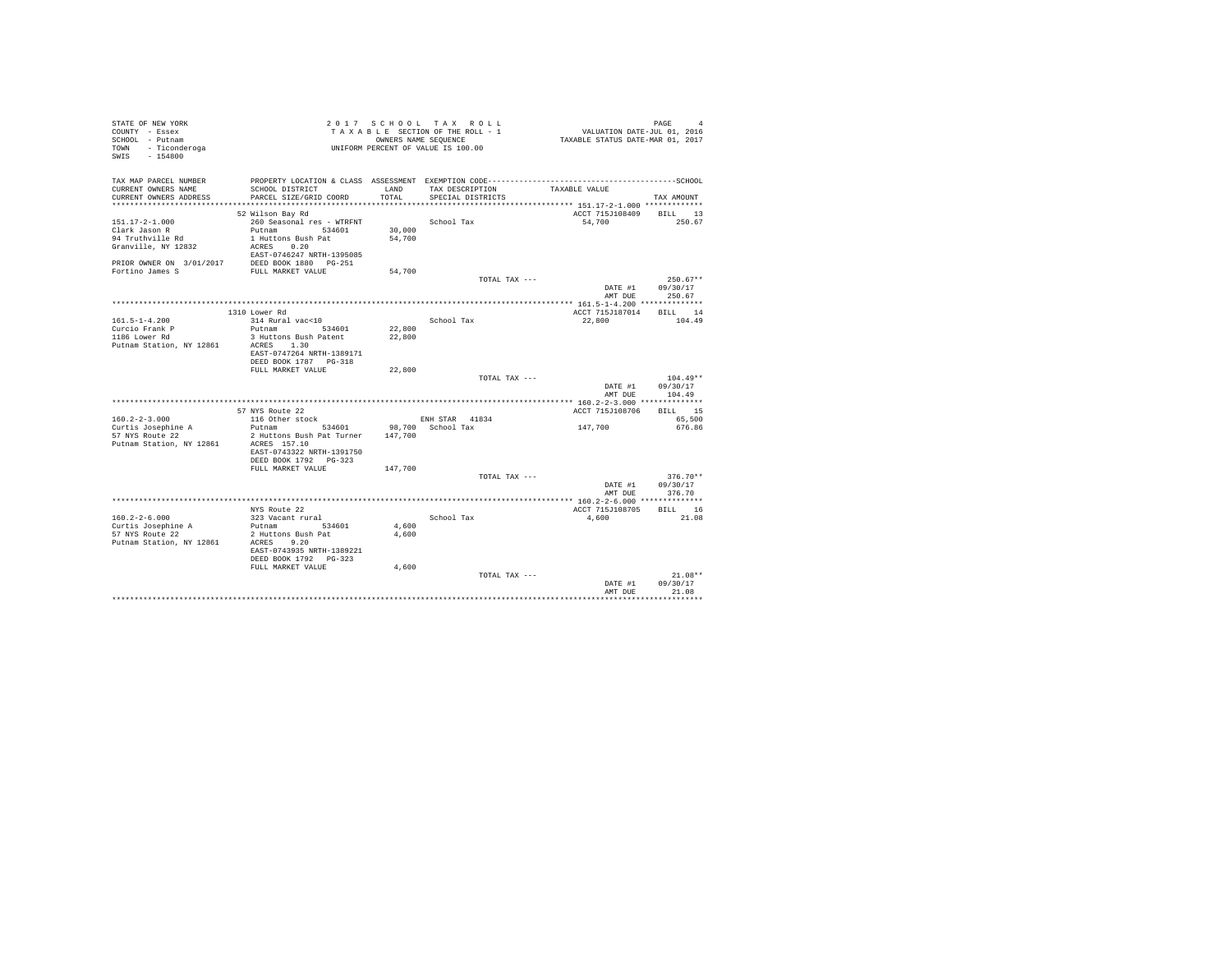| STATE OF NEW YORK<br>COUNTY - Essex<br>SCHOOL - Putnam<br>- Ticonderoga<br>TOWN<br>SWIS<br>$-154800$ |                                           |               | 2017 SCHOOL TAX ROLL<br>TAXABLE SECTION OF THE ROLL - 1<br>OWNERS NAME SEQUENCE<br>UNIFORM PERCENT OF VALUE IS 100.00 | VALUATION DATE-JUL 01, 2016<br>TAXABLE STATUS DATE-MAR 01, 2017 | PAGE<br>5            |
|------------------------------------------------------------------------------------------------------|-------------------------------------------|---------------|-----------------------------------------------------------------------------------------------------------------------|-----------------------------------------------------------------|----------------------|
| TAX MAP PARCEL NUMBER                                                                                |                                           |               |                                                                                                                       |                                                                 |                      |
| CURRENT OWNERS NAME<br>CURRENT OWNERS ADDRESS                                                        | SCHOOL DISTRICT<br>PARCEL SIZE/GRID COORD | LAND<br>TOTAL | TAX DESCRIPTION<br>SPECIAL DISTRICTS                                                                                  | TAXABLE VALUE                                                   | TAX AMOUNT           |
| ************************                                                                             |                                           |               |                                                                                                                       |                                                                 |                      |
|                                                                                                      | NYS Route 22                              |               |                                                                                                                       | ACCT 715J178704                                                 | BILL 17              |
| $160.2 - 2 - 8.000$                                                                                  | 323 Vacant rural                          |               | School Tax                                                                                                            | 46,000                                                          | 210.80               |
| Curtis Josephine A                                                                                   | Putnam<br>534601                          | 46,000        |                                                                                                                       |                                                                 |                      |
| 57 NYS Route 22                                                                                      | Turner Patent                             | 46,000        |                                                                                                                       |                                                                 |                      |
| Putnam Station, NY 12861                                                                             | ACRES 99.20<br>EAST-0742255 NRTH-1389401  |               |                                                                                                                       |                                                                 |                      |
|                                                                                                      | DEED BOOK 1792 PG-323                     |               |                                                                                                                       |                                                                 |                      |
|                                                                                                      | FULL MARKET VALUE                         | 46,000        |                                                                                                                       |                                                                 |                      |
|                                                                                                      |                                           |               | TOTAL TAX ---                                                                                                         |                                                                 | $210.80**$           |
|                                                                                                      |                                           |               |                                                                                                                       | DATE #1                                                         | 09/30/17             |
|                                                                                                      |                                           |               |                                                                                                                       | AMT DUE                                                         | 210.80               |
|                                                                                                      |                                           |               |                                                                                                                       |                                                                 |                      |
| $140.1 - 1 - 7.100/9$                                                                                | Shore Airport Rd<br>260 Seasonal res      |               | School Tax                                                                                                            | ACCT 715J195011<br>28,100                                       | BILL 18<br>128.77    |
| D&H Railway Corp                                                                                     | Putnam 534601                             | 9.000         |                                                                                                                       |                                                                 |                      |
| 7th Floor Tax Dept                                                                                   | Huttons Bush Pat                          | 28,100        |                                                                                                                       |                                                                 |                      |
| 120 S 6th St                                                                                         | Tm $#104.1 - 1 - 7$ Camp Only             |               |                                                                                                                       |                                                                 |                      |
| Minneapolis, MN 55402-1803                                                                           | EAST-0746587 NRTH-1420618                 |               |                                                                                                                       |                                                                 |                      |
|                                                                                                      | FULL MARKET VALUE                         | 28,100        | TOTAL TAX ---                                                                                                         |                                                                 | $128.77**$           |
|                                                                                                      |                                           |               |                                                                                                                       | DATE #1                                                         | 09/30/17             |
|                                                                                                      |                                           |               |                                                                                                                       | AMT DUE                                                         | 128.77               |
|                                                                                                      |                                           |               |                                                                                                                       |                                                                 |                      |
|                                                                                                      | 32 NYS Route 22                           |               |                                                                                                                       | ACCT 715J178020                                                 | BTLL.<br>-19         |
| $161.5 - 1 - 7.100$<br>Dayton Colleen G                                                              | 240 Rural res<br>Putnam<br>534601         | 33,700        | School Tax                                                                                                            | 188,500                                                         | 863.84               |
| 24 Fisher Ln                                                                                         | Lot 2 Huttons Bush Pat                    | 188,500       |                                                                                                                       |                                                                 |                      |
| Panton, VT 05491                                                                                     | ACRES 12.75                               |               |                                                                                                                       |                                                                 |                      |
|                                                                                                      | EAST-0745570 NRTH-1389494                 |               |                                                                                                                       |                                                                 |                      |
|                                                                                                      | DEED BOOK 1786 PG-214                     |               |                                                                                                                       |                                                                 |                      |
|                                                                                                      | FULL MARKET VALUE                         | 188,500       |                                                                                                                       |                                                                 |                      |
|                                                                                                      |                                           |               | TOTAL TAX ---                                                                                                         | DATE #1                                                         | 863.84**<br>09/30/17 |
|                                                                                                      |                                           |               |                                                                                                                       | AMT DUE                                                         | 863.84               |
|                                                                                                      |                                           |               |                                                                                                                       | ******** 161.5-1-1.100 **************                           |                      |
|                                                                                                      | NYS Route 22                              |               |                                                                                                                       | ACCT 715J110003                                                 | BILL 20              |
| $161.5 - 1 - 1.100$                                                                                  | 322 Rural vac>10                          |               | School Tax                                                                                                            | 8,600                                                           | 39.41                |
| Dayton James J Trust                                                                                 | Putnam 534601                             | 8,600         |                                                                                                                       |                                                                 |                      |
| Dayton Lovena L<br>24 Fisher Ln                                                                      | 2 Huttons Bush Pat<br>ACRES 13.30         | 8,600         |                                                                                                                       |                                                                 |                      |
| Vergennes, VT 05491                                                                                  | EAST-0745480 NRTH-1390366                 |               |                                                                                                                       |                                                                 |                      |
|                                                                                                      | DEED BOOK 1709 PG-6                       |               |                                                                                                                       |                                                                 |                      |
|                                                                                                      | FULL MARKET VALUE                         | 8,600         |                                                                                                                       |                                                                 |                      |
|                                                                                                      |                                           |               | TOTAL TAX ---                                                                                                         |                                                                 | $39.41**$            |
|                                                                                                      |                                           |               |                                                                                                                       | DATE #1<br>AMT DUE                                              | 09/30/17<br>39.41    |
|                                                                                                      |                                           |               |                                                                                                                       |                                                                 |                      |
|                                                                                                      |                                           |               |                                                                                                                       |                                                                 |                      |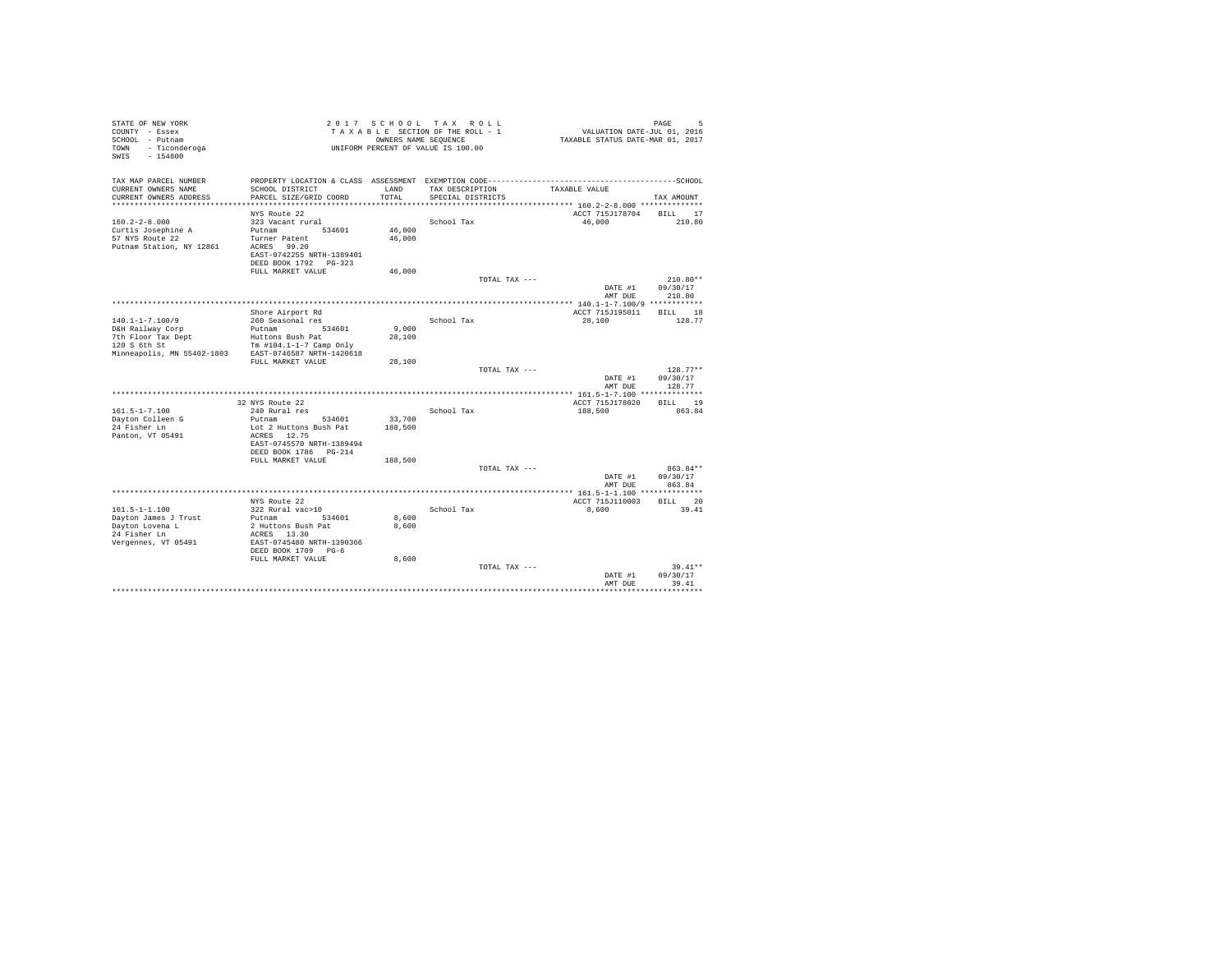| STATE OF NEW YORK                     |                                                   |         | 2017 SCHOOL TAX ROLL                                       | PAGE 6<br>VALUATION DATE-JUL 01, 2016       |            |
|---------------------------------------|---------------------------------------------------|---------|------------------------------------------------------------|---------------------------------------------|------------|
| COUNTY - Essex                        |                                                   |         | TAXABLE SECTION OF THE ROLL - 1                            |                                             |            |
| SCHOOL - Putnam<br>TOWN - Ticonderoga |                                                   |         | OWNERS NAME SEQUENCE<br>UNIFORM PERCENT OF VALUE IS 100.00 | TAXABLE STATUS DATE-MAR 01, 2017            |            |
| SWIS - 154800                         |                                                   |         |                                                            |                                             |            |
|                                       |                                                   |         |                                                            |                                             |            |
| TAX MAP PARCEL NUMBER                 |                                                   |         |                                                            |                                             |            |
| CURRENT OWNERS NAME                   | SCHOOL DISTRICT                                   | LAND    | TAX DESCRIPTION                                            | TAXABLE VALUE                               |            |
| CURRENT OWNERS ADDRESS                | PARCEL SIZE/GRID COORD                            | TOTAL   | SPECIAL DISTRICTS                                          |                                             | TAX AMOUNT |
|                                       |                                                   |         |                                                            |                                             |            |
|                                       | 44 Wilson Bay Rd                                  |         |                                                            | ACCT 715J115704 BILL 21                     |            |
| $151.17 - 2 - 3.100$                  | 210 1 Family Res - WTRFNT                         |         | BAS STAR 41854                                             |                                             | 30,000     |
| Dolbeck Keith A                       | Putnam 534601                                     |         | 63,300 School Tax                                          | 189,000                                     | 866.13     |
| Dolbeck Mary A                        | 1 Huttons Bush Pat                                | 189,000 |                                                            |                                             |            |
| 44 Wilson Bay Rd                      | Bldgs 1&2                                         |         |                                                            |                                             |            |
| Ticonderoga, NY 12883                 | ACRES 2.31                                        |         |                                                            |                                             |            |
|                                       | EAST-0746284 NRTH-1394766                         |         |                                                            |                                             |            |
|                                       | DEED BOOK 564 PG-058                              |         |                                                            |                                             |            |
|                                       | FULL MARKET VALUE                                 | 189,000 | TOTAL TAX ---                                              |                                             | $728.65**$ |
|                                       |                                                   |         |                                                            | DATE #1                                     | 09/30/17   |
|                                       |                                                   |         |                                                            | AMT DUE                                     | 728.65     |
|                                       |                                                   |         |                                                            |                                             |            |
|                                       | NYS Route 22                                      |         |                                                            | ACCT 715J115709                             | BILL 22    |
| $151.17 - 2 - 4.100$                  | 311 Res vac land - WTRFNT                         |         | School Tax                                                 | 9,600                                       | 43.99      |
| Dolbeck Keith A                       | Putnam 534601                                     | 9,600   |                                                            |                                             |            |
| Dolbeck Mary A                        | 1 Huttons Bush Pat                                | 9,600   |                                                            |                                             |            |
| 44 Wilson Bay Rd                      | ACRES 1.00                                        |         |                                                            |                                             |            |
| Ticonderoga, NY 12883                 | EAST-0746472 NRTH-1394619                         |         |                                                            |                                             |            |
|                                       | DEED BOOK 1315 PG-7<br>FULL MARKET VALUE          |         |                                                            |                                             |            |
|                                       |                                                   | 9,600   | TOTAL TAX ---                                              |                                             | $43.99**$  |
|                                       |                                                   |         |                                                            | DATE #1                                     | 09/30/17   |
|                                       |                                                   |         |                                                            | AMT DUE                                     | 43.99      |
|                                       |                                                   |         |                                                            |                                             |            |
|                                       | NYS Route 22                                      |         |                                                            | ACCT 715J178690                             | BILL 23    |
| $151.17 - 1 - 2.000$                  | 314 Rural vac<10                                  |         | School Tax                                                 | 300                                         | 1.37       |
| Essex County                          | Putnam 534601                                     | 300     |                                                            |                                             |            |
| Varmette Property                     | 1 Huttons Bush Patent                             | 300     |                                                            |                                             |            |
| 100 Court St<br>PO Box 217            | ACRES 0.30                                        |         |                                                            |                                             |            |
|                                       | EAST-0745888 NRTH-1395211                         |         |                                                            |                                             |            |
| Elizabethtown, NY 12932               | DEED BOOK 1128 PG-189<br>FULL MARKET VALUE        | 300     |                                                            |                                             |            |
|                                       |                                                   |         | TOTAL TAX ---                                              |                                             | $1.37**$   |
|                                       |                                                   |         |                                                            | DATE #1                                     | 09/30/17   |
|                                       |                                                   |         |                                                            | AMT DUE                                     | 1.37       |
|                                       |                                                   |         |                                                            | ************** 151.17-1-11.000 ************ |            |
|                                       | 186 NYS Route 22                                  |         |                                                            | ACCT 715J116303                             | BILL 24    |
| 151.17-1-11.000                       | 210 1 Family Res                                  |         | ENH STAR 41834                                             |                                             | 65,500     |
| Hadden Elizabeth A                    | Putnam 534601                                     |         | 25,800 School Tax                                          | 84,100                                      | 385.40     |
| Gilbo Owen D<br>186 NYS Rte 22        | 1 Huttons Bush Pat                                | 84,100  |                                                            |                                             |            |
|                                       | ACRES 0.40                                        |         |                                                            |                                             |            |
| Putnam Station, NY 12861              | EAST-0745837 NRTH-1392823<br>DEED BOOK 1406 PG-77 |         |                                                            |                                             |            |
|                                       | FULL MARKET VALUE                                 | 84,100  |                                                            |                                             |            |
|                                       |                                                   |         | TOTAL TAX ---                                              |                                             | $85.24**$  |
|                                       |                                                   |         |                                                            | DATE #1                                     | 09/30/17   |
|                                       |                                                   |         |                                                            | AMT DUE                                     | 85.24      |
|                                       |                                                   |         |                                                            |                                             |            |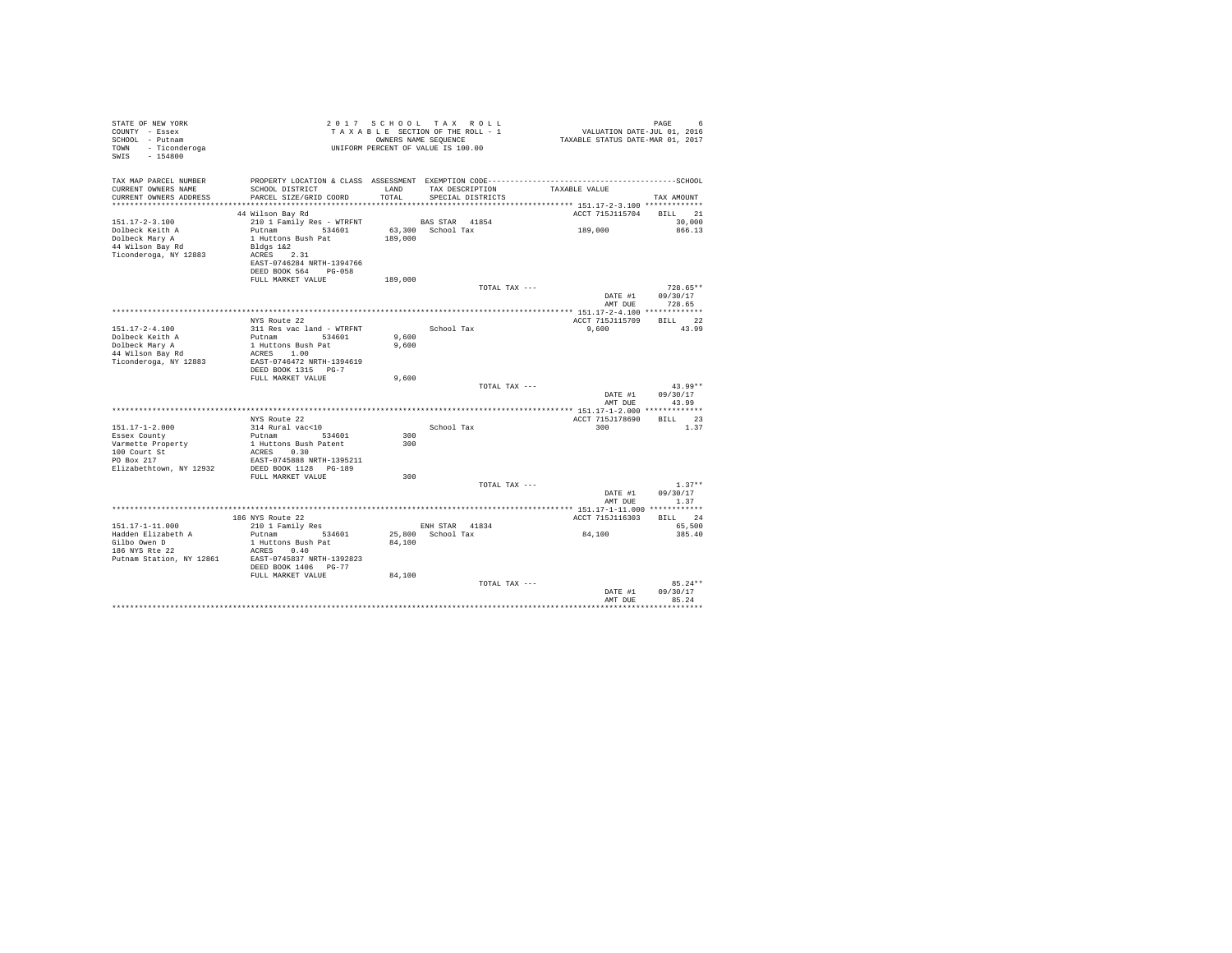| STATE OF NEW YORK<br>COUNTY - Essex          |                                               |         | 2017 SCHOOL TAX ROLL<br>TAXABLE SECTION OF THE ROLL - 1 |               | VALUATION DATE-JUL 01, 2016                          | PAGE         |  |
|----------------------------------------------|-----------------------------------------------|---------|---------------------------------------------------------|---------------|------------------------------------------------------|--------------|--|
| SCHOOL - Putnam                              |                                               |         | OWNERS NAME SEQUENCE                                    |               | TAXABLE STATUS DATE-MAR 01, 2017                     |              |  |
| TOWN - Ticonderoga                           |                                               |         | UNIFORM PERCENT OF VALUE IS 100.00                      |               |                                                      |              |  |
| $-154800$<br>SWIS                            |                                               |         |                                                         |               |                                                      |              |  |
|                                              |                                               |         |                                                         |               |                                                      |              |  |
|                                              |                                               |         |                                                         |               |                                                      |              |  |
| TAX MAP PARCEL NUMBER<br>CURRENT OWNERS NAME | SCHOOL DISTRICT                               | LAND    | TAX DESCRIPTION                                         |               | TAXABLE VALUE                                        |              |  |
| CURRENT OWNERS ADDRESS                       | PARCEL SIZE/GRID COORD                        | TOTAL   | SPECIAL DISTRICTS                                       |               |                                                      | TAX AMOUNT   |  |
| ************************                     |                                               |         |                                                         |               | *********************** 151.17-1-3.000 ************* |              |  |
|                                              | NYS Route 22                                  |         |                                                         |               | ACCT 715J178691                                      | BILL 25      |  |
| $151.17 - 1 - 3.000$                         | 311 Res vac land                              |         | School Tax                                              |               | 700 700                                              | 3.21         |  |
| Harper Robert M                              | Putnam 534601                                 | 700     |                                                         |               |                                                      |              |  |
| 56 Frederick St                              | 1 Huttons Bush Patent                         | 700     |                                                         |               |                                                      |              |  |
| PO Box 204                                   | ACRES 0.70                                    |         |                                                         |               |                                                      |              |  |
| Constantia, NY 13044                         | EAST-0745749 NRTH-1394998                     |         |                                                         |               |                                                      |              |  |
|                                              | DEED BOOK 1818 PG-174                         |         |                                                         |               |                                                      |              |  |
|                                              | FULL MARKET VALUE                             | 700     |                                                         |               |                                                      |              |  |
|                                              |                                               |         |                                                         | TOTAL TAX --- |                                                      | $3.21**$     |  |
|                                              |                                               |         |                                                         |               | DATE #1                                              | 09/30/17     |  |
|                                              |                                               |         |                                                         |               | AMT DUE                                              | 3.21         |  |
|                                              |                                               |         |                                                         |               |                                                      |              |  |
|                                              | 1404 Lower Rd                                 |         |                                                         |               | ACCT 715Z005005                                      | BILL 26      |  |
| 161.1-1-1.120                                | 240 Rural res<br>Putnam 534601                |         | BAS STAR 41854<br>81,200 School Tax                     |               |                                                      | 30,000       |  |
| Hearburg Scott<br>Hearburg Robin             | 1 Hutton Bush Pat                             | 853,300 |                                                         |               | 853,300                                              | 3,910.41     |  |
| PO Box 270                                   | ACRES 31.33                                   |         |                                                         |               |                                                      |              |  |
| Ticonderoga, NY 12883                        | EAST-0746089 NRTH-1391617                     |         |                                                         |               |                                                      |              |  |
|                                              | DEED BOOK 1648 PG-170                         |         |                                                         |               |                                                      |              |  |
|                                              | FULL MARKET VALUE                             | 853,300 |                                                         |               |                                                      |              |  |
|                                              |                                               |         |                                                         | TOTAL TAX --- |                                                      | $3.772.93**$ |  |
|                                              |                                               |         |                                                         |               | DATE #1                                              | 09/30/17     |  |
|                                              |                                               |         |                                                         |               | AMT DUE                                              | 3.772.93     |  |
|                                              |                                               |         |                                                         |               |                                                      |              |  |
|                                              | NYS Route 22                                  |         |                                                         |               | ACCT 715J108711                                      | BILL 27      |  |
| $161.1 - 2 - 1.000$                          | 311 Res vac land                              |         | School Tax                                              |               | 12,100                                               | 55.45        |  |
| Hearburg Scott                               | Putnam 534601                                 | 12,100  |                                                         |               |                                                      |              |  |
| Hearburg Robin                               | 1 Huttons Bush Pat                            | 12,100  |                                                         |               |                                                      |              |  |
| PO Box 270                                   | ACRES 2.40                                    |         |                                                         |               |                                                      |              |  |
| Ticonderoga, NY 12883                        | EAST-0746650 NRTH-1391709                     |         |                                                         |               |                                                      |              |  |
|                                              | DEED BOOK 1418    PG-191<br>FULL MARKET VALUE | 12,100  |                                                         |               |                                                      |              |  |
|                                              |                                               |         |                                                         | TOTAL TAX --- |                                                      | $55.45**$    |  |
|                                              |                                               |         |                                                         |               | DATE #1                                              | 09/30/17     |  |
|                                              |                                               |         |                                                         |               | AMT DUE                                              | 55.45        |  |
|                                              |                                               |         |                                                         |               |                                                      |              |  |
|                                              | 165 NYS Route 22                              |         |                                                         |               | ACCT 715J115707                                      | BILL 28      |  |
| 151.17-1-15.000                              | 210 1 Family Res                              |         | School Tax                                              |               | 164,800                                              | 755.23       |  |
| Hodges Jacques C                             | Putnam 534601                                 | 47,000  |                                                         |               |                                                      |              |  |
| Hodges Nancy B                               | 1 Huttons Bush Pat                            | 164,800 |                                                         |               |                                                      |              |  |
| 64 Gable Ct                                  | 1420/232 Life Use To                          |         |                                                         |               |                                                      |              |  |
| Matawan, NJ 07747                            | Robert & Marjorie Musser                      |         |                                                         |               |                                                      |              |  |
|                                              | ACRES 4.45 BANK1STARSG                        |         |                                                         |               |                                                      |              |  |
|                                              | EAST-0745541 NRTH-1392580                     |         |                                                         |               |                                                      |              |  |
|                                              | DEED BOOK 1712 PG-77                          |         |                                                         |               |                                                      |              |  |
|                                              | FULL MARKET VALUE                             | 164,800 |                                                         |               |                                                      | $755.23**$   |  |
|                                              |                                               |         |                                                         | TOTAL TAX --- |                                                      | 09/30/17     |  |
|                                              |                                               |         |                                                         |               | DATE #1<br>AMT DUE                                   | 755.23       |  |
|                                              |                                               |         |                                                         |               |                                                      |              |  |
|                                              |                                               |         |                                                         |               |                                                      |              |  |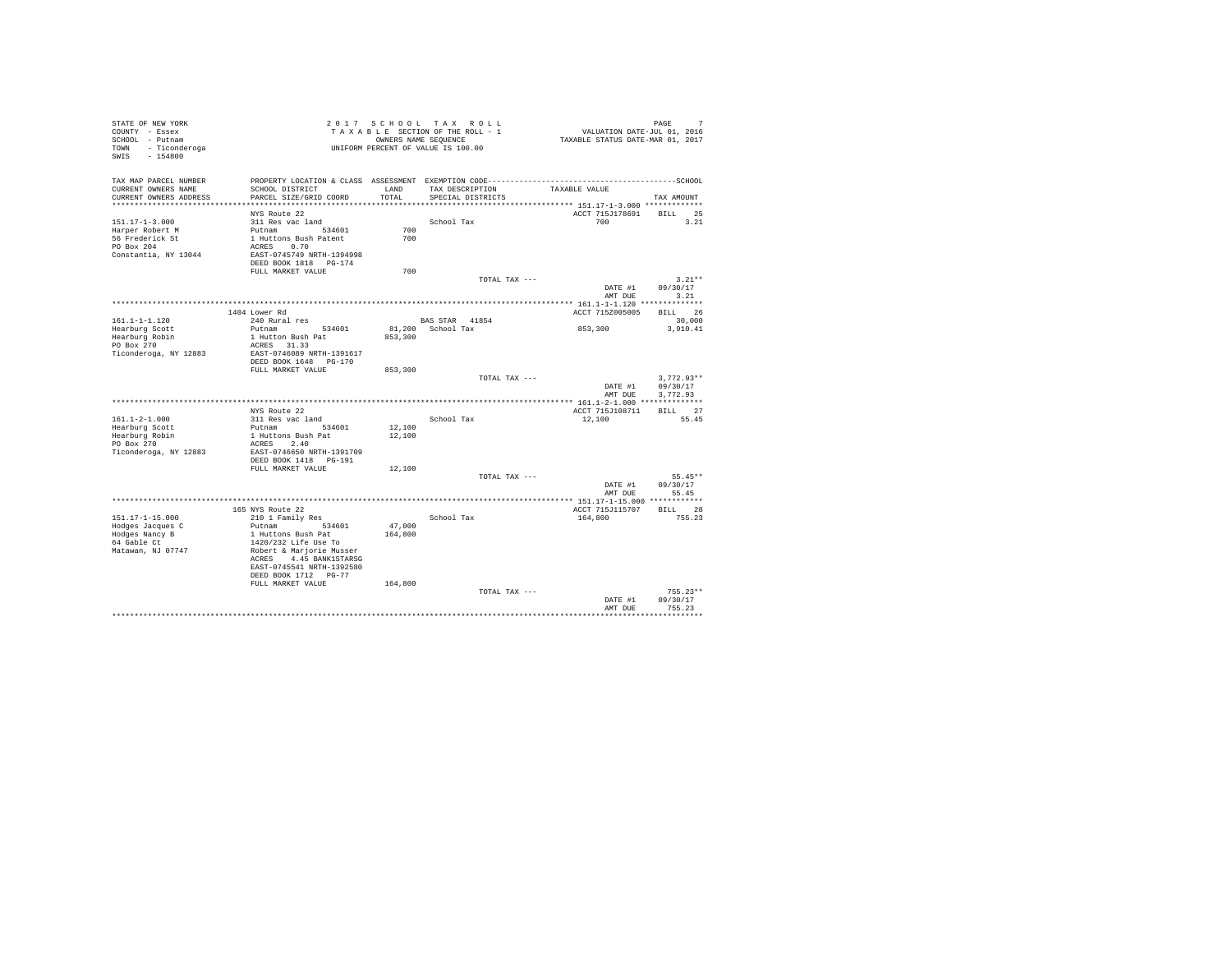| STATE OF NEW YORK<br>COUNTY - Essex<br>SCHOOL - Putnam<br>TOWN - Ticonderoga<br>SWIS<br>$-154800$ |                                                |                  | 2017 SCHOOL TAX ROLL<br>TAXABLE SECTION OF THE ROLL - 1<br>OWNERS NAME SEQUENCE<br>UNIFORM PERCENT OF VALUE IS 100.00 | VALUATION DATE-JUL 01, 2016<br>TAXABLE STATUS DATE-MAR 01, 2017 | PAGE<br>8          |
|---------------------------------------------------------------------------------------------------|------------------------------------------------|------------------|-----------------------------------------------------------------------------------------------------------------------|-----------------------------------------------------------------|--------------------|
|                                                                                                   |                                                |                  |                                                                                                                       |                                                                 |                    |
| TAX MAP PARCEL NUMBER                                                                             |                                                |                  |                                                                                                                       |                                                                 |                    |
| CURRENT OWNERS NAME                                                                               | SCHOOL DISTRICT                                | LAND             | TAX DESCRIPTION                                                                                                       | TAXABLE VALUE                                                   |                    |
| CURRENT OWNERS ADDRESS                                                                            | PARCEL SIZE/GRID COORD                         | TOTAL            | SPECIAL DISTRICTS                                                                                                     |                                                                 | TAX AMOUNT         |
|                                                                                                   | 20 Wilson Bay Rd                               |                  |                                                                                                                       | ACCT 715J110903                                                 | BILL 29            |
| 151.17-2-7.000                                                                                    | 260 Seasonal res - WTRFNT                      |                  | School Tax                                                                                                            | 100,000                                                         | 458.27             |
| Hodgson H. David                                                                                  | Putnam 534601                                  | 22,000           |                                                                                                                       |                                                                 |                    |
| Hodgson Margaret D                                                                                | 1 Huttons Bush Pat                             | 100,000          |                                                                                                                       |                                                                 |                    |
| 46 Bell Mtn Rd                                                                                    | ACRES 0.40                                     |                  |                                                                                                                       |                                                                 |                    |
| Queensbury, NY 12804                                                                              | EAST-0746198 NRTH-1394337                      |                  |                                                                                                                       |                                                                 |                    |
|                                                                                                   | DEED BOOK 922 PG-106<br>FULL MARKET VALUE      | 100,000          |                                                                                                                       |                                                                 |                    |
|                                                                                                   |                                                |                  | TOTAL TAX ---                                                                                                         |                                                                 | $458.27**$         |
|                                                                                                   |                                                |                  |                                                                                                                       | DATE #1                                                         | 09/30/17           |
|                                                                                                   |                                                |                  |                                                                                                                       | AMT DUE                                                         | 458.27             |
|                                                                                                   |                                                |                  |                                                                                                                       |                                                                 |                    |
|                                                                                                   | 174 NYS Route 22                               |                  |                                                                                                                       | ACCT 715J111815                                                 | BILL 30            |
| 151.17-1-12.000                                                                                   | 260 Seasonal res                               |                  | School Tax                                                                                                            | 44,300                                                          | 203.01             |
| Huston Marilyn A<br>333 Eleanor St                                                                | Putnam 534601<br>1 Huttons Bush Pat            | 20,100<br>44,300 |                                                                                                                       |                                                                 |                    |
| Schenectady, NY 12306                                                                             | Bk 887 Pg 100                                  |                  |                                                                                                                       |                                                                 |                    |
|                                                                                                   | ACRES<br>0.30                                  |                  |                                                                                                                       |                                                                 |                    |
|                                                                                                   | EAST-0745838 NRTH-1392644                      |                  |                                                                                                                       |                                                                 |                    |
|                                                                                                   | DEED BOOK 493 PG-325                           |                  |                                                                                                                       |                                                                 |                    |
|                                                                                                   | FULL MARKET VALUE                              | 44,300           | TOTAL TAX ---                                                                                                         |                                                                 | $203.01**$         |
|                                                                                                   |                                                |                  |                                                                                                                       | DATE #1                                                         | 09/30/17           |
|                                                                                                   |                                                |                  |                                                                                                                       | AMT DUE                                                         | 203.01             |
|                                                                                                   |                                                |                  |                                                                                                                       |                                                                 |                    |
|                                                                                                   | 270 NYS Route 22                               |                  |                                                                                                                       | ACCT 715J107707                                                 | BILL 31            |
| $151.17 - 1 - 4.000$                                                                              | 210 1 Family Res                               |                  | School Tax                                                                                                            | 42,100                                                          | 192.93             |
| Johnson Susan M<br>17019 NYS Route 22                                                             | Putnam 534601<br>1 Huttons Bush Pat            | 24,500<br>42,100 |                                                                                                                       |                                                                 |                    |
| Putnam, NY 12861                                                                                  | ACRES 0.20                                     |                  |                                                                                                                       |                                                                 |                    |
|                                                                                                   | EAST-0745919 NRTH-1394885                      |                  |                                                                                                                       |                                                                 |                    |
|                                                                                                   | PRIOR OWNER ON 3/01/2017 DEED BOOK 1873 PG-131 |                  |                                                                                                                       |                                                                 |                    |
| Wilmington Savings Fund FULL MARKET VALUE                                                         |                                                | 42,100           |                                                                                                                       |                                                                 |                    |
|                                                                                                   |                                                |                  | TOTAL TAX ---                                                                                                         |                                                                 | $192.93**$         |
|                                                                                                   |                                                |                  |                                                                                                                       | DATE #1<br>AMT DUE                                              | 09/30/17<br>192.93 |
|                                                                                                   |                                                |                  |                                                                                                                       |                                                                 |                    |
|                                                                                                   | 198 NYS Route 22                               |                  |                                                                                                                       | ACCT 715J117408                                                 | BILL 32            |
| 151.17-1-10.000                                                                                   | 312 Vac w/imprv                                |                  | School Tax                                                                                                            | 33,000                                                          | 151.23             |
| Judd Wesley H                                                                                     | Putnam 534601                                  | 27,500           |                                                                                                                       |                                                                 |                    |
| Judd Nancy B                                                                                      | 1 Huttons Bush Pat                             | 33,000           |                                                                                                                       |                                                                 |                    |
| 1543 Belle Meade Ct<br>Prescott, AZ 86301                                                         | ACRES 0.75<br>EAST-0745836 NRTH-1393105        |                  |                                                                                                                       |                                                                 |                    |
|                                                                                                   | DEED BOOK 1094 PG-173                          |                  |                                                                                                                       |                                                                 |                    |
|                                                                                                   | FULL MARKET VALUE                              | 33,000           |                                                                                                                       |                                                                 |                    |
|                                                                                                   |                                                |                  | TOTAL TAX ---                                                                                                         |                                                                 | $151.23**$         |
|                                                                                                   |                                                |                  |                                                                                                                       | DATE #1                                                         | 09/30/17           |
|                                                                                                   |                                                |                  |                                                                                                                       | AMT DUE                                                         | 151.23             |
|                                                                                                   |                                                |                  |                                                                                                                       |                                                                 |                    |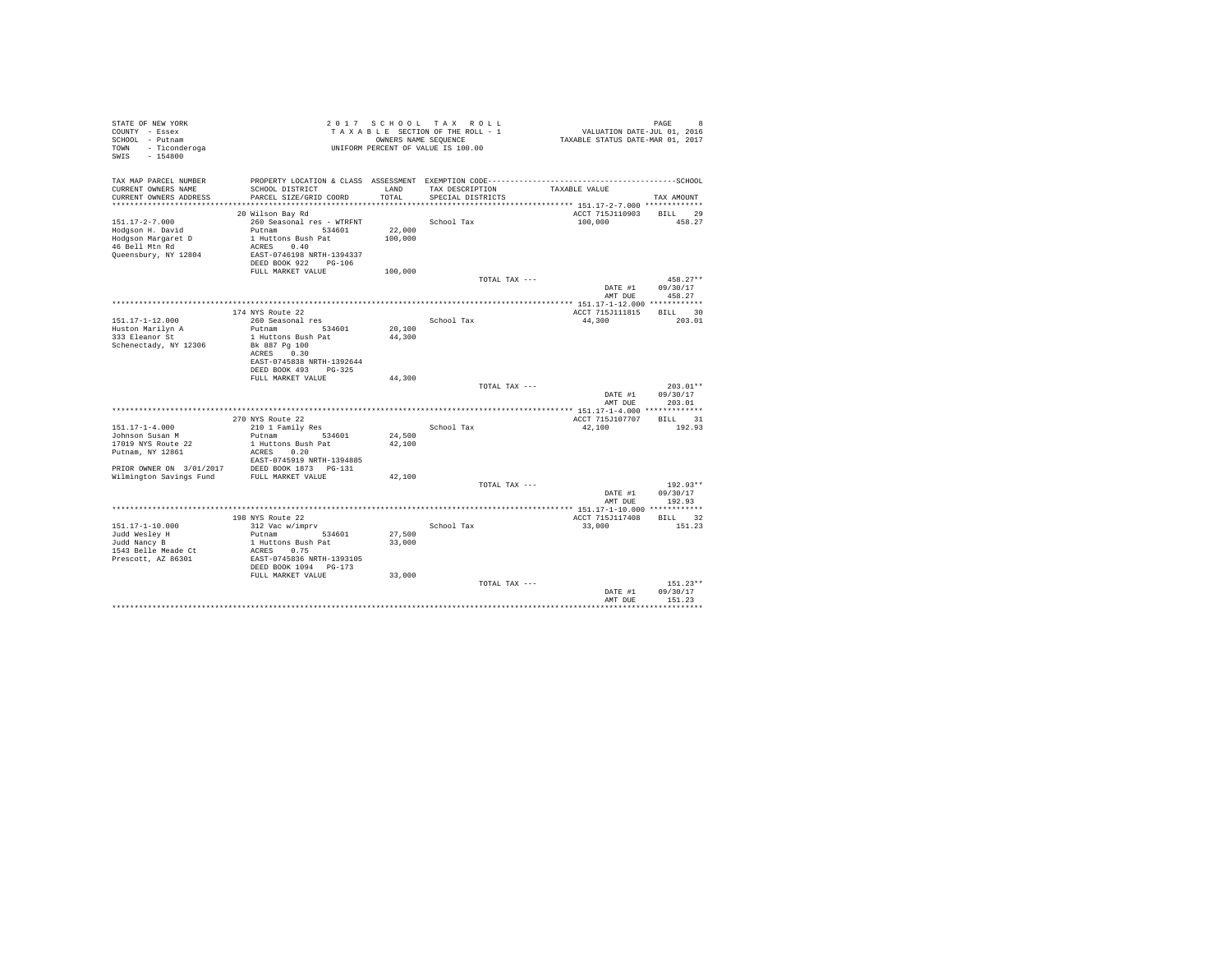| STATE OF NEW YORK<br>COUNTY - Essex<br>SCHOOL - Putnam<br>- Ticonderoga<br>TOWN<br>$-154800$<br>SWTS |                                                                   | OWNERS NAME SEQUENCE | 2017 SCHOOL TAX ROLL<br>TAXABLE SECTION OF THE ROLL - 1<br>UNIFORM PERCENT OF VALUE IS 100.00 | VALUATION DATE-JUL 01, 2016<br>TAXABLE STATUS DATE-MAR 01, 2017 | 9<br>PAGE                |
|------------------------------------------------------------------------------------------------------|-------------------------------------------------------------------|----------------------|-----------------------------------------------------------------------------------------------|-----------------------------------------------------------------|--------------------------|
| TAX MAP PARCEL NUMBER                                                                                | PROPERTY LOCATION & CLASS ASSESSMENT EXEMPTION CODE-------------- |                      |                                                                                               |                                                                 | ------------------SCHOOL |
| CURRENT OWNERS NAME<br>CURRENT OWNERS ADDRESS                                                        | SCHOOL DISTRICT<br>PARCEL SIZE/GRID COORD                         | LAND<br>TOTAL        | TAX DESCRIPTION<br>SPECIAL DISTRICTS                                                          | TAXABLE VALUE                                                   | TAX AMOUNT               |
|                                                                                                      |                                                                   |                      |                                                                                               |                                                                 |                          |
|                                                                                                      | NYS Route 22                                                      |                      |                                                                                               | ACCT 715Z003006                                                 | <b>BILL</b><br>33        |
| $151.17 - 2 - 3.200$                                                                                 | 314 Rural vac<10                                                  |                      | School Tax                                                                                    | 100                                                             | 0.46                     |
| Kay Thomas F<br>Sanborn Beverly A                                                                    | Putnam<br>534601<br>1 Huttons Bush Pat                            | 100<br>100           |                                                                                               |                                                                 |                          |
| c/o Albert Kay                                                                                       | 1708/254-Life Use to                                              |                      |                                                                                               |                                                                 |                          |
| 30 Wilson Bay Rd                                                                                     | Albert & Joan Kav                                                 |                      |                                                                                               |                                                                 |                          |
| Ticonderoga, NY 12883                                                                                | 0.04<br>ACRES                                                     |                      |                                                                                               |                                                                 |                          |
|                                                                                                      | EAST-0746312 NRTH-1394520                                         |                      |                                                                                               |                                                                 |                          |
|                                                                                                      | DEED BOOK 1708 PG-254                                             |                      |                                                                                               |                                                                 |                          |
|                                                                                                      | FULL MARKET VALUE                                                 | 100                  |                                                                                               |                                                                 |                          |
|                                                                                                      |                                                                   |                      | TOTAL TAX ---                                                                                 |                                                                 | $0.46**$                 |
|                                                                                                      |                                                                   |                      |                                                                                               | DATE #1                                                         | 09/30/17                 |
|                                                                                                      |                                                                   |                      |                                                                                               | AMT DUE                                                         | 0.46                     |
|                                                                                                      |                                                                   |                      |                                                                                               |                                                                 |                          |
|                                                                                                      | NYS Route 22                                                      |                      |                                                                                               | ACCT 715Z003007                                                 | 34<br><b>BILL</b>        |
| $151.17 - 2 - 4.200$                                                                                 | 311 Res vac land - WTRFNT                                         |                      | School Tax                                                                                    | 3,600                                                           | 16.50                    |
| Kay Thomas F                                                                                         | Putnam<br>534601                                                  | 3,600                |                                                                                               |                                                                 |                          |
| Sanborn Beverly A                                                                                    | 1 Huttons Bush Pat                                                | 3,600                |                                                                                               |                                                                 |                          |
| c/o Albert Kay                                                                                       | 1708/254-Life Use to                                              |                      |                                                                                               |                                                                 |                          |
| 30 Wilson Bay Rd                                                                                     | Albert & Joan Kav                                                 |                      |                                                                                               |                                                                 |                          |
| Ticonderoga, NY 12883                                                                                | 0.20<br>ACRES                                                     |                      |                                                                                               |                                                                 |                          |
|                                                                                                      | EAST-0746337 NRTH-1394498                                         |                      |                                                                                               |                                                                 |                          |
|                                                                                                      | DEED BOOK 1708 PG-254                                             |                      |                                                                                               |                                                                 |                          |
|                                                                                                      | FULL MARKET VALUE                                                 | 3,600                | TOTAL TAX ---                                                                                 |                                                                 | $16.50**$                |
|                                                                                                      |                                                                   |                      |                                                                                               | DATE #1                                                         | 09/30/17                 |
|                                                                                                      |                                                                   |                      |                                                                                               | AMT DUE                                                         | 16.50                    |
|                                                                                                      |                                                                   |                      |                                                                                               |                                                                 |                          |
|                                                                                                      | 30 Wilson Bay Rd                                                  |                      |                                                                                               | ACCT 715J109712                                                 | 35<br><b>BILL</b>        |
| $151.17 - 2 - 5.000$                                                                                 | 210 1 Family Res - WTRFNT                                         |                      | ENH STAR 41834                                                                                |                                                                 | 65,500                   |
| Kay Thomas F                                                                                         | Putnam<br>534601                                                  |                      | 42.300 School Tax                                                                             | 98,600                                                          | 451.85                   |
| Sanborn Beverly A                                                                                    | 1 Huttons Bush Pat                                                | 98,600               |                                                                                               |                                                                 |                          |
| c/o Albert Kay                                                                                       | 1708/254-Life Use to                                              |                      |                                                                                               |                                                                 |                          |
| 30 Wilson Bay Rd                                                                                     | Albert & Joan Kav                                                 |                      |                                                                                               |                                                                 |                          |
| Ticonderoga, NY 12883                                                                                | ACRES<br>0.43                                                     |                      |                                                                                               |                                                                 |                          |
|                                                                                                      | EAST-0746345 NRTH-1394426                                         |                      |                                                                                               |                                                                 |                          |
|                                                                                                      | DEED BOOK 1708 PG-254                                             |                      |                                                                                               |                                                                 |                          |
|                                                                                                      | FULL MARKET VALUE                                                 | 98,600               |                                                                                               |                                                                 |                          |
|                                                                                                      |                                                                   |                      | TOTAL TAX ---                                                                                 |                                                                 | 151.69**                 |
|                                                                                                      |                                                                   |                      |                                                                                               | DATE #1                                                         | 09/30/17                 |
|                                                                                                      |                                                                   |                      |                                                                                               | AMT DUE                                                         | 151.69                   |
|                                                                                                      |                                                                   |                      |                                                                                               |                                                                 |                          |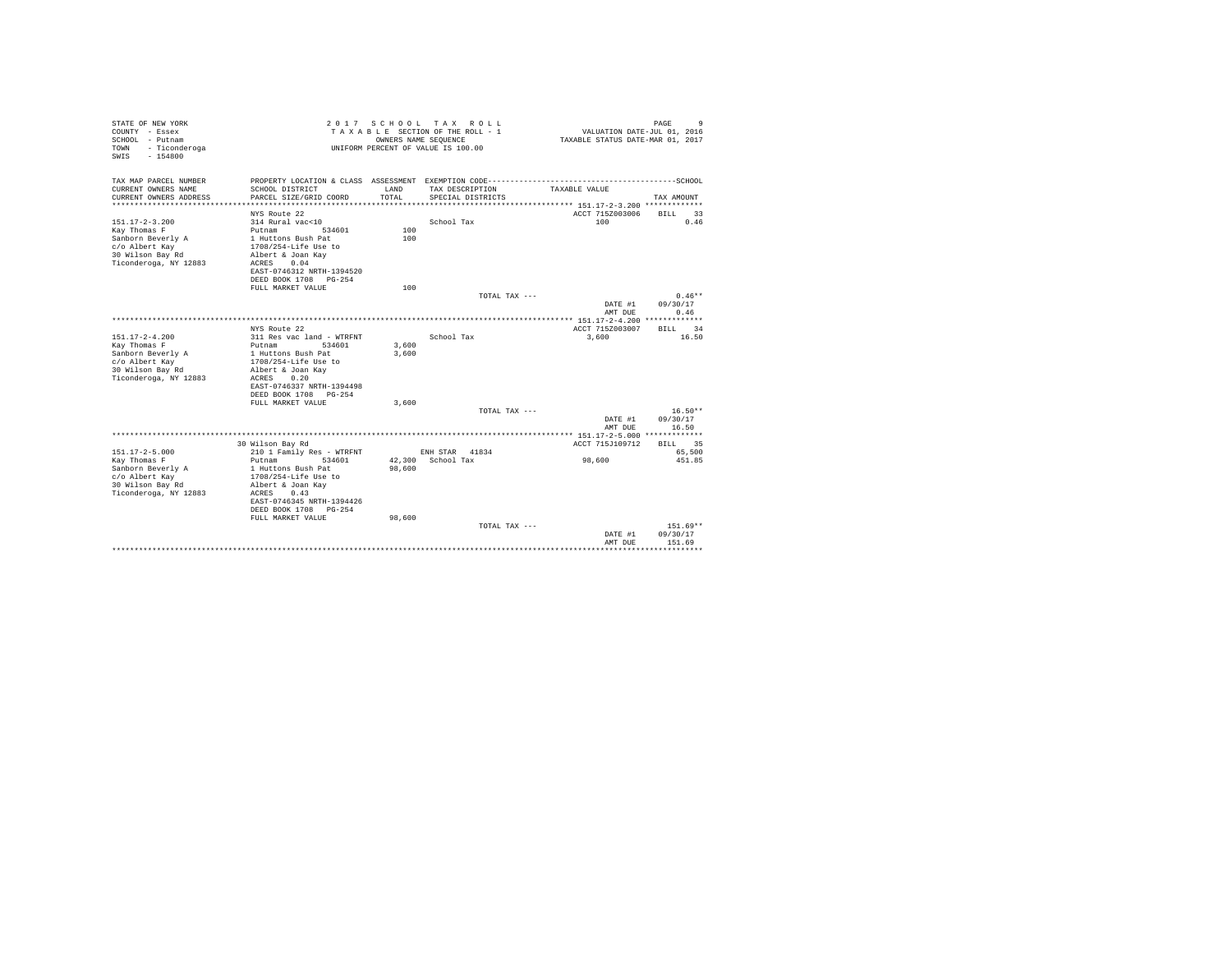| STATE OF NEW YORK<br>COUNTY - Essex<br>SCHOOL - Putnam<br>- Ticonderoga<br>TOWN<br>$-154800$<br>SWIS |                                          |                  | 2017 SCHOOL TAX ROLL<br>TAXABLE SECTION OF THE ROLL - 1<br>OWNERS NAME SEQUENCE<br>UNIFORM PERCENT OF VALUE IS 100.00 | VALUATION DATE-JUL 01, 2016<br>TAXABLE STATUS DATE-MAR 01, 2017 | PAGE<br>10         |
|------------------------------------------------------------------------------------------------------|------------------------------------------|------------------|-----------------------------------------------------------------------------------------------------------------------|-----------------------------------------------------------------|--------------------|
| TAX MAP PARCEL NUMBER                                                                                |                                          |                  |                                                                                                                       |                                                                 |                    |
| CURRENT OWNERS NAME                                                                                  | SCHOOL DISTRICT                          | LAND<br>TOTAL    | TAX DESCRIPTION                                                                                                       | TAXABLE VALUE                                                   |                    |
| CURRENT OWNERS ADDRESS<br>************************                                                   | PARCEL SIZE/GRID COORD                   |                  | SPECIAL DISTRICTS                                                                                                     |                                                                 | TAX AMOUNT         |
|                                                                                                      | NYS Route 22                             |                  |                                                                                                                       | ACCT 715J178693                                                 | BILL 36            |
| $151.17 - 2 - 6.000$                                                                                 | 314 Rural vac<10                         |                  | School Tax                                                                                                            | 200                                                             | 0.92               |
| Kay Thomas F                                                                                         | Putnam 534601                            | 200              |                                                                                                                       |                                                                 |                    |
| Sanborn Beverly A                                                                                    | 1 Huttons Bush Patent                    | 200              |                                                                                                                       |                                                                 |                    |
| c/o Albert Kay                                                                                       | 1708/254-Life Use to                     |                  |                                                                                                                       |                                                                 |                    |
| 30 Wilson Bay Rd                                                                                     | Albert & Joan Kay                        |                  |                                                                                                                       |                                                                 |                    |
| Ticonderoga, NY 12883                                                                                | ACRES 0.20<br>EAST-0746207 NRTH-1394457  |                  |                                                                                                                       |                                                                 |                    |
|                                                                                                      | DEED BOOK 1708 PG-254                    |                  |                                                                                                                       |                                                                 |                    |
|                                                                                                      | FULL MARKET VALUE                        | 200              |                                                                                                                       |                                                                 |                    |
|                                                                                                      |                                          |                  | TOTAL TAX ---                                                                                                         |                                                                 | $0.92**$           |
|                                                                                                      |                                          |                  |                                                                                                                       | DATE #1                                                         | 09/30/17           |
|                                                                                                      |                                          |                  |                                                                                                                       | AMT DUE                                                         | 0.92               |
|                                                                                                      | 256 NYS Route 22                         |                  |                                                                                                                       | ACCT 715J115710                                                 | BILL 37            |
| $151.17 - 1 - 6.000$                                                                                 | 441 Fuel Store&D                         |                  | School Tax                                                                                                            | 285,700                                                         | 1,309.27           |
| KTD Enterprises Inc                                                                                  | Putnam 534601                            | 141,400          |                                                                                                                       |                                                                 |                    |
| D/B/A Mountain Petroleum                                                                             | 1 Huttons Bush Pat                       | 285,700          |                                                                                                                       |                                                                 |                    |
| $\text{Cedar Hill Dr}$                                                                               | ACRES 2.40                               |                  |                                                                                                                       |                                                                 |                    |
| PO Box 778                                                                                           | EAST-0745811 NRTH-1394508                |                  |                                                                                                                       |                                                                 |                    |
| Schroon Lake, NY 12870                                                                               | DEED BOOK 1163 PG-1<br>FULL MARKET VALUE | 285,700          |                                                                                                                       |                                                                 |                    |
|                                                                                                      |                                          |                  | TOTAL TAX ---                                                                                                         |                                                                 | $1,309.27**$       |
|                                                                                                      |                                          |                  |                                                                                                                       | DATE #1                                                         | 09/30/17           |
|                                                                                                      |                                          |                  |                                                                                                                       | AMT DUE                                                         | 1,309.27           |
|                                                                                                      |                                          |                  |                                                                                                                       |                                                                 |                    |
|                                                                                                      | 1393 Lower Rd                            |                  |                                                                                                                       | ACCT 715J109309                                                 | BILL 38            |
| $161.5 - 1 - 3.100$<br>Maisch Joseph                                                                 | 240 Rural res<br>Putnam 534601           | 80,300           | School Tax                                                                                                            | 287,400                                                         | 1,317.07           |
| Maisch Patricia                                                                                      | 2 Huttons Bush Pat                       | 287,400          |                                                                                                                       |                                                                 |                    |
| 10 Maple Ct                                                                                          | Survey M Thompson Map3246                |                  |                                                                                                                       |                                                                 |                    |
| Ramsey, NJ 07446                                                                                     | ACRES 35.37                              |                  |                                                                                                                       |                                                                 |                    |
|                                                                                                      | EAST-0746296 NRTH-1390148                |                  |                                                                                                                       |                                                                 |                    |
|                                                                                                      | DEED BOOK 1411    PG-117                 |                  |                                                                                                                       |                                                                 |                    |
|                                                                                                      | FULL MARKET VALUE                        | 287,400          | TOTAL TAX ---                                                                                                         |                                                                 | $1.317.07**$       |
|                                                                                                      |                                          |                  |                                                                                                                       | DATE #1                                                         | 09/30/17           |
|                                                                                                      |                                          |                  |                                                                                                                       | AMT DUE                                                         | 1,317.07           |
|                                                                                                      |                                          |                  |                                                                                                                       |                                                                 |                    |
|                                                                                                      | NYS Route 22                             |                  |                                                                                                                       | ACCT 715J114708                                                 | BILL 39            |
| $161.5 - 1 - 6.000$                                                                                  | 314 Rural vac<10                         |                  | School Tax                                                                                                            | 22,500                                                          | 103.11             |
| Morrissey Richard T<br>11 Terrace Pl                                                                 | Putnam 534601<br>2 Huttons Bush Pat      | 22,500<br>22,500 |                                                                                                                       |                                                                 |                    |
| Troy, NY 12180                                                                                       | ACRES 1.00                               |                  |                                                                                                                       |                                                                 |                    |
|                                                                                                      | EAST-0745902 NRTH-1389586                |                  |                                                                                                                       |                                                                 |                    |
|                                                                                                      | DEED BOOK 1193 PG-22                     |                  |                                                                                                                       |                                                                 |                    |
|                                                                                                      | FULL MARKET VALUE                        | 22,500           |                                                                                                                       |                                                                 |                    |
|                                                                                                      |                                          |                  | TOTAL TAX ---                                                                                                         |                                                                 | $103.11**$         |
|                                                                                                      |                                          |                  |                                                                                                                       | DATE #1<br>AMT DUE                                              | 09/30/17<br>103.11 |
|                                                                                                      |                                          |                  |                                                                                                                       |                                                                 |                    |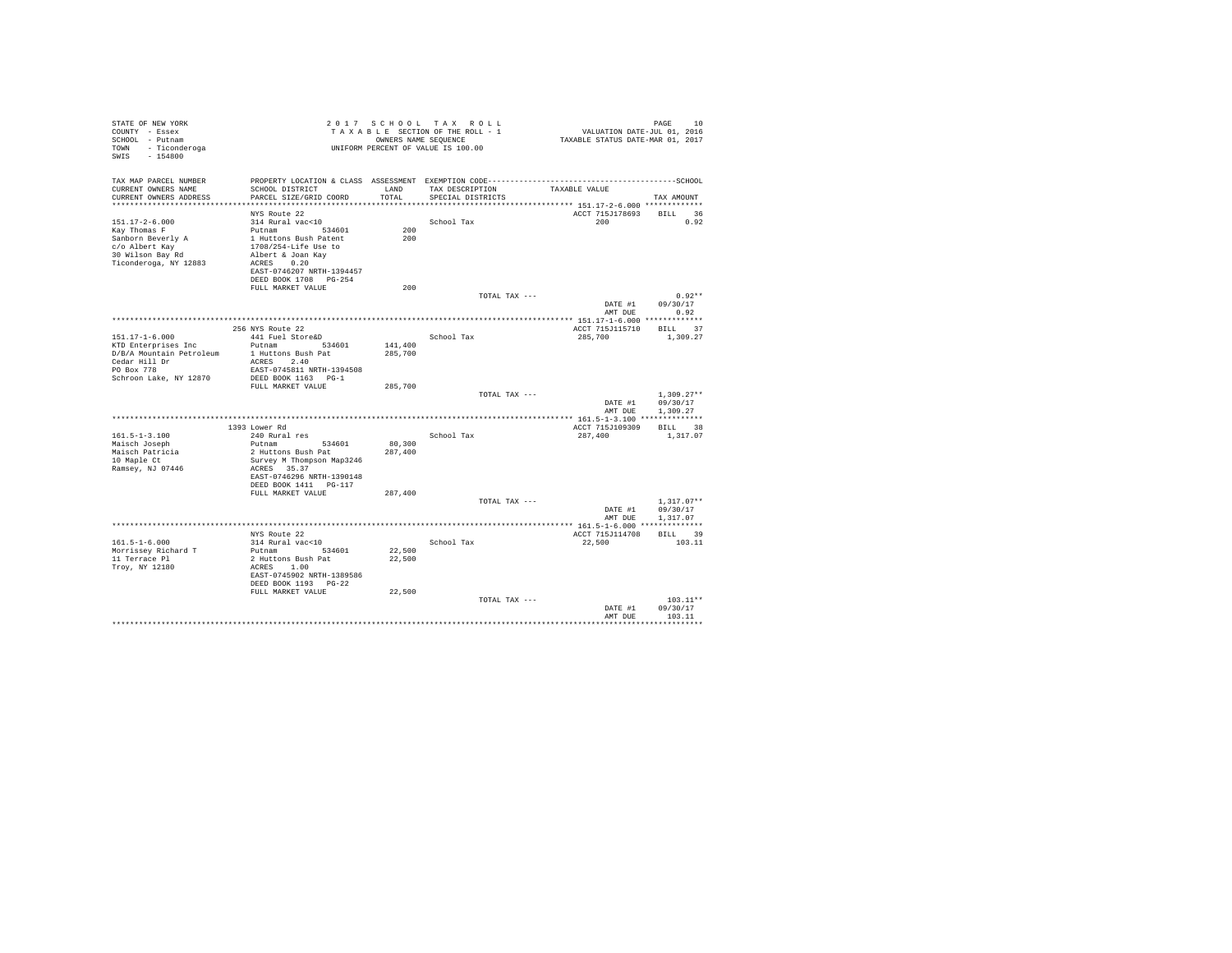| STATE OF NEW YORK<br>COUNTY - Essex<br>SCHOOL - Putnam<br>- Ticonderoga<br>TOWN<br>$-154800$<br>SWIS |                                                                                       | 2017 SCHOOL TAX ROLL<br>TAXABLE SECTION OF THE ROLL - 1<br>UNIFORM PERCENT OF VALUE IS 100.00 | OWNERS NAME SEQUENCE                |               | VALUATION DATE-JUL 01, 2016<br>TAXABLE STATUS DATE-MAR 01, 2017 | PAGE<br>11         |
|------------------------------------------------------------------------------------------------------|---------------------------------------------------------------------------------------|-----------------------------------------------------------------------------------------------|-------------------------------------|---------------|-----------------------------------------------------------------|--------------------|
| TAX MAP PARCEL NUMBER<br>CURRENT OWNERS NAME                                                         | SCHOOL DISTRICT                                                                       | LAND                                                                                          | TAX DESCRIPTION                     |               | TAXABLE VALUE                                                   |                    |
| CURRENT OWNERS ADDRESS                                                                               | PARCEL SIZE/GRID COORD                                                                | TOTAL                                                                                         | SPECIAL DISTRICTS                   |               |                                                                 | TAX AMOUNT         |
|                                                                                                      | 216 NYS Route 22                                                                      |                                                                                               |                                     |               | ACCT 715J114504                                                 | BILL 40            |
| $151.17 - 1 - 8.000$<br>ODell Ada B Estate<br>Bushey James                                           | 210 1 Family Res<br>Putnam 534601<br>1 Huttons Bush Pat                               | 15,100<br>43,100                                                                              | School Tax                          |               | 43,100                                                          | 197.51             |
| PO Box 517<br>Ticonderoga, NY 12883                                                                  | ACRES 2.10<br>EAST-0745810 NRTH-1393719<br>DEED BOOK 1852 PG-119<br>FULL MARKET VALUE | 43,100                                                                                        |                                     |               |                                                                 |                    |
|                                                                                                      |                                                                                       |                                                                                               |                                     | TOTAL TAX --- |                                                                 | $197.51**$         |
|                                                                                                      |                                                                                       |                                                                                               |                                     |               | DATE #1<br>AMT DUE                                              | 09/30/17<br>197.51 |
|                                                                                                      | 11 Craigs Bay Rd                                                                      |                                                                                               |                                     |               | ACCT 715J178007                                                 | BILL 41            |
| $151.17 - 3 - 1.200$                                                                                 | 210 1 Family Res                                                                      |                                                                                               | BAS STAR 41854                      |               |                                                                 | 30,000             |
| Porter Richard R                                                                                     | Putnam<br>534601                                                                      |                                                                                               | 34,900 School Tax                   |               | 89,200                                                          | 408.78             |
| 11 Craigs Bay Rd                                                                                     | Huttons Bush Pat                                                                      | 89,200                                                                                        |                                     |               |                                                                 |                    |
| Ticonderoga, NY 12883                                                                                | ACRES 0.24 BANK CHRTR1<br>EAST-0746135 NRTH-1393880<br>DEED BOOK 1697 PG-276          |                                                                                               |                                     |               |                                                                 |                    |
|                                                                                                      | FULL MARKET VALUE                                                                     | 89,200                                                                                        |                                     |               |                                                                 |                    |
|                                                                                                      |                                                                                       |                                                                                               |                                     | TOTAL TAX --- |                                                                 | $271.30**$         |
|                                                                                                      |                                                                                       |                                                                                               |                                     |               | DATE #1<br>AMT DUE                                              | 09/30/17<br>271.30 |
|                                                                                                      |                                                                                       |                                                                                               |                                     |               |                                                                 |                    |
|                                                                                                      | 166 NYS Route 22                                                                      |                                                                                               |                                     |               | ACCT 715J114901                                                 | BILL 42            |
| 151.17-1-13.000<br>Pulling James R                                                                   | 210 1 Family Res<br>Putnam<br>534601                                                  |                                                                                               | ENH STAR 41834<br>20,500 School Tax |               | 110,400                                                         | 65,500<br>505.93   |
| 166 Nys Rte 22                                                                                       | 1 Huttons Bush Pat                                                                    | 110,400                                                                                       |                                     |               |                                                                 |                    |
| Putnam Station, NY 12861                                                                             | ACRES 0.70<br>EAST-0745847 NRTH-1392452<br>DEED BOOK 703 PG-235                       |                                                                                               |                                     |               |                                                                 |                    |
|                                                                                                      | FULL MARKET VALUE                                                                     | 110,400                                                                                       |                                     |               |                                                                 |                    |
|                                                                                                      |                                                                                       |                                                                                               |                                     | TOTAL TAX --- |                                                                 | $205.76**$         |
|                                                                                                      |                                                                                       |                                                                                               |                                     |               | DATE #1                                                         | 09/30/17           |
|                                                                                                      |                                                                                       |                                                                                               |                                     |               | AMT DUE                                                         | 205.76             |
|                                                                                                      |                                                                                       |                                                                                               |                                     |               |                                                                 |                    |
|                                                                                                      | NYS Route 22                                                                          |                                                                                               |                                     |               | ACCT 715J178695                                                 | BILL 43            |
| $151.17 - 4 - 2.000$<br>Pulling James R<br>Pulling Joan F<br>166 NYS Rte 22                          | 312 Vac w/imprv - WTRFNT<br>Putnam 534601<br>1 Huttons Bush Patent<br>ACRES 0.20      | 25,200<br>26,200                                                                              | School Tax                          |               | 26,200                                                          | 120.07             |
| Putnam Station, NY 12861                                                                             | EAST-0746036 NRTH-1392463<br>DEED BOOK 1094 PG-199<br>FULL MARKET VALUE               | 26,200                                                                                        |                                     |               |                                                                 |                    |
|                                                                                                      |                                                                                       |                                                                                               |                                     | TOTAL TAX --- |                                                                 | $120.07**$         |
|                                                                                                      |                                                                                       |                                                                                               |                                     |               | DATE #1<br>AMT DUE                                              | 09/30/17<br>120.07 |
|                                                                                                      |                                                                                       |                                                                                               |                                     |               |                                                                 |                    |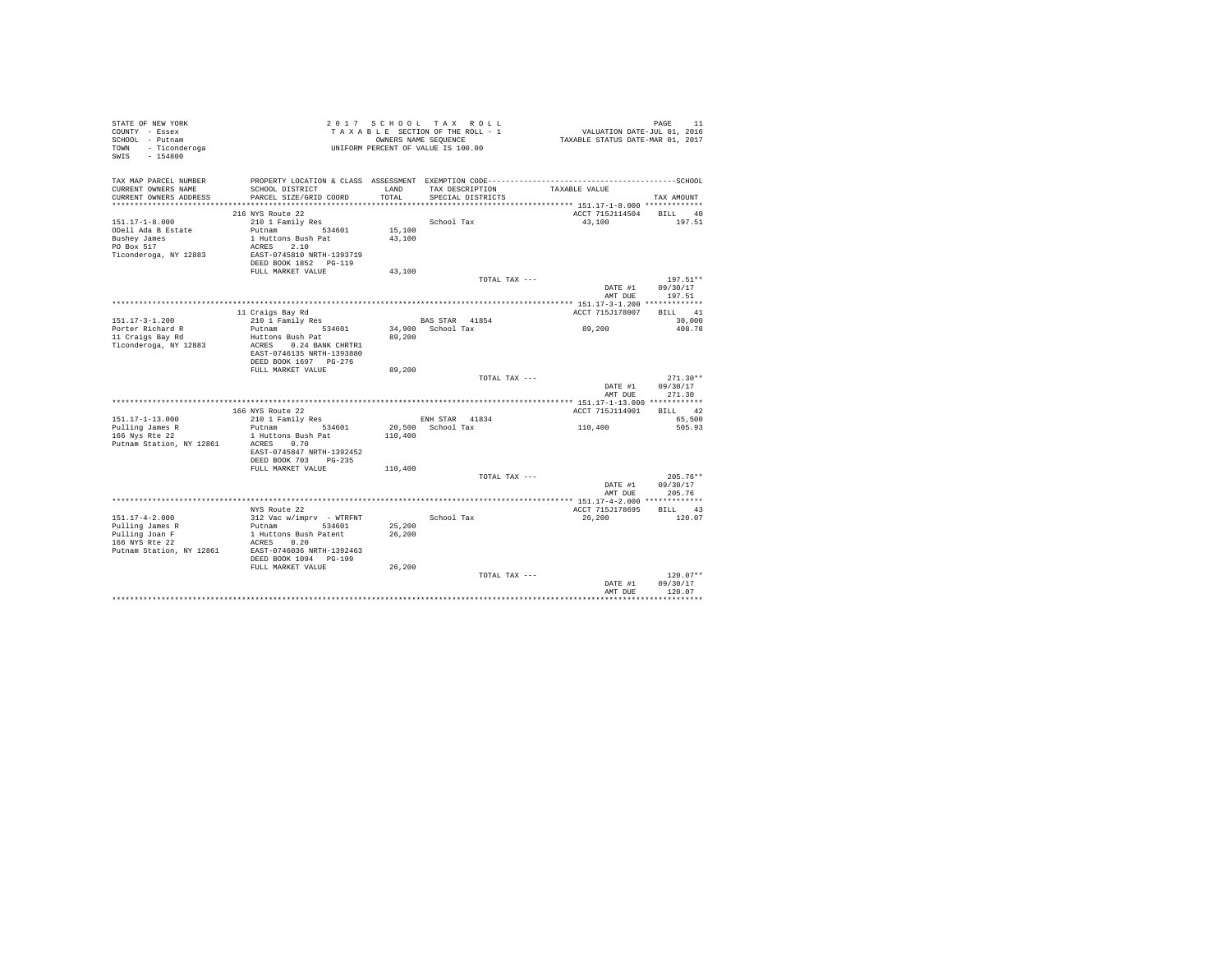| STATE OF NEW YORK<br>2017 SCHOOL TAX ROLL<br>VALUATION DATE-JUL 01, 2016<br>COUNTY - Essex<br>TAXABLE SECTION OF THE ROLL - 1<br>SCHOOL - Putnam<br>OWNERS NAME SEQUENCE<br>TAXABLE STATUS DATE-MAR 01, 2017<br>TOWN - Ticonderoga<br>UNIFORM PERCENT OF VALUE IS 100.00<br>SWIS - 154800 |                        |
|-------------------------------------------------------------------------------------------------------------------------------------------------------------------------------------------------------------------------------------------------------------------------------------------|------------------------|
| TAX MAP PARCEL NUMBER                                                                                                                                                                                                                                                                     |                        |
| CURRENT OWNERS NAME<br>SCHOOL DISTRICT<br>LAND<br>TAX DESCRIPTION<br>TAXABLE VALUE<br>CURRENT OWNERS ADDRESS<br>PARCEL SIZE/GRID COORD<br>TOTAL<br>SPECIAL DISTRICTS                                                                                                                      | TAX AMOUNT             |
|                                                                                                                                                                                                                                                                                           |                        |
| ACCT 715J108111 BILL 44<br>NYS Route 22                                                                                                                                                                                                                                                   |                        |
| $151.17 - 1 - 7.000$<br>314 Rural vac<10<br>School Tax<br>12,000<br>Putnam<br>12,000                                                                                                                                                                                                      | 54.99                  |
| Silver Waters Estates LLC<br>534601<br>1038 Wicker St<br>1 Huttons Bush Pat<br>12,000                                                                                                                                                                                                     |                        |
| Ticonderoga, NY 12883<br>ACRES 1.70                                                                                                                                                                                                                                                       |                        |
| EAST-0745782 NRTH-1394167                                                                                                                                                                                                                                                                 |                        |
| DEED BOOK 1576 PG-177                                                                                                                                                                                                                                                                     |                        |
| FULL MARKET VALUE<br>12,000                                                                                                                                                                                                                                                               |                        |
| TOTAL TAX ---<br>DATE #1                                                                                                                                                                                                                                                                  | $54.99**$<br>09/30/17  |
| AMT DUE                                                                                                                                                                                                                                                                                   | 54.99                  |
|                                                                                                                                                                                                                                                                                           |                        |
| 264 NYS Route 22<br>ACCT 715J174022                                                                                                                                                                                                                                                       | BILL 45                |
| $151.17 - 1 - 5.000$<br>School Tax<br>93,700<br>210 1 Family Res                                                                                                                                                                                                                          | 429.40                 |
| Smith Robert W Sr<br>26,500<br>Putnam<br>534601<br>264 NYS Route22<br>1 Huttons Bush Pat<br>93,700                                                                                                                                                                                        |                        |
| Ticonderoga, NY 12883<br>ACRES 0.52 BANK M&TBNK<br>EAST-0745895 NRTH-1394771                                                                                                                                                                                                              |                        |
| DEED BOOK 1707 PG-279                                                                                                                                                                                                                                                                     |                        |
| FULL MARKET VALUE<br>93,700                                                                                                                                                                                                                                                               |                        |
| TOTAL TAX ---<br>DATE #1                                                                                                                                                                                                                                                                  | $429.40**$<br>09/30/17 |
| AMT DUE                                                                                                                                                                                                                                                                                   | 429.40                 |
|                                                                                                                                                                                                                                                                                           |                        |
| NYS Route 22<br>ACCT 715J178694                                                                                                                                                                                                                                                           | BILL 46                |
| $151.17 - 4 - 1.000$<br>311 Res vac land - WTRFNT<br>School Tax<br>1,800                                                                                                                                                                                                                  | 8.25                   |
| Studer Joseph I<br>Putnam 534601<br>1,800                                                                                                                                                                                                                                                 |                        |
| 600 Harrisburg Rd<br>1 Huttons Bush Patent<br>1,800<br>Stony Creek, NY 12878<br>ACRES 0.10                                                                                                                                                                                                |                        |
| EAST-0745977 NRTH-1392869                                                                                                                                                                                                                                                                 |                        |
| DEED BOOK 1371 PG-217                                                                                                                                                                                                                                                                     |                        |
| FULL MARKET VALUE<br>1,800                                                                                                                                                                                                                                                                |                        |
| TOTAL TAX ---                                                                                                                                                                                                                                                                             | $8.25**$               |
| DATE #1<br>AMT DUE                                                                                                                                                                                                                                                                        | 09/30/17<br>8.25       |
|                                                                                                                                                                                                                                                                                           |                        |
| Lower Rd<br>ACCT 715J183007                                                                                                                                                                                                                                                               | BILL 47                |
| $161.5 - 1 - 5.200$<br>314 Rural vac<10<br>25,800<br>School Tax                                                                                                                                                                                                                           | 118.23                 |
| Thompson Barbara F<br>Putnam 534601<br>25,800                                                                                                                                                                                                                                             |                        |
| 13084 N Departure Blvd<br>3 Huttons Bush Patent<br>25,800<br>Camby, IN 46113                                                                                                                                                                                                              |                        |
| ACRES 4.25<br>EAST-0746827 NRTH-1389106                                                                                                                                                                                                                                                   |                        |
| DEED BOOK 766 PG-72                                                                                                                                                                                                                                                                       |                        |
| FULL MARKET VALUE<br>25,800                                                                                                                                                                                                                                                               |                        |
| TOTAL TAX ---                                                                                                                                                                                                                                                                             | $118.23**$             |
| DATE #1                                                                                                                                                                                                                                                                                   | 09/30/17<br>118.23     |
| AMT DUE                                                                                                                                                                                                                                                                                   |                        |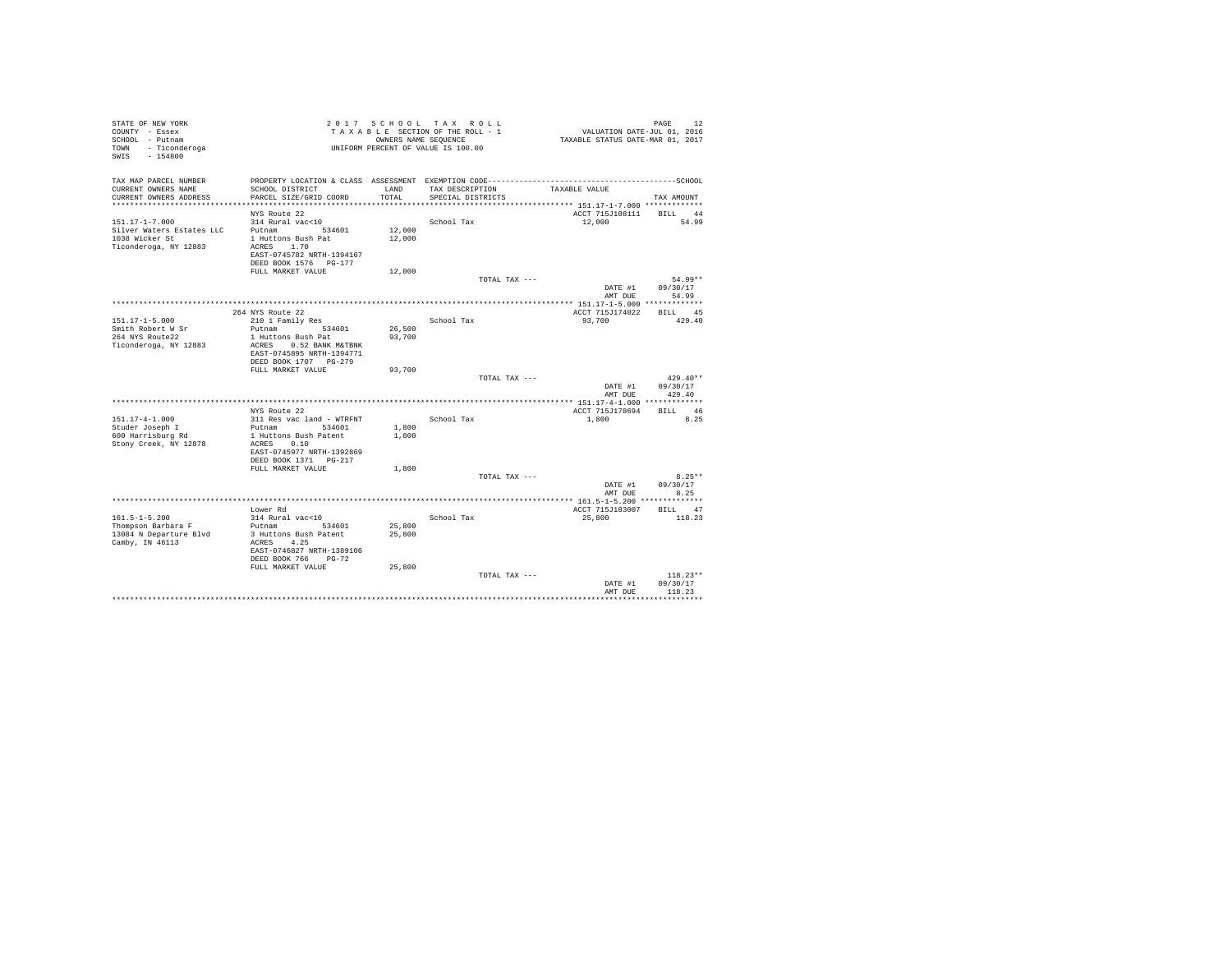| STATE OF NEW YORK<br>COUNTY - Essex<br>SCHOOL - Putnam<br>TOWN - Ticonderoga<br>SWIS - 154800 |                                                                                                          |         | 2017 SCHOOL TAX ROLL<br>TAXABLE SECTION OF THE ROLL - 1<br>OWNERS NAME SEQUENCE<br>UNIFORM PERCENT OF VALUE IS 100.00 | PAGE 13<br>VALUATION DATE-JUL 01, 2016<br>TAXABLE STATUS DATE-MAR 01, 2017 |                                      |
|-----------------------------------------------------------------------------------------------|----------------------------------------------------------------------------------------------------------|---------|-----------------------------------------------------------------------------------------------------------------------|----------------------------------------------------------------------------|--------------------------------------|
| TAX MAP PARCEL NUMBER<br>CURRENT OWNERS NAME                                                  | SCHOOL DISTRICT                                                                                          |         | LAND TAX DESCRIPTION                                                                                                  | TAXABLE VALUE                                                              |                                      |
| CURRENT OWNERS ADDRESS                                                                        | PARCEL SIZE/GRID COORD                                                                                   | TOTAL   | SPECIAL DISTRICTS                                                                                                     |                                                                            | TAX AMOUNT                           |
|                                                                                               |                                                                                                          |         |                                                                                                                       |                                                                            |                                      |
|                                                                                               | 1368 Lower Rd                                                                                            |         |                                                                                                                       | ACCT 715Z002005                                                            | BILL 48                              |
| $161.5 - 1 - 3.210$                                                                           | 240 Rural res                                                                                            |         | BAS STAR 41854                                                                                                        |                                                                            | 30,000                               |
| VanWert Chattie B                                                                             | Putnam 534601                                                                                            |         | 37,900 School Tax                                                                                                     | 281,000                                                                    | 1,287.74                             |
| PO Box 107<br>Ticonderoga, NY 12883                                                           | 2 Huttons Bush Patent<br>ACRES 23.26 BANK1STARSG<br>EAST-0747278 NRTH-1390161                            | 281,000 |                                                                                                                       |                                                                            |                                      |
|                                                                                               | DEED BOOK 1368 PG-69                                                                                     |         |                                                                                                                       |                                                                            |                                      |
|                                                                                               | FULL MARKET VALUE                                                                                        | 281,000 |                                                                                                                       |                                                                            |                                      |
|                                                                                               |                                                                                                          |         | TOTAL TAX ---                                                                                                         |                                                                            | $1.150.26**$                         |
|                                                                                               |                                                                                                          |         |                                                                                                                       | DATE #1                                                                    | 09/30/17                             |
|                                                                                               |                                                                                                          |         |                                                                                                                       | AMT DUE                                                                    | 1,150.26                             |
|                                                                                               |                                                                                                          |         |                                                                                                                       | ACCT 715J178716                                                            | BILL 49                              |
| $161.5 - 2 - 1.000$                                                                           | Lower Rd<br>311 Res vac land - WTRFNT                                                                    |         | School Tax                                                                                                            | 47,800                                                                     | 219.05                               |
| VanWert Chattie B                                                                             | Putnam 534601                                                                                            | 47.800  |                                                                                                                       |                                                                            |                                      |
| $PO$ Box $107$                                                                                | 2 Huttons Bush Patent                                                                                    | 47,800  |                                                                                                                       |                                                                            |                                      |
| Ticonderoga, NY 12883                                                                         | Survey M Thompson Map3246<br>ACRES 6.00 BANK1STARSG<br>EAST-0748276 NRTH-1389690<br>DEED BOOK 1368 PG-69 |         |                                                                                                                       |                                                                            |                                      |
|                                                                                               | FULL MARKET VALUE                                                                                        | 47,800  |                                                                                                                       |                                                                            |                                      |
|                                                                                               |                                                                                                          |         | TOTAL TAX ---                                                                                                         | DATE #1                                                                    | $219.05**$<br>09/30/17               |
|                                                                                               |                                                                                                          |         |                                                                                                                       | AMT DUE                                                                    | 219.05                               |
|                                                                                               | 40 NYS Route 22                                                                                          |         |                                                                                                                       | ACCT 715J109314 BILL 50                                                    |                                      |
| $161.5 - 1 - 7.200$                                                                           | 210 1 Family Res                                                                                         |         | School Tax                                                                                                            | 111,800                                                                    | 512.34                               |
| Warren Jamie J                                                                                | Putnam 534601                                                                                            | 31,500  |                                                                                                                       |                                                                            |                                      |
| 40 NYS Route 22                                                                               | 2 Huttons Bush Pat                                                                                       | 111,800 |                                                                                                                       |                                                                            |                                      |
| Ticonderoga, NY 12883                                                                         | 6.0 Acres                                                                                                |         |                                                                                                                       |                                                                            |                                      |
|                                                                                               | ACRES 5.90 BANK CORE                                                                                     |         |                                                                                                                       |                                                                            |                                      |
| PRIOR OWNER ON 3/01/2017                                                                      | EAST-0745084 NRTH-1389613                                                                                |         |                                                                                                                       |                                                                            |                                      |
| Whitford Harold R Jr                                                                          | DEED BOOK 1872 PG-268<br>FULL MARKET VALUE                                                               | 111,800 |                                                                                                                       |                                                                            |                                      |
|                                                                                               |                                                                                                          |         | TOTAL TAX ---                                                                                                         |                                                                            | $512.34**$                           |
|                                                                                               |                                                                                                          |         |                                                                                                                       | DATE #1<br>AMT DUE                                                         | 09/30/17<br>512.34                   |
|                                                                                               |                                                                                                          |         |                                                                                                                       |                                                                            |                                      |
|                                                                                               | 16 Craigs Bay Rd                                                                                         |         |                                                                                                                       | ACCT 715J110606                                                            | BILL 51                              |
| $151.17 - 3 - 6.000$                                                                          | 210 1 Family Res - WTRFNT                                                                                |         | School Tax                                                                                                            | 238,900                                                                    | 1,094.80                             |
| White Thomas $S$                                                                              | Putnam 534601                                                                                            | 40,300  |                                                                                                                       |                                                                            |                                      |
| 15 South Run<br>Cold Spring Harbor, NY 11724 .52 Acre                                         | 1 Huttons Bush Pat                                                                                       | 238,900 |                                                                                                                       |                                                                            |                                      |
|                                                                                               | ACRES 0.40                                                                                               |         |                                                                                                                       |                                                                            |                                      |
|                                                                                               | EAST-0746037 NRTH-1393449<br>DEED BOOK 1333 PG-263                                                       |         |                                                                                                                       |                                                                            |                                      |
|                                                                                               | FULL MARKET VALUE                                                                                        | 238,900 |                                                                                                                       |                                                                            |                                      |
|                                                                                               |                                                                                                          |         | TOTAL TAX ---                                                                                                         | DATE #1<br>AMT DUE                                                         | $1.094.80**$<br>09/30/17<br>1,094.80 |
|                                                                                               |                                                                                                          |         |                                                                                                                       |                                                                            |                                      |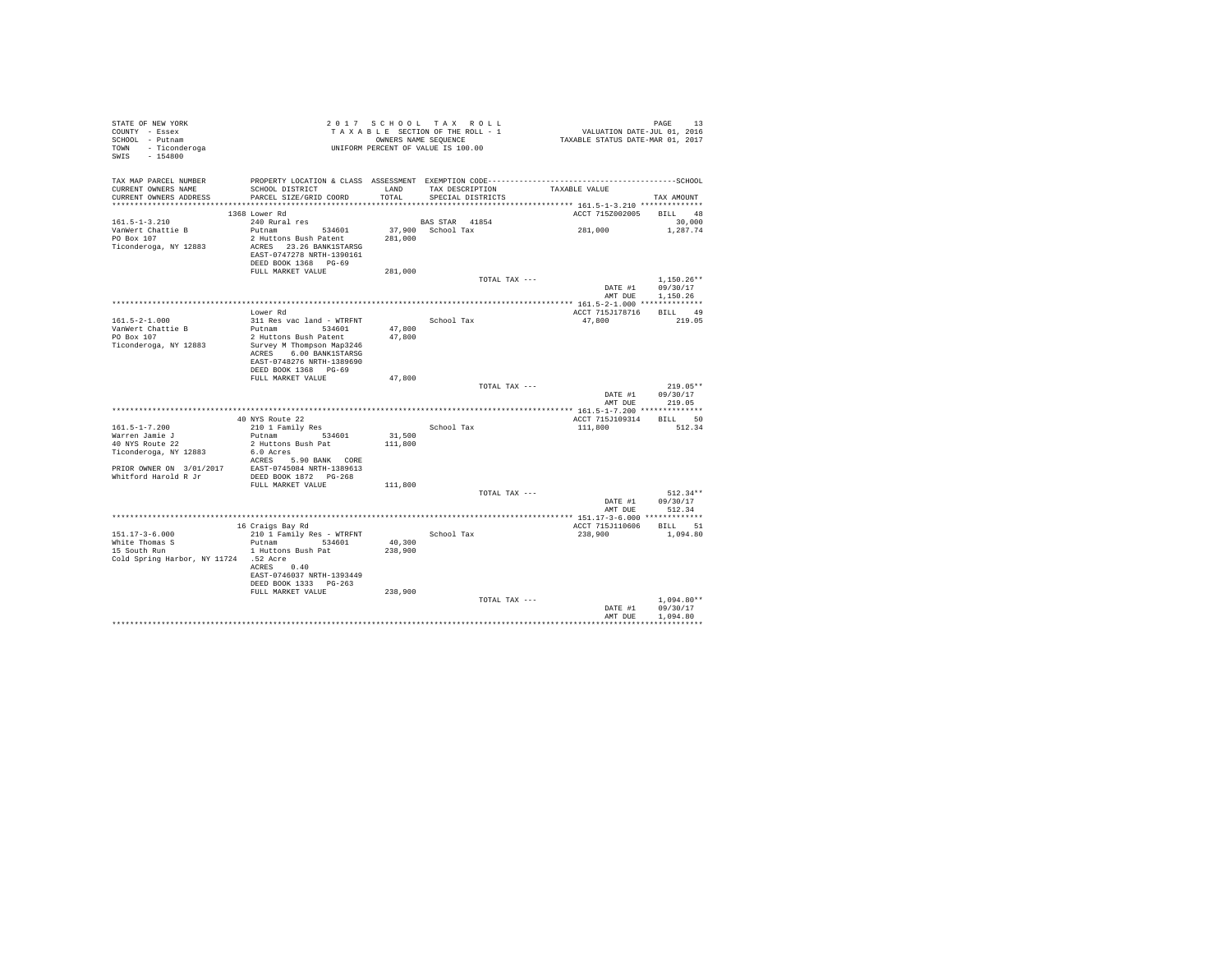| STATE OF NEW YORK<br>COUNTY - Essex<br>SCHOOL - Putnam<br>- Ticonderoga<br>TOWN<br>SWIS<br>$-154800$                                                        |                                                                                                                                                                                                        |                   | 2017 SCHOOL TAX ROLL<br>TAXABLE SECTION OF THE ROLL - 1<br>OWNERS NAME SEOUENCE<br>UNIFORM PERCENT OF VALUE IS 100.00 | VALUATION DATE-JUL 01, 2016<br>TAXABLE STATUS DATE-MAR 01, 2017 | PAGE<br>14                   |
|-------------------------------------------------------------------------------------------------------------------------------------------------------------|--------------------------------------------------------------------------------------------------------------------------------------------------------------------------------------------------------|-------------------|-----------------------------------------------------------------------------------------------------------------------|-----------------------------------------------------------------|------------------------------|
| TAX MAP PARCEL NUMBER<br>CURRENT OWNERS NAME<br>CURRENT OWNERS ADDRESS                                                                                      | SCHOOL DISTRICT<br>PARCEL SIZE/GRID COORD                                                                                                                                                              | LAND<br>TOTAL.    | TAX DESCRIPTION<br>SPECIAL DISTRICTS                                                                                  | TAXABLE VALUE                                                   | TAX AMOUNT                   |
| $151.17 - 3 - 3.000$<br>Whitney Michael J<br>Whitney Frederick J<br>450 Wilton-Gansevoort Rd<br>Gansevoort, NY 12831                                        | 20 Craigs Bay Rd<br>210 1 Family Res - WTRFNT<br>Putnam 534601<br>1 Huttons Bush Pat<br>1556/229 Boundary Line<br>Agreement w/2.001<br>ACRES 0.11<br>EAST-0746192 NRTH-1393694<br>DEED BOOK 1710 PG-25 | 25,600<br>112,100 | School Tax                                                                                                            | ACCT 715J113502 BILL 52<br>112,100                              | 513.72                       |
|                                                                                                                                                             | FULL MARKET VALUE                                                                                                                                                                                      | 112,100           | TOTAL TAX ---                                                                                                         | DATE #1                                                         | $513.72**$<br>09/30/17       |
|                                                                                                                                                             | Craigs Bay Rd                                                                                                                                                                                          |                   |                                                                                                                       | AMT DUE<br>ACCT 715J178726                                      | 513.72<br>BILL 53            |
| $151.17 - 3 - 5.000$<br>Whitney Michael J<br>Whitney Frederick J<br>450 Wilton-Gansevoort Rd<br>Gansevoort, NY 12831                                        | 311 Res vac land - WTRFNT<br>Putnam<br>534601<br>Lot 1 Huttons Bush Pat<br>$1623/26$ -Easement<br>ACRES 0.12<br>EAST-0746100 NRTH-1393610<br>DEED BOOK 1710 PG-25                                      | 7,200<br>7.200    | School Tax                                                                                                            | 7,200                                                           | 33.00                        |
|                                                                                                                                                             | FULL MARKET VALUE                                                                                                                                                                                      | 7.200             | TOTAL TAX ---                                                                                                         | DATE #1                                                         | $33.00**$<br>09/30/17        |
|                                                                                                                                                             |                                                                                                                                                                                                        |                   |                                                                                                                       | AMT DUE                                                         | 33.00                        |
| $151.3 - 1 - 11.000$<br>Young Bruce E<br>PO Box 165<br>Huletts Landing, NY 12841                                                                            | NYS Route 22<br>323 Vacant rural<br>Putnam 534601<br>Turner Patent<br>ACRES 46.90<br>EAST-0744518 NRTH-1394745                                                                                         | 30,500<br>30,500  | School Tax                                                                                                            | ACCT 715J110309<br>30,500                                       | BTLL 54<br>139.77            |
|                                                                                                                                                             | DEED BOOK 939 PG-156<br>FULL MARKET VALUE                                                                                                                                                              | 30,500            | TOTAL TAX ---                                                                                                         | DATE #1                                                         | $139.77**$<br>09/30/17       |
|                                                                                                                                                             |                                                                                                                                                                                                        |                   |                                                                                                                       | AMT DUE                                                         | 139.77                       |
| $160.2 - 2 - 4.000$<br>Zachmann Raymond C<br>Zachmann June A<br>21 Fairmont Rd<br>Wayne, NJ 07470<br>MAY BE SUBJECT TO PAYMENT<br>UNDER AGDIST LAW TIL 2023 | NYS Route 22<br>314 Rural vac<10<br>534601<br>Putnam<br>3 Huttons Bush Patent<br>ACRES 0.30<br>EAST-0744886 NRTH-1388617<br>DEED BOOK 886 PG-284<br>FULL MARKET VALUE                                  | 200<br>200<br>200 | School Tax                                                                                                            | ACCT 715J178703<br>200                                          | BTLL 55<br>0.92              |
|                                                                                                                                                             |                                                                                                                                                                                                        |                   | TOTAL TAX ---                                                                                                         | DATE #1<br>AMT DUE                                              | $0.92**$<br>09/30/17<br>0.92 |
|                                                                                                                                                             |                                                                                                                                                                                                        |                   |                                                                                                                       |                                                                 | ********                     |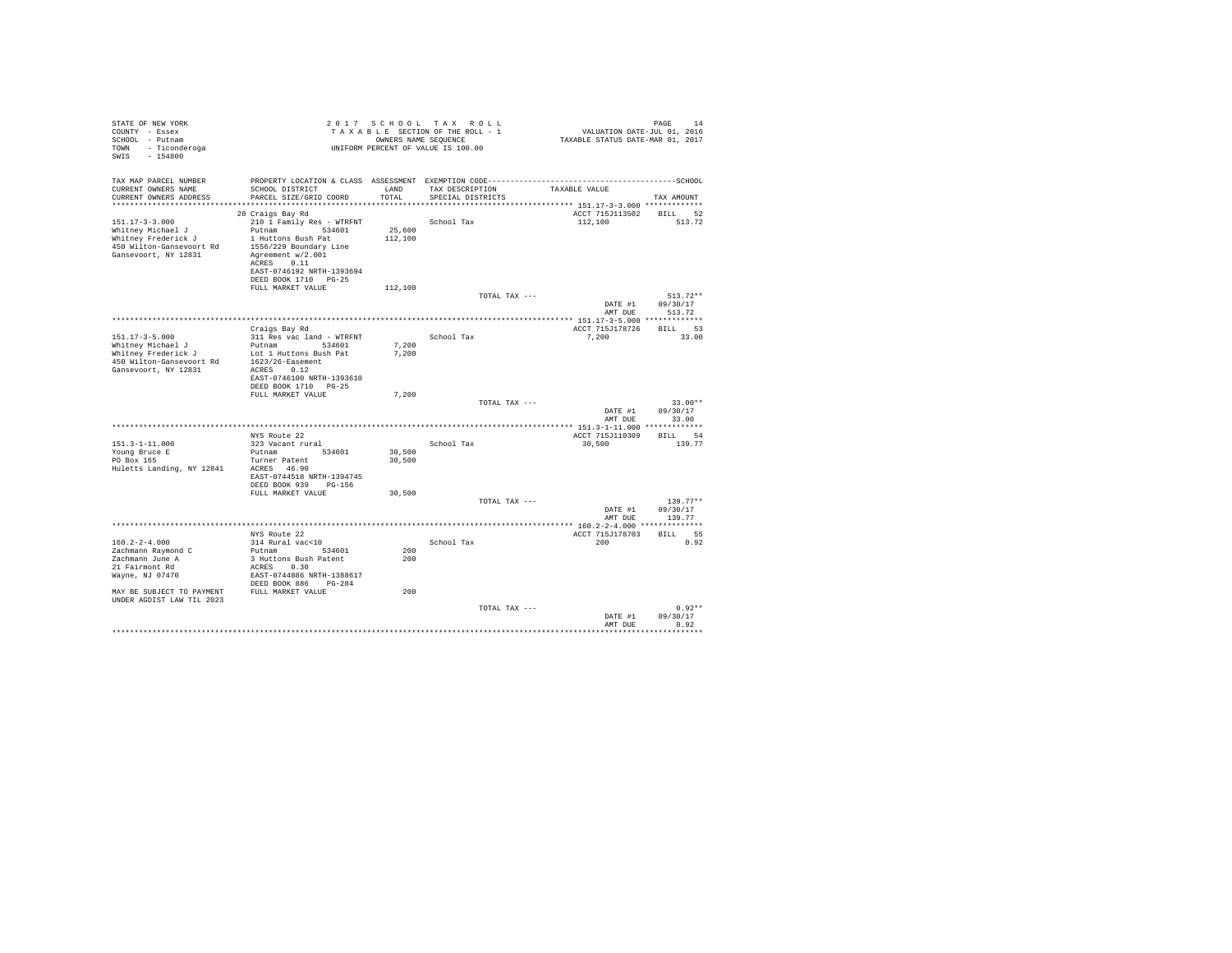| STATE OF NEW YORK<br>COUNTY - Essex<br>SCHOOL - Putnam<br>- Ticonderoga<br>TOWN<br>$-154800$<br>SWIS                                                                |                                                                                                                                                                                                                                 |                                                    | 2017 SCHOOL TAX ROLL<br>TAXABLE SECTION OF THE ROLL - 1<br>OWNERS NAME SEQUENCE<br>UNIFORM PERCENT OF VALUE IS 100.00 | VALUATION DATE-JUL 01, 2016<br>TAXABLE STATUS DATE-MAR 01, 2017                                             | 15<br>PAGE                                                      |
|---------------------------------------------------------------------------------------------------------------------------------------------------------------------|---------------------------------------------------------------------------------------------------------------------------------------------------------------------------------------------------------------------------------|----------------------------------------------------|-----------------------------------------------------------------------------------------------------------------------|-------------------------------------------------------------------------------------------------------------|-----------------------------------------------------------------|
| TAX MAP PARCEL NUMBER<br>CURRENT OWNERS NAME<br>CURRENT OWNERS ADDRESS<br>*************************<br>$161.5 - 1 - 4.100$<br>Zachmann Raymond C<br>Zachmann June A | PROPERTY LOCATION & CLASS ASSESSMENT EXEMPTION CODE---------------------<br>SCHOOL DISTRICT<br>PARCEL SIZE/GRID COORD<br>****************************<br>Lower Rd<br>322 Rural vac>10<br>Putnam<br>534601<br>3 Huttons Bush Pat | LAND<br>TOTAL<br>*************<br>29,000<br>29,000 | TAX DESCRIPTION<br>SPECIAL DISTRICTS<br>School Tax                                                                    | TAXABLE VALUE<br>******************************** 161.5-1-4.100 **************<br>ACCT 715J109201<br>29,000 | $---------SCHOOT.$<br>TAX AMOUNT<br>56<br><b>BILL</b><br>132.90 |
| 21 Fairmont Rd<br>Wayne, NJ 07470<br>MAY BE SUBJECT TO PAYMENT<br>UNDER AGDIST LAW TIL 2023                                                                         | ACRES 11.28<br>EAST-0747804 NRTH-1389172<br>DEED BOOK 886<br>$PG-284$<br>FULL MARKET VALUE                                                                                                                                      | 29,000                                             |                                                                                                                       |                                                                                                             |                                                                 |
|                                                                                                                                                                     |                                                                                                                                                                                                                                 |                                                    | TOTAL TAX ---                                                                                                         | DATE #1<br>AMT DUE                                                                                          | $132.90**$<br>09/30/17<br>132.90                                |
|                                                                                                                                                                     | NYS Route 22                                                                                                                                                                                                                    |                                                    |                                                                                                                       | ACCT 715J109202                                                                                             | 57<br><b>BILL</b>                                               |
| $161.5 - 1 - 5.100$<br>Zachmann Raymond C<br>Zachmann June A<br>21 Fairmont Rd<br>Wayne, NJ 07470<br>MAY BE SUBJECT TO PAYMENT<br>UNDER AGDIST LAW TIL 2023         | 322 Rural vac>10<br>534601<br>Putnam<br>3 Huttons Bush Pat<br>ACRES 17.18<br>EAST-0746152 NRTH-1388973<br>DEED BOOK 886<br>$PG-284$<br>FULL MARKET VALUE                                                                        | 10,000<br>10,000<br>10,000                         | School Tax                                                                                                            | 10,000                                                                                                      | 45.83                                                           |
|                                                                                                                                                                     |                                                                                                                                                                                                                                 |                                                    | TOTAL TAX ---                                                                                                         | DATE #1<br>AMT DUE                                                                                          | $45.83**$<br>09/30/17<br>45.83                                  |
|                                                                                                                                                                     |                                                                                                                                                                                                                                 |                                                    |                                                                                                                       |                                                                                                             |                                                                 |
| $161.5 - 2 - 2.000$<br>Zachmann Raymond C<br>Zachmann June A                                                                                                        | Lower Rd<br>322 Rural vac>10 - WTRFNT<br>534601<br>Putnam<br>3 Huttons Bush Patent                                                                                                                                              | 106,600                                            | AG. DIST 41730<br>106,600 School Tax                                                                                  | ACCT 715J178717<br>106,600                                                                                  | 58<br><b>BILL</b><br>$\Omega$<br>488.51                         |
| 21 Fairmont Rd<br>Wayne, NJ 07470<br>MAY BE SUBJECT TO PAYMENT                                                                                                      | ACRES 10.30<br>EAST-0748998 NRTH-1389220<br>DEED BOOK 886<br>$PG-284$<br>FULL MARKET VALUE                                                                                                                                      | 106,600                                            |                                                                                                                       |                                                                                                             |                                                                 |
| UNDER AGDIST LAW TIL 2024                                                                                                                                           |                                                                                                                                                                                                                                 |                                                    | TOTAL TAX ---                                                                                                         | DATE #1<br>AMT DUE                                                                                          | 488.51**<br>09/30/17<br>488.51                                  |
|                                                                                                                                                                     |                                                                                                                                                                                                                                 |                                                    |                                                                                                                       |                                                                                                             |                                                                 |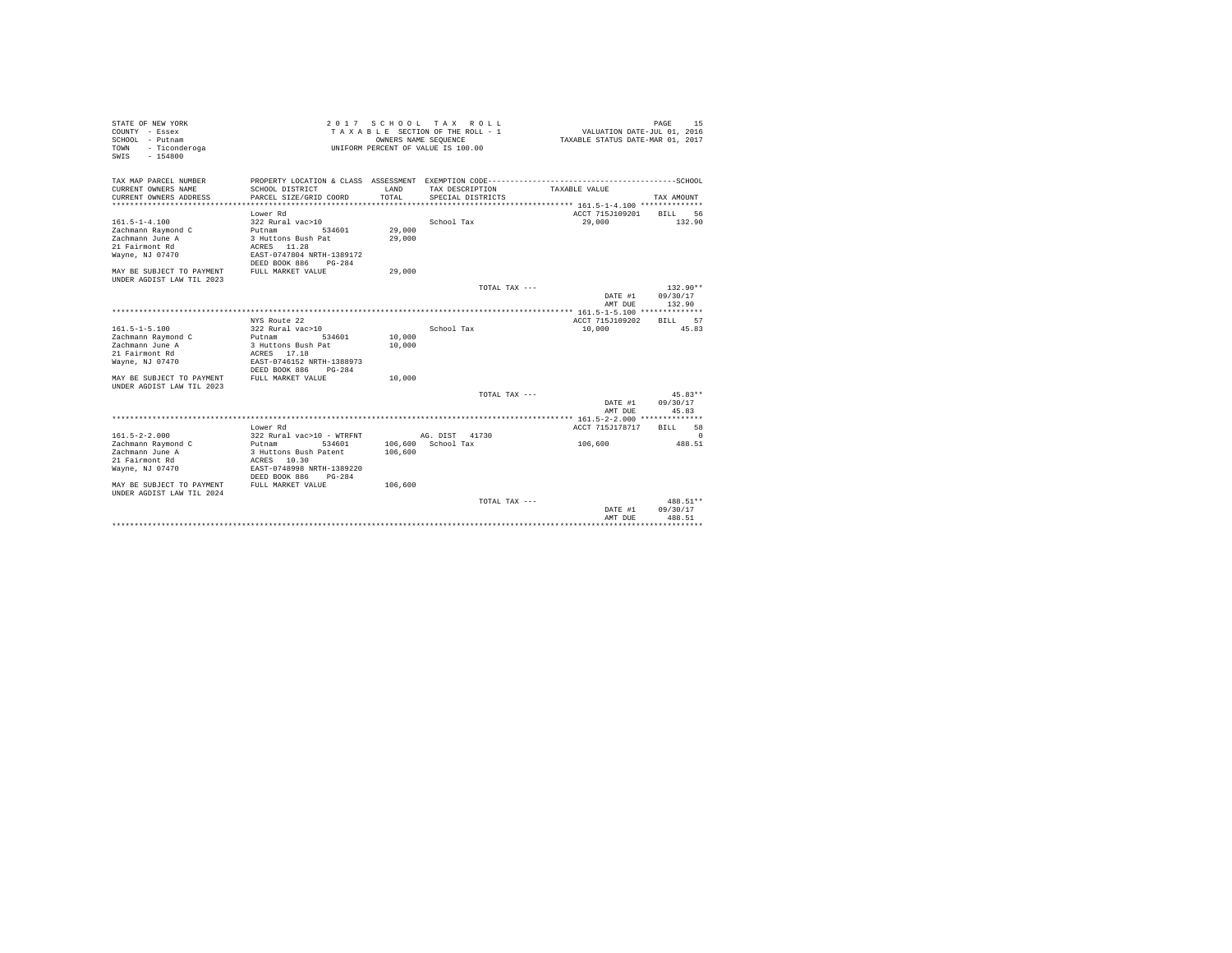|      | STATE OF NEW YORK  | 2017 SCHOOL TAX ROLL               | PAGE                             | -16 |
|------|--------------------|------------------------------------|----------------------------------|-----|
|      | COUNTY - Essex     | TAXABLE SECTION OF THE ROLL - 1    | VALUATION DATE-JUL 01, 2016      |     |
|      | SCHOOL - Putnam    |                                    | TAXABLE STATUS DATE-MAR 01, 2017 |     |
|      | TOWN - Ticonderoga | UNIFORM PERCENT OF VALUE IS 100.00 | RPS155/V04/L015                  |     |
| SWIS | - 154800           |                                    | CURRENT DATE 8/22/2017           |     |
|      |                    |                                    |                                  |     |

#### \*\*\* S P E C I A L D I S T R I C T S U M M A R Y \*\*\*

|      | $\cdots$<br>.<br>the contract of the contract of the contract of | the contract of the contract of the contract of the contract of the contract of |         | ▵<br>- |   | the contract of the contract of the contract of |  |
|------|------------------------------------------------------------------|---------------------------------------------------------------------------------|---------|--------|---|-------------------------------------------------|--|
| CODE | DARCEL.<br>.                                                     | $- - - -$<br>.                                                                  | ٠.<br>. |        | . | ----<br>1'A.X                                   |  |

#### NO SPECIAL DISTRICTS AT THIS LEVEL

# \*\*\* S C H O O L D I S T R I C T S U M M A R Y \*\*\*

| CODE   | DISTRICT NAME   | TOTAL<br>PARCELS | ASSESSED<br>LAND | ASSESSED<br>TOTAL | <b>EXEMPT</b><br>AMOUNT<br>--------<br>STAR AMOUNT | TOTAL<br>TAXABLE<br>---------<br>STAR TAXABLE | TOTAL TAX |
|--------|-----------------|------------------|------------------|-------------------|----------------------------------------------------|-----------------------------------------------|-----------|
|        | Putnam          | 58               | 1854,400         | 5114,600          | 100,975                                            | 5,013,625                                     |           |
| 534601 |                 |                  |                  |                   | 710.125                                            | 4.303.500                                     | 19,721.61 |
|        | SUB-TOTAL       | 58               | 1854,400         | 5114,600          | 100,975                                            | 5,013,625                                     |           |
|        | SUB-TOTAL(CONT) |                  |                  |                   | 710.125                                            | 4.303.500                                     | 19,721.61 |
|        | TOTAL           | 58               | 1854,400         | 5114,600          | 100,975                                            | 5,013,625                                     |           |
|        |                 |                  |                  |                   |                                                    |                                               |           |
|        | TO TAL (CONT)   |                  |                  |                   | 710.125                                            | 4,303,500                                     | 19,721.61 |

#### \*\*\* S Y S T E M C O D E S S U M M A R Y \*\*\*

#### NO SYSTEM EXEMPTIONS AT THIS LEVEL

|       |                 | TOTAL   |         |
|-------|-----------------|---------|---------|
| CODE  | DESCRIPTION     | PARCELS | SCHOOL  |
|       |                 |         |         |
| 41730 | AG. DIST        |         |         |
| 41800 | AGED ALL        | 2       | 73,300  |
| 41804 | AGED S          |         | 27.675  |
| 41834 | ENH STAR        | ٩       | 500.125 |
| 41854 | <b>BAS STAR</b> |         | 210,000 |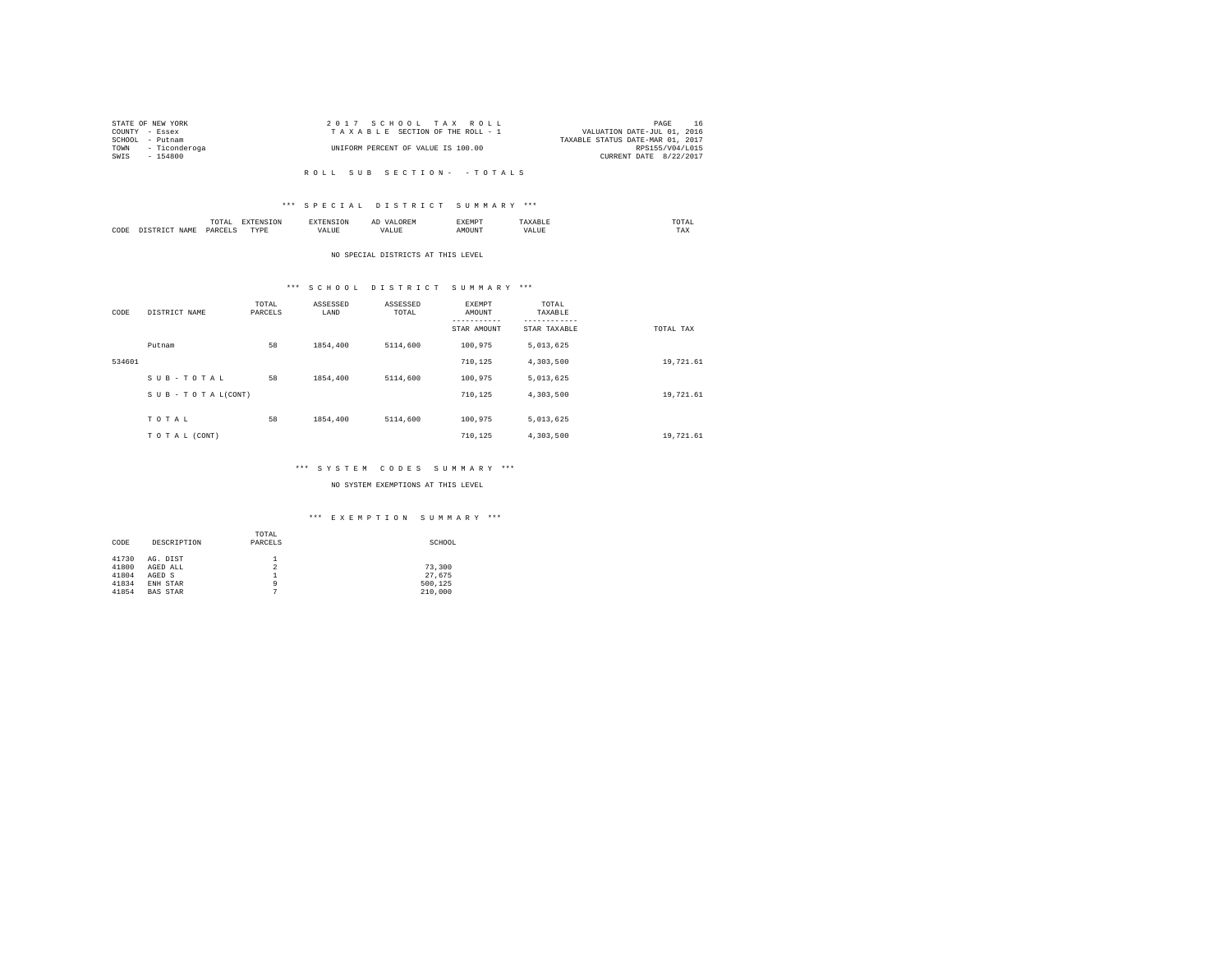|        | STATE OF NEW YORK | 2017 SCHOOL TAX ROLL               | PAGE                             |  |
|--------|-------------------|------------------------------------|----------------------------------|--|
|        | COUNTY - Essex    | TAXABLE SECTION OF THE ROLL - 1    | VALUATION DATE-JUL 01, 2016      |  |
| SCHOOL | - Putnam          |                                    | TAXABLE STATUS DATE-MAR 01, 2017 |  |
| TOWN   | - Ticonderoga     | UNIFORM PERCENT OF VALUE IS 100.00 | RPS155/V04/L015                  |  |
| SWIS   | $-154800$         |                                    | CURRENT DATE 8/22/2017           |  |
|        |                   |                                    |                                  |  |

#### \*\*\* E X E M P T I O N S U M M A R Y \*\*\*

|      |             | TOTAL   |         |
|------|-------------|---------|---------|
| CODE | DESCRIPTION | PARCELS | SCHOOL  |
|      | TOTAL       | 20      | 811,100 |

| ROLL<br><b>SEC</b> | DESCRIPTION                | TOTAL<br>PARCELS | ASSESSED<br>LAND | ASSESSED<br>TOTAL | EXEMPT<br>AMOUNT<br>STAR AMOUNT | TOTAL<br>TAXABLE<br>STAR TAXABLE | TOTAL<br>TAX |
|--------------------|----------------------------|------------------|------------------|-------------------|---------------------------------|----------------------------------|--------------|
|                    | School Tax                 |                  | 1854,400         | 5114,600          | 100.975<br>710.125              | 5.013.625<br>4,303,500           | 19,721.61    |
|                    | SPEC DIST TAXES<br>TAXABLE | 58               |                  |                   |                                 |                                  | 19,721.61    |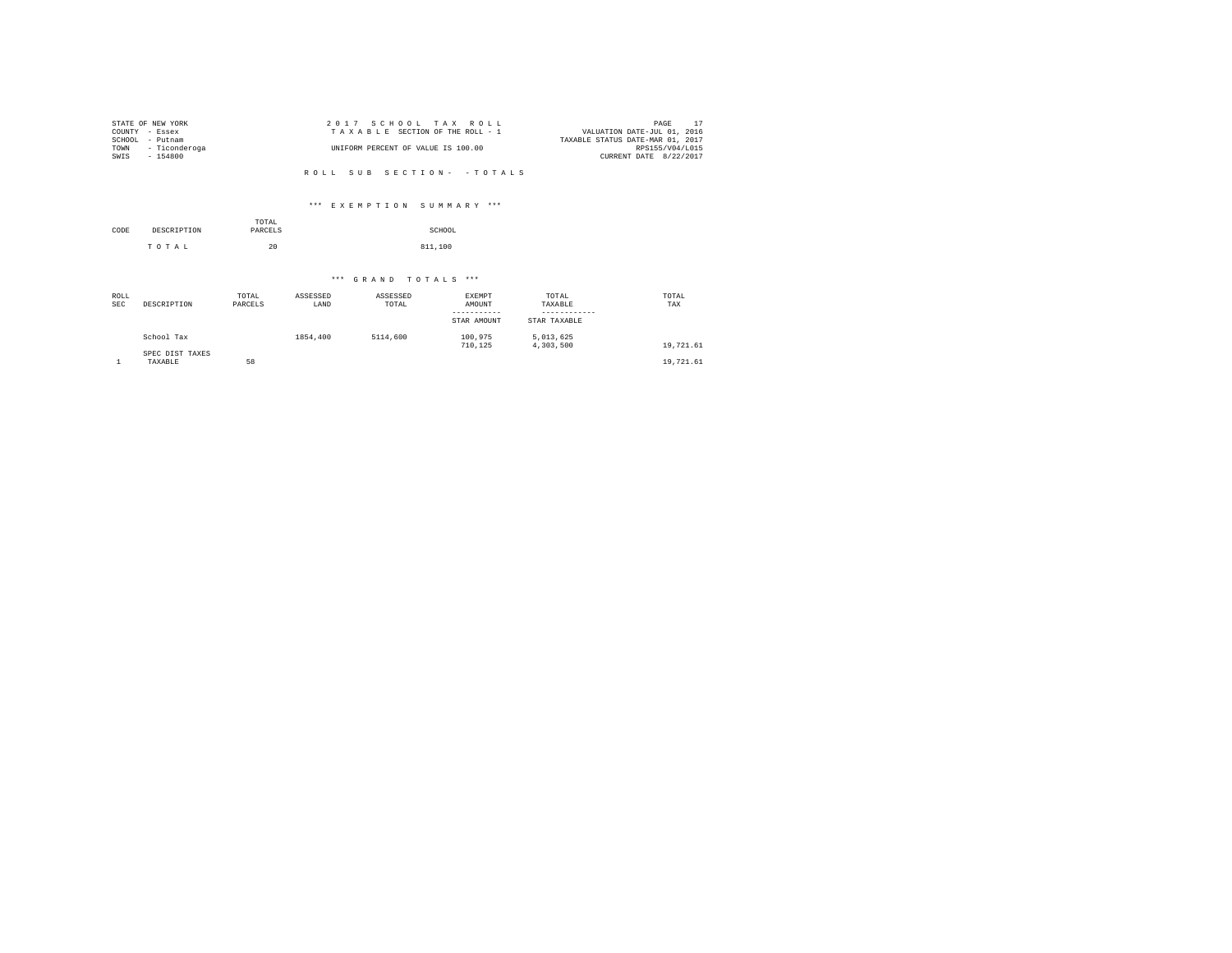|                | STATE OF NEW YORK | 2017 SCHOOL TAX ROLL               | PAGE                             |
|----------------|-------------------|------------------------------------|----------------------------------|
| COUNTY - Essex |                   | TAXABLE SECTION OF THE ROLL - 1    | VALUATION DATE-JUL 01, 2016      |
|                | SCHOOL - Putnam   |                                    | TAXABLE STATUS DATE-MAR 01, 2017 |
| TOWN           | - Ticonderoga     | UNIFORM PERCENT OF VALUE IS 100.00 | RPS155/V04/L015                  |
| SWIS           | - 154800          |                                    | CURRENT DATE 8/22/2017           |
|                |                   |                                    |                                  |
|                |                   | ROLL SECTION TOTALS                |                                  |

### \*\*\* S P E C I A L D I S T R I C T S U M M A R Y \*\*\*

|      | mome<br>n<br>.<br>the contract of the contract of the contract of | the contract of the contract of the contract of the contract of the contract of | АΙ | <b>************</b><br>ہ دے تا |   | the contract of the contract of the contract of |  |
|------|-------------------------------------------------------------------|---------------------------------------------------------------------------------|----|--------------------------------|---|-------------------------------------------------|--|
| CODE | PARCFT                                                            | $-$<br>ZD.<br>.                                                                 |    | ۱Т                             | n | 1 M.A                                           |  |

#### NO SPECIAL DISTRICTS AT THIS LEVEL

# \*\*\* S C H O O L D I S T R I C T S U M M A R Y \*\*\*

| CODE   | DISTRICT NAME   | TOTAL<br>PARCELS | ASSESSED<br>LAND | ASSESSED<br>TOTAL | EXEMPT<br>AMOUNT<br>---------<br>STAR AMOUNT | TOTAL<br>TAXABLE<br>---------<br>STAR TAXABLE | TOTAL TAX |
|--------|-----------------|------------------|------------------|-------------------|----------------------------------------------|-----------------------------------------------|-----------|
|        | Putnam          | 58               | 1854,400         | 5114,600          | 100.975                                      | 5.013.625                                     |           |
| 534601 |                 |                  |                  |                   | 710.125                                      | 4.303.500                                     | 19,721.61 |
|        | SUB-TOTAL       | 58               | 1854,400         | 5114,600          | 100.975                                      | 5,013,625                                     |           |
|        | SUB-TOTAL(CONT) |                  |                  |                   | 710.125                                      | 4.303.500                                     | 19,721.61 |
|        |                 |                  |                  |                   |                                              |                                               |           |
|        | TOTAL           | 58               | 1854,400         | 5114,600          | 100.975                                      | 5,013,625                                     |           |
|        | TO TAL (CONT)   |                  |                  |                   | 710.125                                      | 4,303,500                                     | 19,721.61 |

# \*\*\* S Y S T E M C O D E S S U M M A R Y \*\*\*

#### NO SYSTEM EXEMPTIONS AT THIS LEVEL

|       |                 | TOTAL   |         |
|-------|-----------------|---------|---------|
| CODE  | DESCRIPTION     | PARCELS | SCHOOL  |
|       |                 |         |         |
| 41730 | AG. DIST        |         |         |
| 41800 | AGED ALL        | 2       | 73,300  |
| 41804 | AGED S          |         | 27.675  |
| 41834 | ENH STAR        | ٩       | 500.125 |
| 41854 | <b>BAS STAR</b> | n       | 210,000 |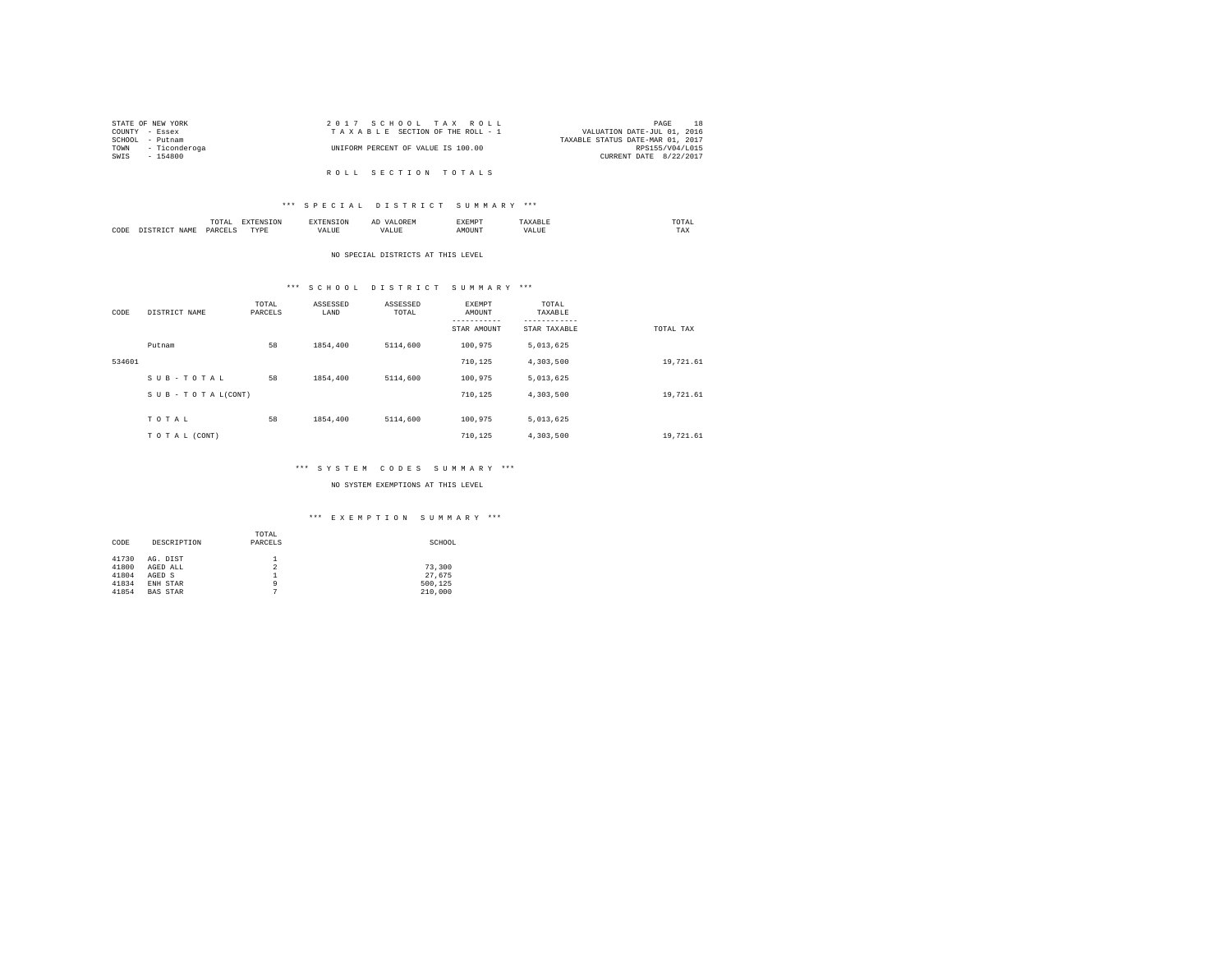| STATE OF NEW YORK  | 2017 SCHOOL TAX ROLL               | 19<br>PAGE                       |
|--------------------|------------------------------------|----------------------------------|
| COUNTY - Essex     | TAXABLE SECTION OF THE ROLL - 1    | VALUATION DATE-JUL 01, 2016      |
| SCHOOL<br>- Putnam |                                    | TAXABLE STATUS DATE-MAR 01, 2017 |
| TOWN - Ticonderoga | UNIFORM PERCENT OF VALUE IS 100.00 | RPS155/V04/L015                  |
| SWIS<br>$-154800$  |                                    | CURRENT DATE 8/22/2017           |
|                    |                                    |                                  |
|                    | ROLL SECTION TOTALS                |                                  |

# \*\*\* E X E M P T I O N S U M M A R Y \*\*\*

| CODE | DESCRIPTION | TOTAL<br>PARCELS | SCHOOL  |
|------|-------------|------------------|---------|
|      | TOTAL       | 20               | 811,100 |

| ROLL<br><b>SEC</b> | DESCRIPTION                | TOTAL<br>PARCELS | ASSESSED<br>LAND | ASSESSED<br>TOTAL | EXEMPT<br>AMOUNT<br>-----------<br>STAR AMOUNT | TOTAL<br>TAXABLE<br>STAR TAXABLE | TOTAL<br>TAX |
|--------------------|----------------------------|------------------|------------------|-------------------|------------------------------------------------|----------------------------------|--------------|
|                    | School Tax                 |                  | 1854,400         | 5114,600          | 100.975<br>710.125                             | 5.013.625<br>4,303,500           | 19,721.61    |
|                    | SPEC DIST TAXES<br>TAXABLE | 58               |                  |                   |                                                |                                  | 19,721.61    |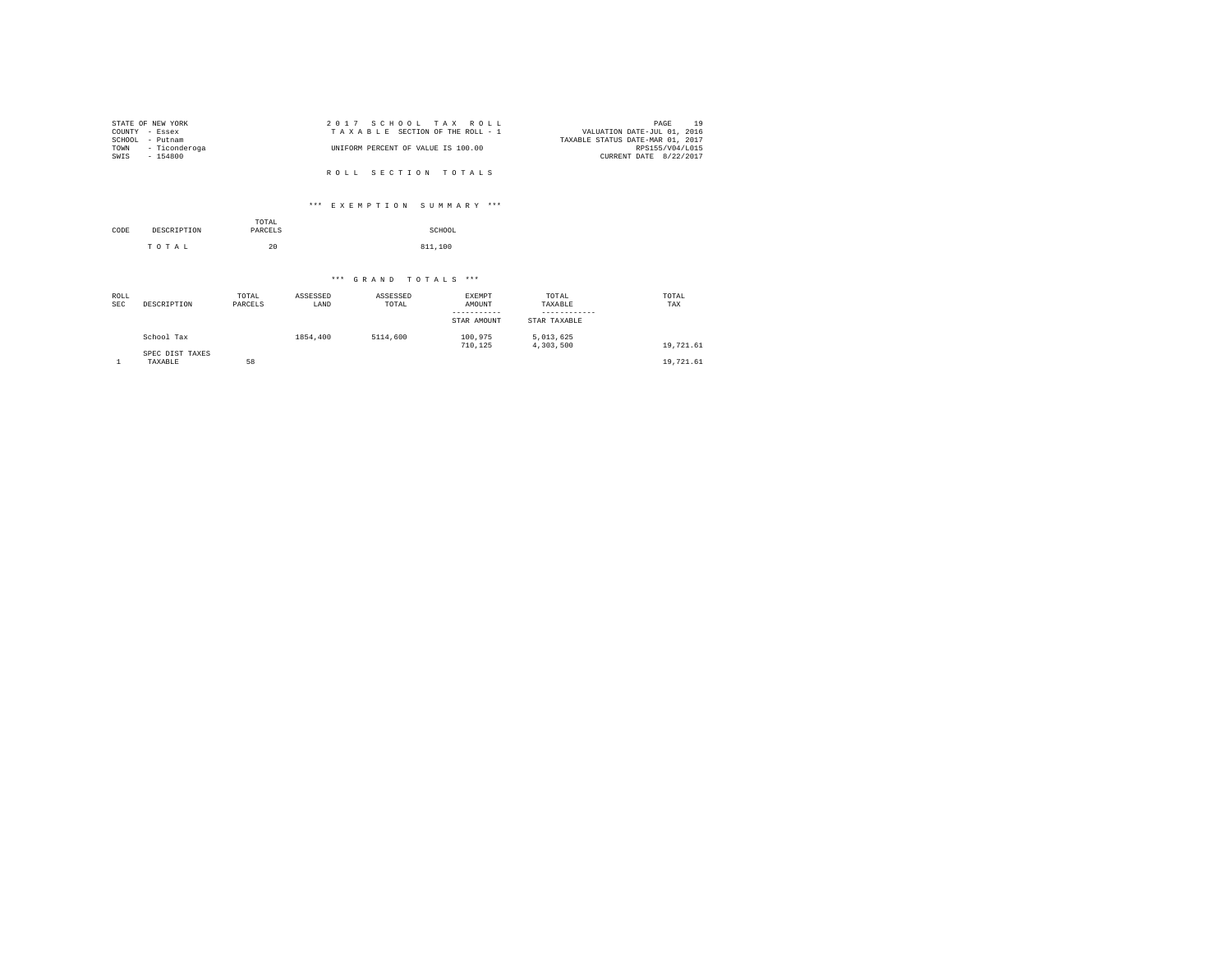| STATE OF NEW YORK                             |                                      |          | 2017 SCHOOL TAX ROLL                      |                                  | 20<br>PAGE                  |
|-----------------------------------------------|--------------------------------------|----------|-------------------------------------------|----------------------------------|-----------------------------|
| COUNTY - Essex                                |                                      |          | SPECIAL FRANCHISE SECTION OF THE ROLL - 5 |                                  | VALUATION DATE-JUL 01, 2016 |
| SCHOOL - Putnam                               |                                      |          | OWNERS NAME SEQUENCE                      | TAXABLE STATUS DATE-MAR 01, 2017 |                             |
| - Ticonderoga<br>TOWN                         |                                      |          | UNIFORM PERCENT OF VALUE IS 100.00        |                                  |                             |
| $-154800$<br>SWIS                             |                                      |          |                                           |                                  |                             |
|                                               |                                      |          |                                           |                                  |                             |
| TAX MAP PARCEL NUMBER                         | PROPERTY LOCATION & CLASS ASSESSMENT |          |                                           |                                  |                             |
|                                               |                                      |          |                                           |                                  |                             |
| CURRENT OWNERS NAME                           | SCHOOL DISTRICT                      | LAND     | TAX DESCRIPTION                           | TAXABLE VALUE                    |                             |
| CURRENT OWNERS ADDRESS PARCEL SIZE/GRID COORD |                                      | TOTAL    | SPECIAL DISTRICTS                         |                                  | TAX AMOUNT                  |
|                                               |                                      |          |                                           |                                  |                             |
|                                               | Townwide                             |          |                                           | ACCT 715J190027                  | BILL<br>59                  |
| 548. - 9999 - 132. 350/8602                   | 861 Elec & gas                       |          | School Tax                                | 334,090                          | 1,531.03                    |
| National Grid                                 | 534601<br>Putnam                     | $\Omega$ |                                           |                                  |                             |
| Real Estate Tax Dept                          | Special Franchise Town               | 334,090  |                                           |                                  |                             |
| 300 Erie Blyd W                               | 132350-154800-860 7.0                |          |                                           |                                  |                             |
| Syracuse, NY 13202                            | Improvements Only                    |          |                                           |                                  |                             |
|                                               | EAST-0734068 NRTH-1402577            |          |                                           |                                  |                             |
|                                               | DEED BOOK 7 PG-03                    |          |                                           |                                  |                             |
|                                               | FULL MARKET VALUE                    | 334,090  |                                           |                                  |                             |
|                                               |                                      |          | TOTAL TAX $---$                           |                                  | $1.531.03**$                |
|                                               |                                      |          |                                           | DATE #1                          | 09/30/17                    |
|                                               |                                      |          |                                           |                                  |                             |
|                                               |                                      |          |                                           | AMT DUR                          | 1,531.03                    |
|                                               |                                      |          |                                           |                                  |                             |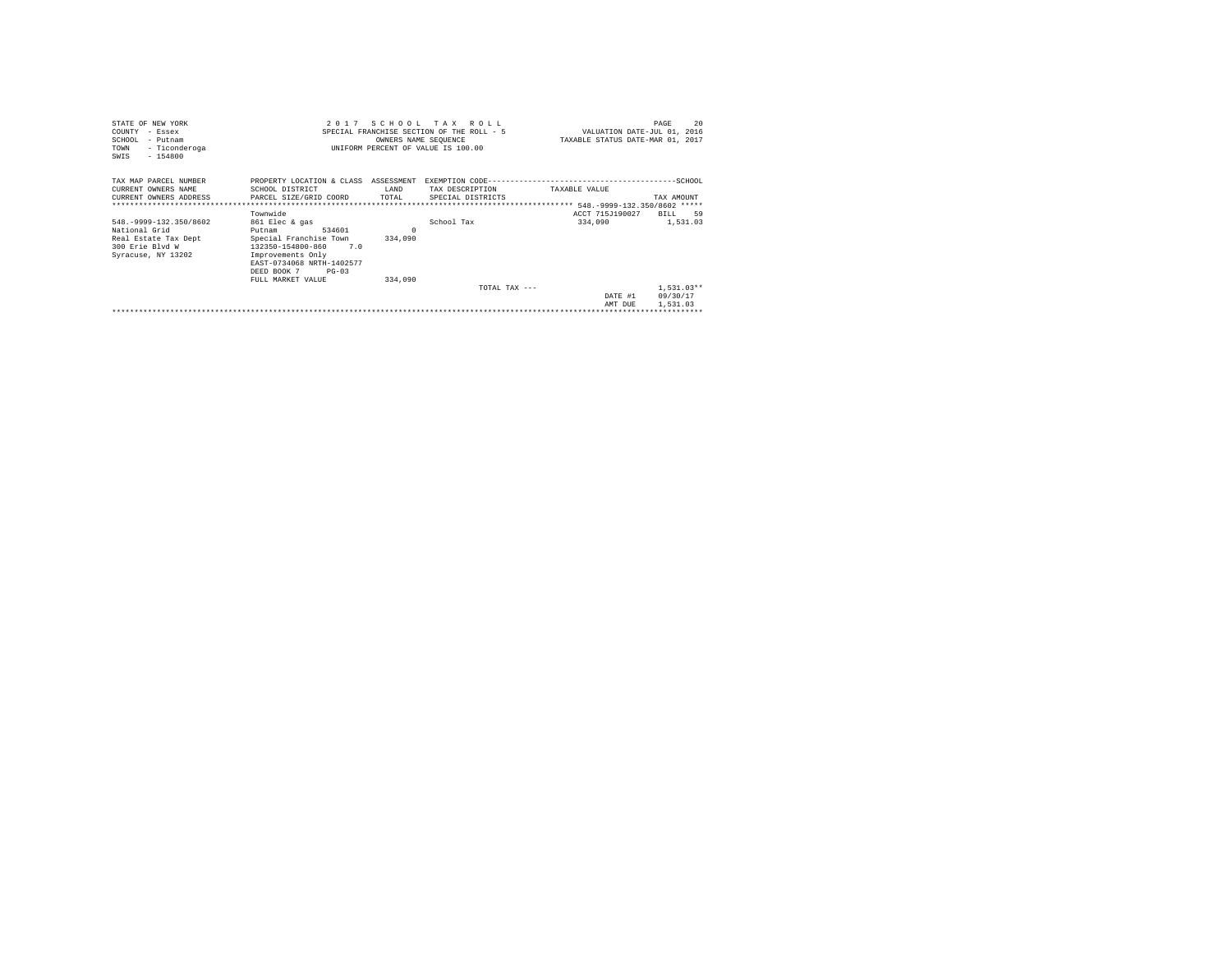| STATE OF NEW YORK |                    | 2017 SCHOOL TAX ROLL                      | PAGE                             |  |
|-------------------|--------------------|-------------------------------------------|----------------------------------|--|
| COUNTY - Essex    |                    | SPECIAL FRANCHISE SECTION OF THE ROLL - 5 | VALUATION DATE-JUL 01, 2016      |  |
| SCHOOL            | - Putnam           |                                           | TAXABLE STATUS DATE-MAR 01, 2017 |  |
|                   | TOWN - Ticonderoga | UNIFORM PERCENT OF VALUE IS 100.00        | RPS155/V04/L015                  |  |
| SWIS              | $-154800$          |                                           | CURRENT DATE 8/22/2017           |  |
|                   |                    |                                           |                                  |  |

#### \*\*\* S P E C I A L D I S T R I C T S U M M A R Y \*\*\*

|      | ----<br>TUTAI<br>the contract of the contract of the contract of | the contract of the contract of the contract of the contract of the contract of |      | ΑΙ | 4M*<br>. | $m \wedge m \wedge$<br>the contract of the contract of the contract of |  |
|------|------------------------------------------------------------------|---------------------------------------------------------------------------------|------|----|----------|------------------------------------------------------------------------|--|
| CODE | DAD/<br>.                                                        | $- - - -$<br>$\cdots$<br>.                                                      | 1741 |    |          | 1 A.A                                                                  |  |

NO SPECIAL DISTRICTS AT THIS LEVEL

#### \*\*\* S C H O O L D I S T R I C T S U M M A R Y \*\*\*

| CODE   | DISTRICT NAME      | TOTAL<br>PARCELS | ASSESSED<br>LAND | ASSESSED<br>TOTAL | <b>EXEMPT</b><br>AMOUNT | TOTAL<br>TAXABLE          |           |
|--------|--------------------|------------------|------------------|-------------------|-------------------------|---------------------------|-----------|
|        |                    |                  |                  |                   | STAR AMOUNT             | ---------<br>STAR TAXABLE | TOTAL TAX |
|        | Putnam             | $\mathbf{1}$     |                  | 334,090           |                         | 334,090                   |           |
| 534601 |                    |                  |                  |                   |                         | 334,090                   | 1,531.03  |
|        | SUB-TOTAL          | $\mathbf{1}$     |                  | 334,090           |                         | 334,090                   |           |
|        | SUB - TO TAL(CONT) |                  |                  |                   |                         | 334,090                   | 1,531.03  |
|        |                    |                  |                  |                   |                         |                           |           |
|        | TOTAL              | $\mathbf{1}$     |                  | 334,090           |                         | 334,090                   |           |
|        | TO TAL (CONT)      |                  |                  |                   |                         | 334,090                   | 1,531.03  |

#### \*\*\* S Y S T E M C O D E S S U M M A R Y \*\*\*

NO SYSTEM EXEMPTIONS AT THIS LEVEL

# \*\*\* E X E M P T I O N S U M M A R Y \*\*\*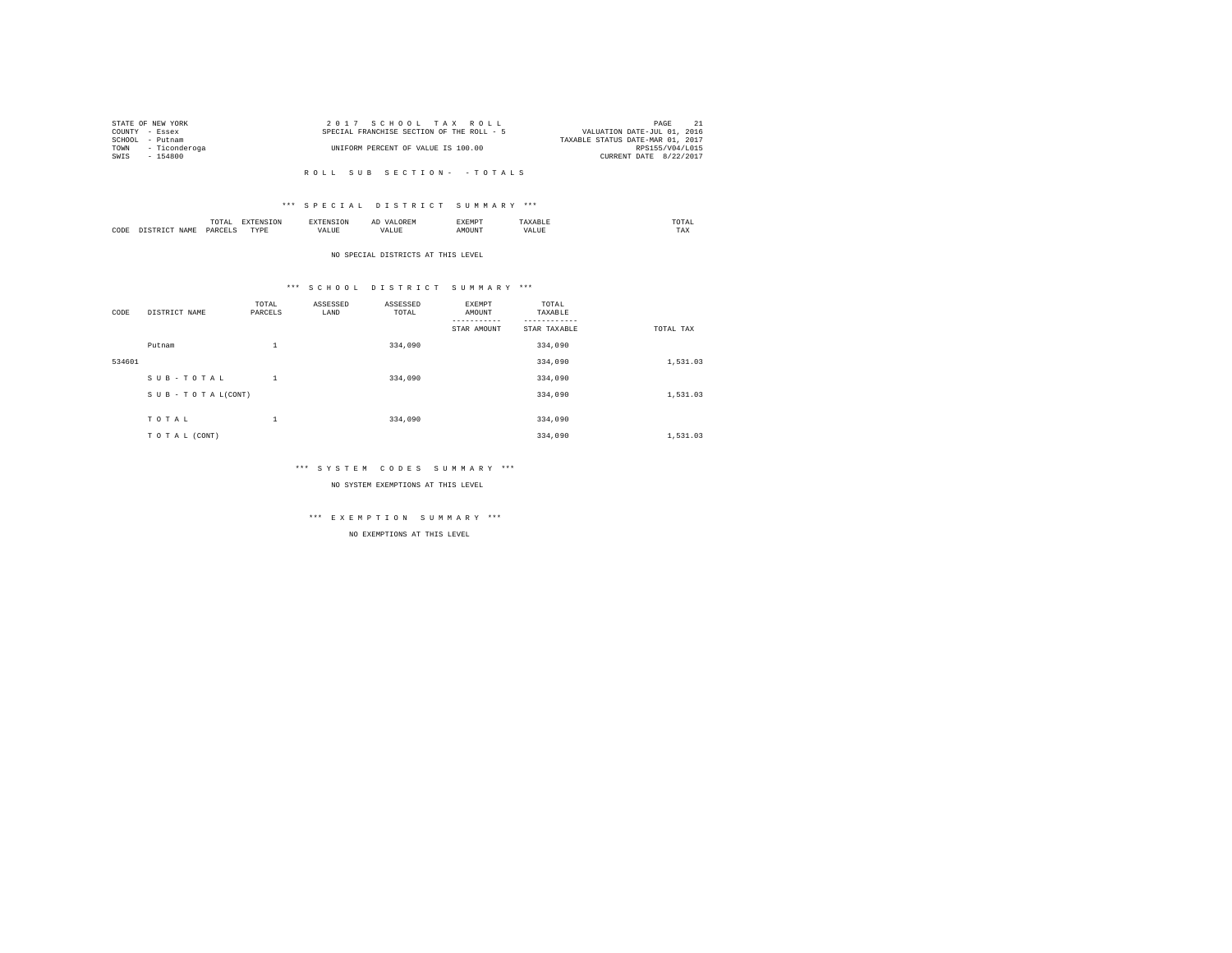|                | STATE OF NEW YORK | 2017 SCHOOL TAX ROLL                      | 22<br>PAGE                       |
|----------------|-------------------|-------------------------------------------|----------------------------------|
| COUNTY - Essex |                   | SPECIAL FRANCHISE SECTION OF THE ROLL - 5 | VALUATION DATE-JUL 01, 2016      |
| SCHOOL         | - Putnam          |                                           | TAXABLE STATUS DATE-MAR 01, 2017 |
| TOWN           | - Ticonderoga     | UNIFORM PERCENT OF VALUE IS 100.00        | RPS155/V04/L015                  |
| SWIS           | $-154800$         |                                           | CURRENT DATE 8/22/2017           |
|                |                   |                                           |                                  |
|                |                   | ROLL SUB SECTION- - TOTALS                |                                  |

| ROLL<br><b>SEC</b> | DESCRIPTION                          | TOTAL<br>PARCELS | ASSESSED<br>LAND | ASSESSED<br>TOTAL | <b>EXEMPT</b><br>AMOUNT<br>STAR AMOUNT | TOTAL<br>TAXABLE<br>STAR TAXABLE | TOTAL<br>TAX |
|--------------------|--------------------------------------|------------------|------------------|-------------------|----------------------------------------|----------------------------------|--------------|
|                    | School Tax                           |                  |                  | 334,090           |                                        | 334,090<br>334,090               | 1,531.03     |
|                    | SPEC DIST TAXES<br>SPECIAL FRANCHISE |                  |                  |                   |                                        |                                  | 1,531.03     |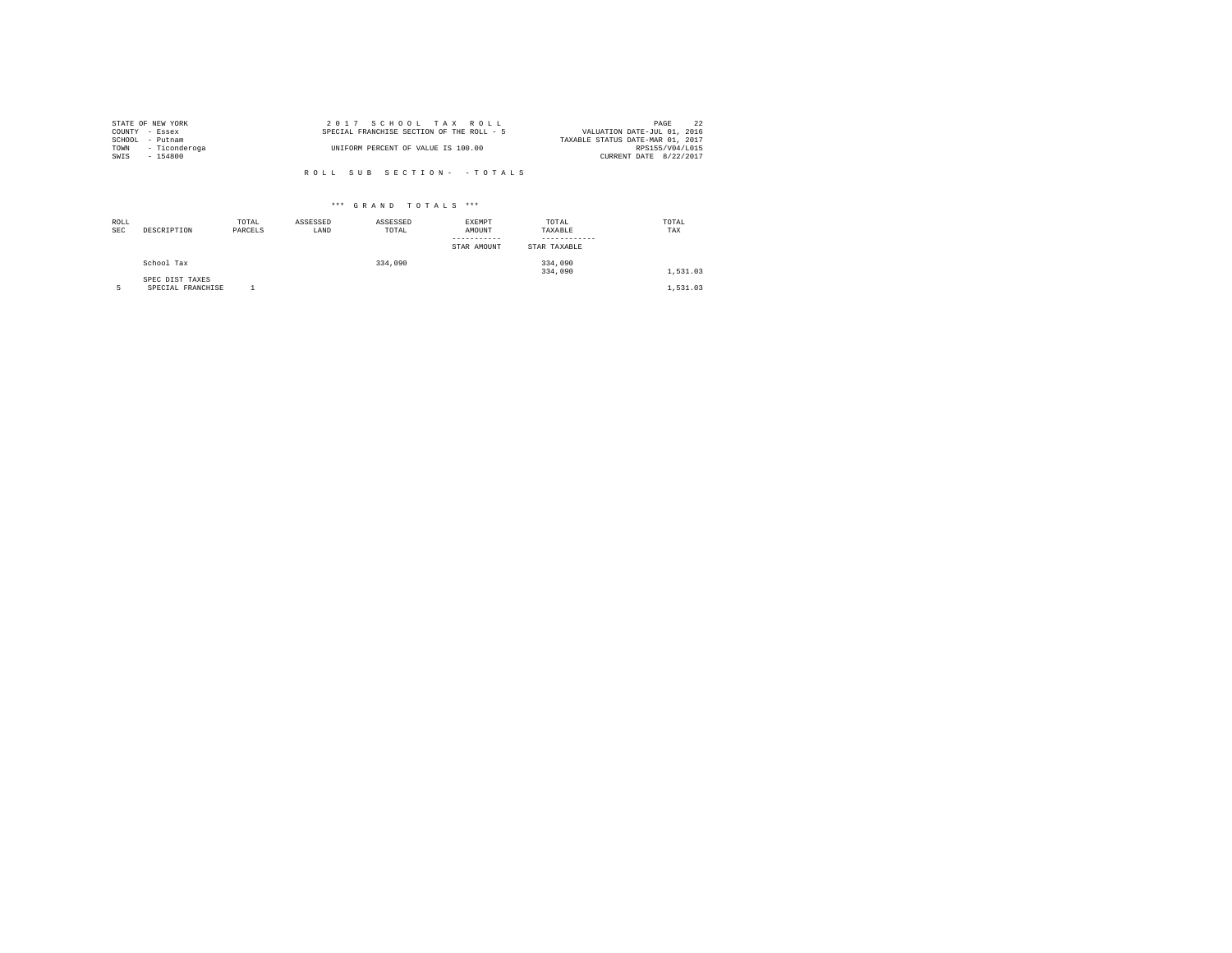|                | STATE OF NEW YORK  | 2017 SCHOOL TAX ROLL                      | PAGE                             |
|----------------|--------------------|-------------------------------------------|----------------------------------|
| COUNTY - Essex |                    | SPECIAL FRANCHISE SECTION OF THE ROLL - 5 | VALUATION DATE-JUL 01, 2016      |
| SCHOOL         | - Putnam           |                                           | TAXABLE STATUS DATE-MAR 01, 2017 |
|                | TOWN - Ticonderoga | UNIFORM PERCENT OF VALUE IS 100.00        | RPS155/V04/L015                  |
| SWIS           | $-154800$          |                                           | CURRENT DATE 8/22/2017           |
|                |                    |                                           |                                  |

R O L L S E C T I O N T O T A L S

#### \*\*\* S P E C I A L D I S T R I C T S U M M A R Y \*\*\*

|      | $\cdots$<br>.<br>the contract of the contract of the contract of | the contract of the contract of the contract of the contract of the contract of |         | ▵<br>- |   | the contract of the contract of the contract of |  |
|------|------------------------------------------------------------------|---------------------------------------------------------------------------------|---------|--------|---|-------------------------------------------------|--|
| CODE | DARCEL.<br>.                                                     | $- - - -$<br>.                                                                  | ٠.<br>. |        | . | ----<br>1'A.X                                   |  |

NO SPECIAL DISTRICTS AT THIS LEVEL

# \*\*\* S C H O O L D I S T R I C T S U M M A R Y \*\*\*

| CODE   | DISTRICT NAME   | TOTAL<br>PARCELS | ASSESSED<br>LAND | ASSESSED<br>TOTAL | <b>EXEMPT</b><br>AMOUNT<br>STAR AMOUNT | TOTAL<br>TAXABLE<br>STAR TAXABLE | TOTAL TAX |
|--------|-----------------|------------------|------------------|-------------------|----------------------------------------|----------------------------------|-----------|
|        | Putnam          | $\mathbf{1}$     |                  | 334,090           |                                        | 334,090                          |           |
| 534601 |                 |                  |                  |                   |                                        | 334,090                          | 1,531.03  |
|        | SUB-TOTAL       | $\mathbf{1}$     |                  | 334,090           |                                        | 334,090                          |           |
|        | SUB-TOTAL(CONT) |                  |                  |                   |                                        | 334,090                          | 1,531.03  |
|        | TOTAL           | $\mathbf{1}$     |                  | 334,090           |                                        | 334,090                          |           |
|        | TO TAL (CONT)   |                  |                  |                   |                                        | 334,090                          | 1,531.03  |

#### \*\*\* S Y S T E M C O D E S S U M M A R Y \*\*\*

NO SYSTEM EXEMPTIONS AT THIS LEVEL

# \*\*\* E X E M P T I O N S U M M A R Y \*\*\*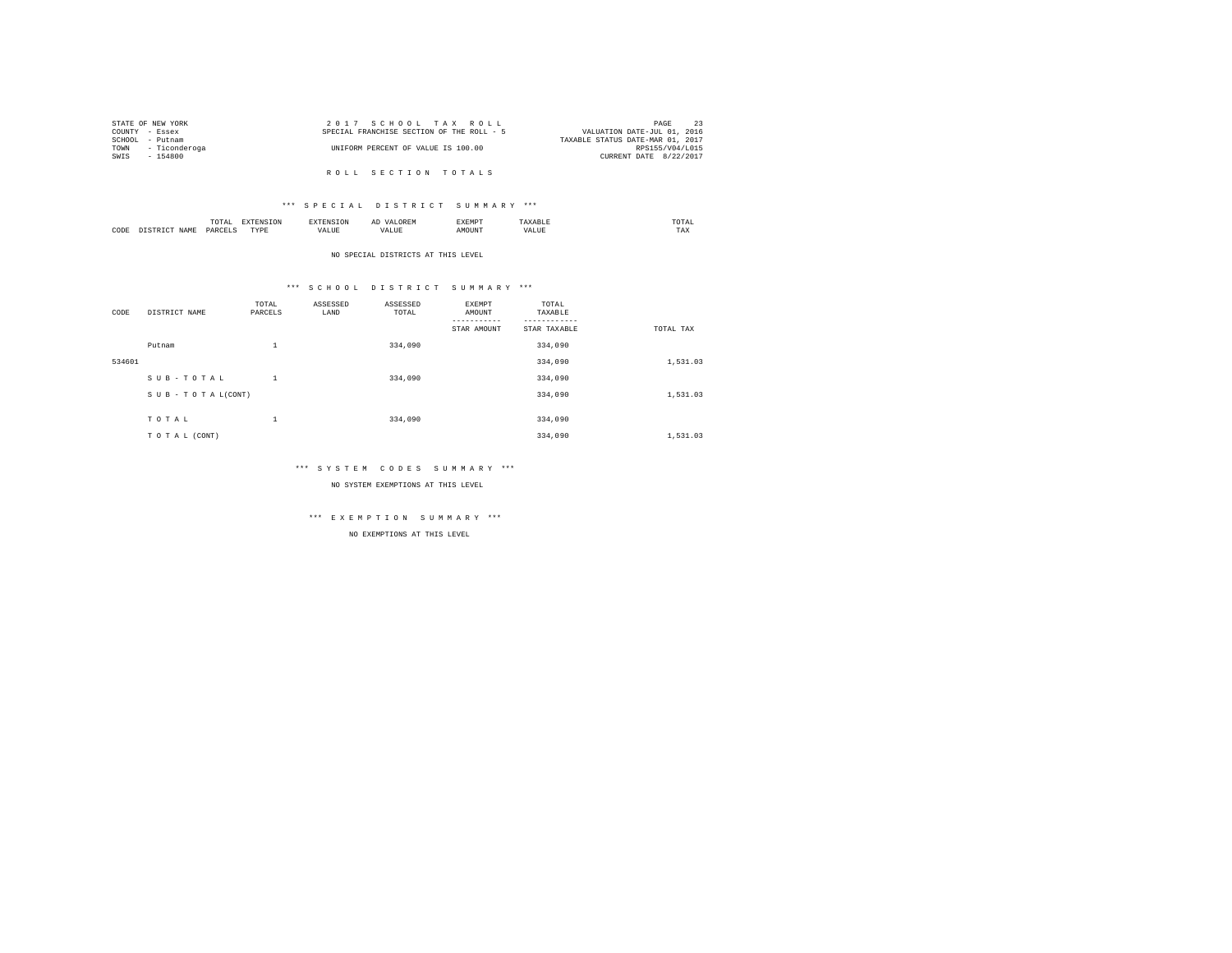|                | STATE OF NEW YORK | 2017 SCHOOL TAX ROLL                      | PAGE                        | 24 |
|----------------|-------------------|-------------------------------------------|-----------------------------|----|
| COUNTY - Essex |                   | SPECIAL FRANCHISE SECTION OF THE ROLL - 5 | VALUATION DATE-JUL 01, 2016 |    |
|                | SCHOOL - Putnam   | TAXABLE STATUS DATE-MAR 01, 2017          |                             |    |
| TOWN           | - Ticonderoga     | UNIFORM PERCENT OF VALUE IS 100.00        | RPS155/V04/L015             |    |
| SWIS           | $-154800$         |                                           | CURRENT DATE 8/22/2017      |    |
|                |                   |                                           |                             |    |
|                |                   | ROLL SECTION TOTALS                       |                             |    |

| ROLL<br><b>SEC</b> | DESCRIPTION                          | TOTAL<br>PARCELS | ASSESSED<br>LAND | ASSESSED<br>TOTAL | EXEMPT<br>AMOUNT<br>-----------<br>STAR AMOUNT | TOTAL<br>TAXABLE<br>STAR TAXABLE | TOTAL<br>TAX |
|--------------------|--------------------------------------|------------------|------------------|-------------------|------------------------------------------------|----------------------------------|--------------|
|                    | School Tax                           |                  |                  | 334,090           |                                                | 334,090<br>334,090               | 1,531.03     |
|                    | SPEC DIST TAXES<br>SPECIAL FRANCHISE |                  |                  |                   |                                                |                                  | 1,531.03     |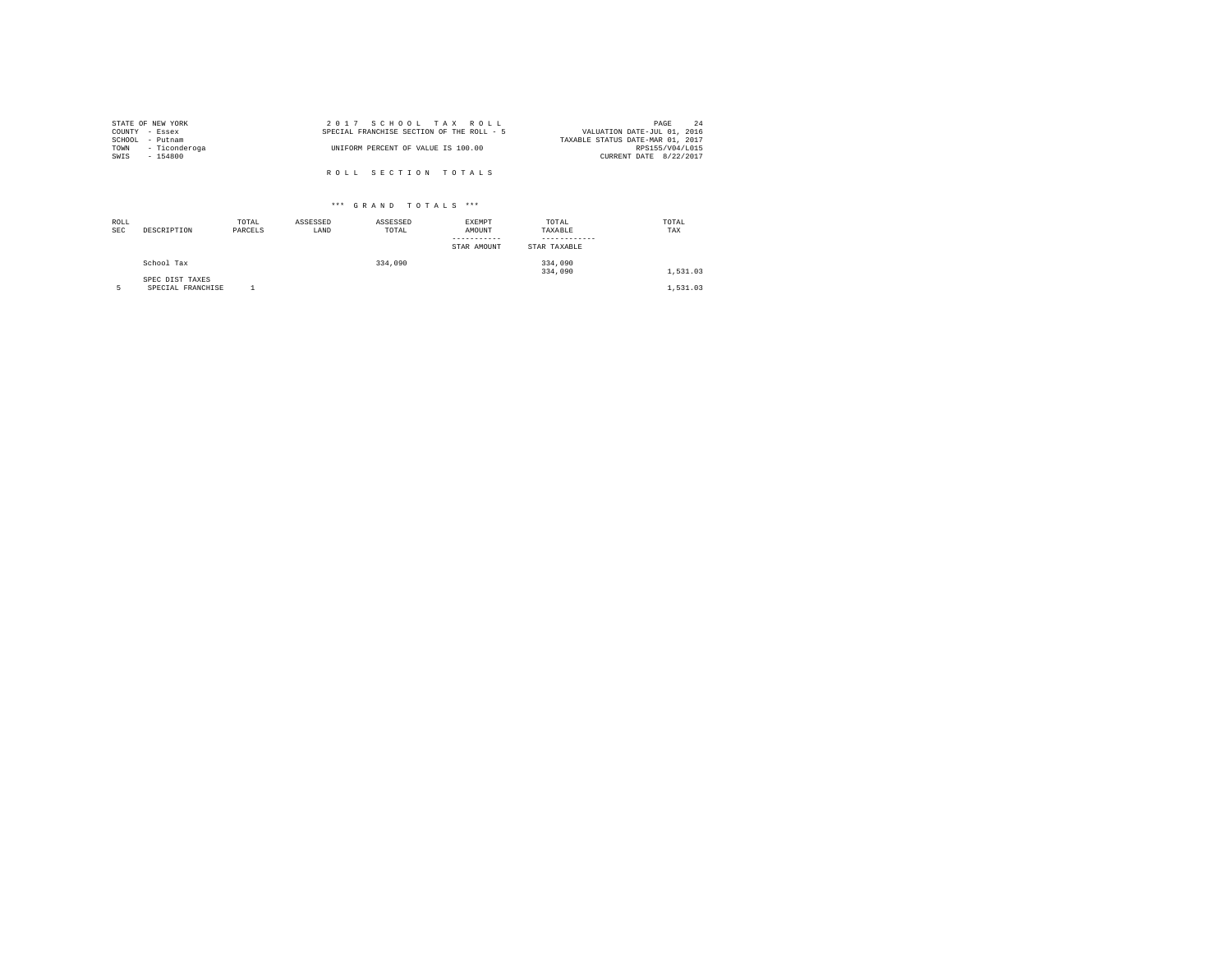| STATE OF NEW YORK<br>COUNTY - Essex<br>SCHOOL - Putnam<br>TOWN - Ticonderoga<br>$-154800$<br>SWIS                |                                                                                                                                                                                                        |                              | 2017 SCHOOL TAX ROLL<br>UTILITY & R.R. SECTION OF THE ROLL - 6<br>OWNERS NAME SEQUENCE<br>UNIFORM PERCENT OF VALUE IS 100.00 | PAGE 25<br>VALUATION DATE-JUL 01, 2016<br>TAXABLE STATUS DATE-MAR 01, 2017 | PAGE<br>25                       |
|------------------------------------------------------------------------------------------------------------------|--------------------------------------------------------------------------------------------------------------------------------------------------------------------------------------------------------|------------------------------|------------------------------------------------------------------------------------------------------------------------------|----------------------------------------------------------------------------|----------------------------------|
| TAX MAP PARCEL NUMBER<br>CURRENT OWNERS NAME<br>CURRENT OWNERS ADDRESS                                           | SCHOOL DISTRICT<br>PARCEL SIZE/GRID COORD                                                                                                                                                              | LAND<br>TOTAL                | TAX DESCRIPTION<br>SPECIAL DISTRICTS                                                                                         | TAXABLE VALUE<br>******************* 160.2-2-2.000 **************          | TAX AMOUNT                       |
| $160.2 - 2 - 2.000$<br>National Grid<br>Real Estate Tax Dept<br>300 Erie Blvd West<br>Syracuse, NY 13202         | NYS Route 22<br>380 Pub Util Vac<br>Putnam 534601<br>Public Service<br>132350-817210<br>Station Equipment<br>ACRES 18.56<br>EAST-0742570 NRTH-1390947<br>DEED BOOK 193 PG-171                          | 87,600<br>87,600             | School Tax                                                                                                                   | ACCT 715N218512<br>87,600                                                  | BILL 60<br>401.44                |
|                                                                                                                  | FULL MARKET VALUE                                                                                                                                                                                      | 87,600                       | TOTAL TAX ---                                                                                                                | DATE #1<br>AMT DUE                                                         | $401.44**$<br>09/30/17<br>401.44 |
|                                                                                                                  |                                                                                                                                                                                                        |                              |                                                                                                                              |                                                                            |                                  |
| 648. - 9999 - 132. 350/1002<br>National Grid<br>Real Estate Tax Dept<br>300 Erie Blvd West<br>Syracuse, NY 13202 | In # $160.2 - 2 - 2.000$<br>882 Elec Trans Imp<br>Putnam 534601<br>Public Service Town<br>132350-912072-100<br>Tic-Whitehall #3 1150 Kv                                                                | $\sim$ 0<br>7,703            | School Tax                                                                                                                   | ACCT 715J198041 BILL 61<br>7,703                                           | 35.30                            |
|                                                                                                                  | EAST-0742572 NRTH-1390976<br>DEED BOOK 29 PG-8588<br>FULL MARKET VALUE                                                                                                                                 | 7,703                        | TOTAL TAX ---                                                                                                                | DATE #1                                                                    | $35.30**$<br>09/30/17<br>35.30   |
|                                                                                                                  |                                                                                                                                                                                                        |                              |                                                                                                                              | AMT DUE                                                                    |                                  |
| 648. - 9999-132. 350/1882<br>National Grid<br>Real Estate Tax Dept<br>300 Erie Blyd West<br>Syracuse, NY 13202   | 884 Elec Dist Out<br>Putnam 534601<br>Public Service Town<br>132350-888888-188 Total<br>Electric Distribution                                                                                          | $\sim$<br>13,273             | School Tax                                                                                                                   | ACCT 715Z000018 BILL 62<br>13,273                                          | 60.83                            |
|                                                                                                                  | EAST-0740300 NRTH-1393030<br>FULL MARKET VALUE                                                                                                                                                         | 13,273                       | TOTAL TAX ---                                                                                                                | DATE #1<br>AMT DUE                                                         | $60.83**$<br>09/30/17<br>60.83   |
|                                                                                                                  |                                                                                                                                                                                                        |                              |                                                                                                                              |                                                                            |                                  |
| 648. - 9999-631.900/1883<br>Verizon New York Inc<br>$c$ /o Duff & Phelps<br>PO Box 2749<br>Addison, TX 75001     | erratta<br>831 Tele Comm<br>Putnam<br>534601<br>Public Serv/Outside Plant<br>631900-888888-188 & Wi<br>Apportion School .86%<br>EAST-0737375 NRTH-1403391<br>DEED BOOK 28 PG-4846<br>FULL MARKET VALUE | $^{\circ}$<br>2,098<br>2,098 | School Tax                                                                                                                   | ACCT 715N015006<br>2,098                                                   | BILL 63<br>9.61                  |
|                                                                                                                  |                                                                                                                                                                                                        |                              | TOTAL TAX ---                                                                                                                | DATE #1<br>AMT DUE                                                         | $9.61**$<br>09/30/17<br>9.61     |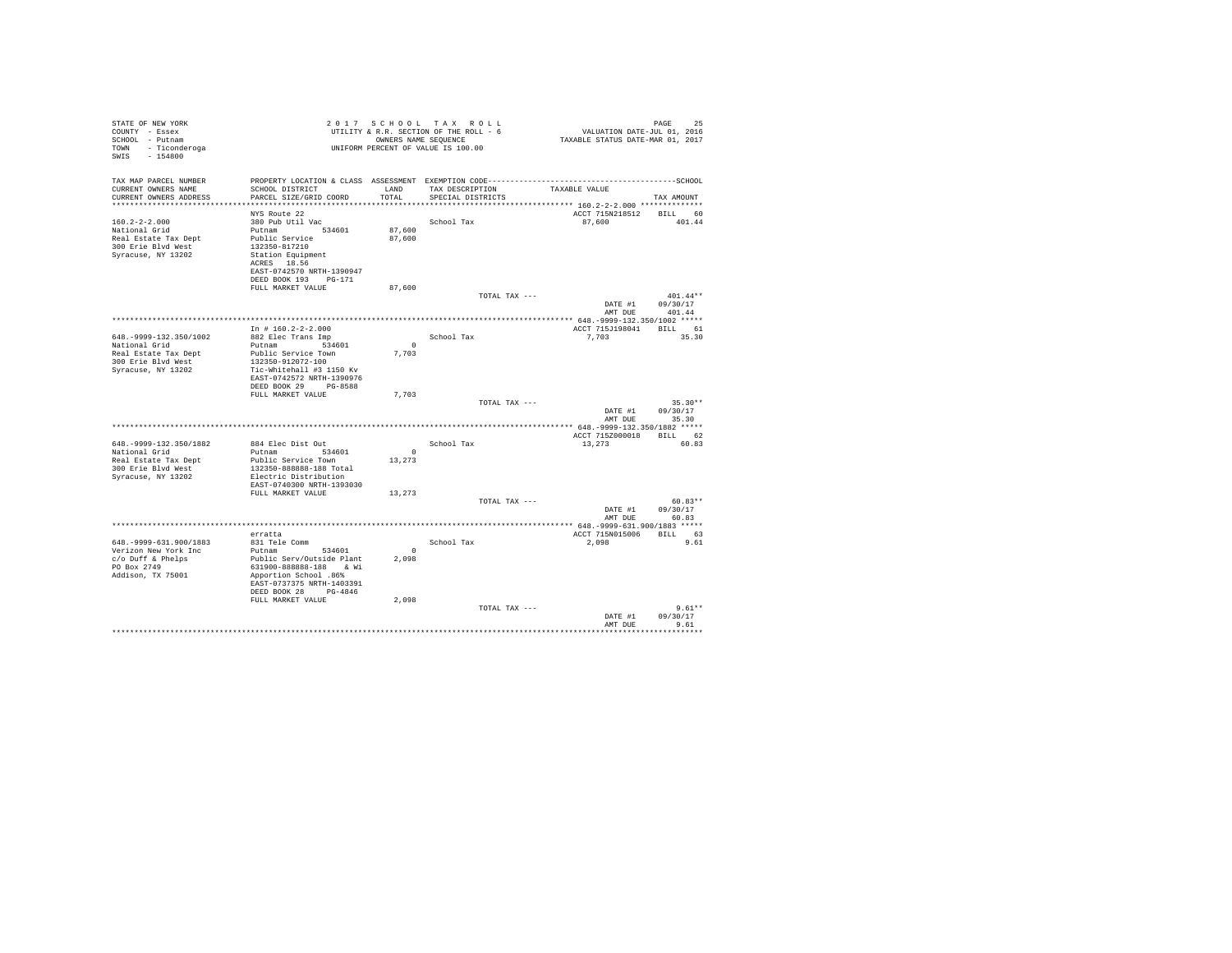|                 | STATE OF NEW YORK  | 2017 SCHOOL TAX ROLL                                                  | PAGE            | 26 |
|-----------------|--------------------|-----------------------------------------------------------------------|-----------------|----|
| COUNTY - Essex  |                    | VALUATION DATE-JUL 01, 2016<br>UTILITY & R.R. SECTION OF THE ROLL - 6 |                 |    |
| SCHOOL - Putnam |                    | TAXABLE STATUS DATE-MAR 01, 2017                                      |                 |    |
|                 | TOWN - Ticonderoga |                                                                       | RPS155/V04/L015 |    |
| SWTS            | - 154800           | CURRENT DATE 8/22/2017                                                |                 |    |
|                 |                    |                                                                       |                 |    |

#### \*\*\* S P E C I A L D I S T R I C T S U M M A R Y \*\*\*

|      |         | .<br>the contract of the contract of the contract of |          |    | --<br>しいじょ | 2 M L 21 |      | UIAL<br>the contract of the contract of the contract of |
|------|---------|------------------------------------------------------|----------|----|------------|----------|------|---------------------------------------------------------|
| CODE | 21 A An | OAR<br>$\sim$                                        | TVD<br>. | ,, |            |          | 1111 | 1 A.A                                                   |

#### NO SPECIAL DISTRICTS AT THIS LEVEL

#### \*\*\* S C H O O L D I S T R I C T S U M M A R Y \*\*\*

| CODE   | DISTRICT NAME   | TOTAL<br>PARCELS | ASSESSED<br>LAND | ASSESSED<br>TOTAL | <b>EXEMPT</b><br>AMOUNT<br>--------- | TOTAL<br>TAXABLE<br>-------- |           |
|--------|-----------------|------------------|------------------|-------------------|--------------------------------------|------------------------------|-----------|
|        |                 |                  |                  |                   | STAR AMOUNT                          | STAR TAXABLE                 | TOTAL TAX |
|        | Putnam          | $\overline{4}$   | 87,600           | 110.674           |                                      | 110,674                      |           |
| 534601 |                 |                  |                  |                   |                                      | 110.674                      | 507.18    |
|        | SUB-TOTAL       | $\overline{4}$   | 87,600           | 110,674           |                                      | 110,674                      |           |
|        | SUB-TOTAL(CONT) |                  |                  |                   |                                      | 110.674                      | 507.18    |
|        |                 |                  |                  |                   |                                      |                              |           |
|        | TOTAL           | $\overline{4}$   | 87,600           | 110.674           |                                      | 110.674                      |           |
|        | TO TAL (CONT)   |                  |                  |                   |                                      | 110,674                      | 507.18    |

#### \*\*\* S Y S T E M C O D E S S U M M A R Y \*\*\*

NO SYSTEM EXEMPTIONS AT THIS LEVEL

# \*\*\* E X E M P T I O N S U M M A R Y \*\*\*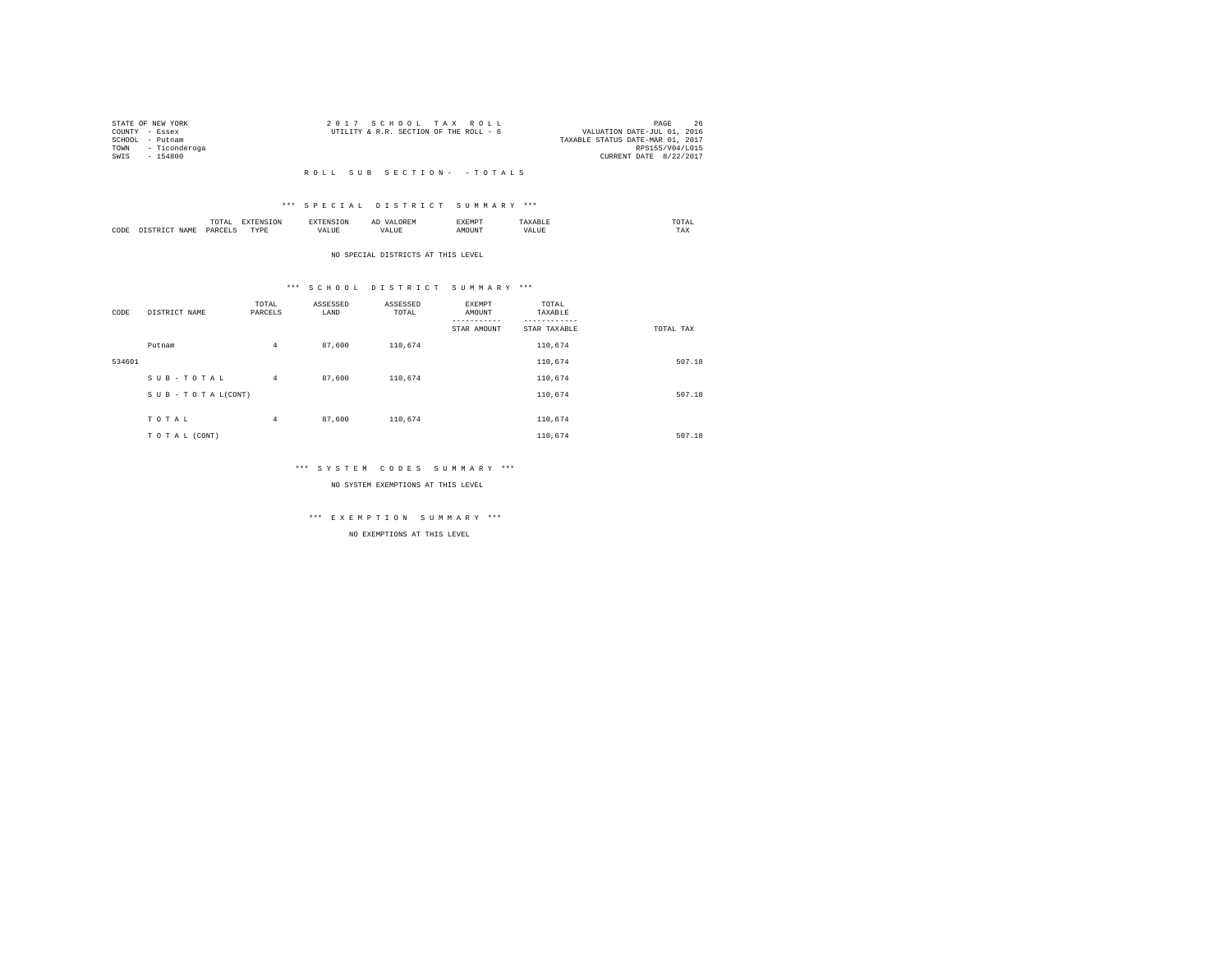| STATE OF NEW YORK |               | 2017 SCHOOL TAX ROLL                   |  |  |                                  |                        | PAGE |  |
|-------------------|---------------|----------------------------------------|--|--|----------------------------------|------------------------|------|--|
| COUNTY - Essex    |               | UTILITY & R.R. SECTION OF THE ROLL - 6 |  |  | VALUATION DATE-JUL 01, 2016      |                        |      |  |
| SCHOOL            | - Putnam      |                                        |  |  | TAXABLE STATUS DATE-MAR 01, 2017 |                        |      |  |
| TOWN              | - Ticonderoga |                                        |  |  |                                  | RPS155/V04/L015        |      |  |
| SWIS              | $-154800$     |                                        |  |  |                                  | CURRENT DATE 8/22/2017 |      |  |
|                   |               |                                        |  |  |                                  |                        |      |  |

| ROLL<br><b>SEC</b> | DESCRIPTION                         | TOTAL<br>PARCELS | ASSESSED<br>LAND | ASSESSED<br>TOTAL | <b>EXEMPT</b><br>AMOUNT<br>STAR AMOUNT | TOTAL<br>TAXABLE<br>STAR TAXABLE | TOTAL<br>TAX |
|--------------------|-------------------------------------|------------------|------------------|-------------------|----------------------------------------|----------------------------------|--------------|
|                    | School Tax                          |                  | 87,600           | 110.674           |                                        | 110.674<br>110,674               | 507.18       |
|                    | SPEC DIST TAXES<br>UTILITIES & N.C. |                  |                  |                   |                                        |                                  | 507.18       |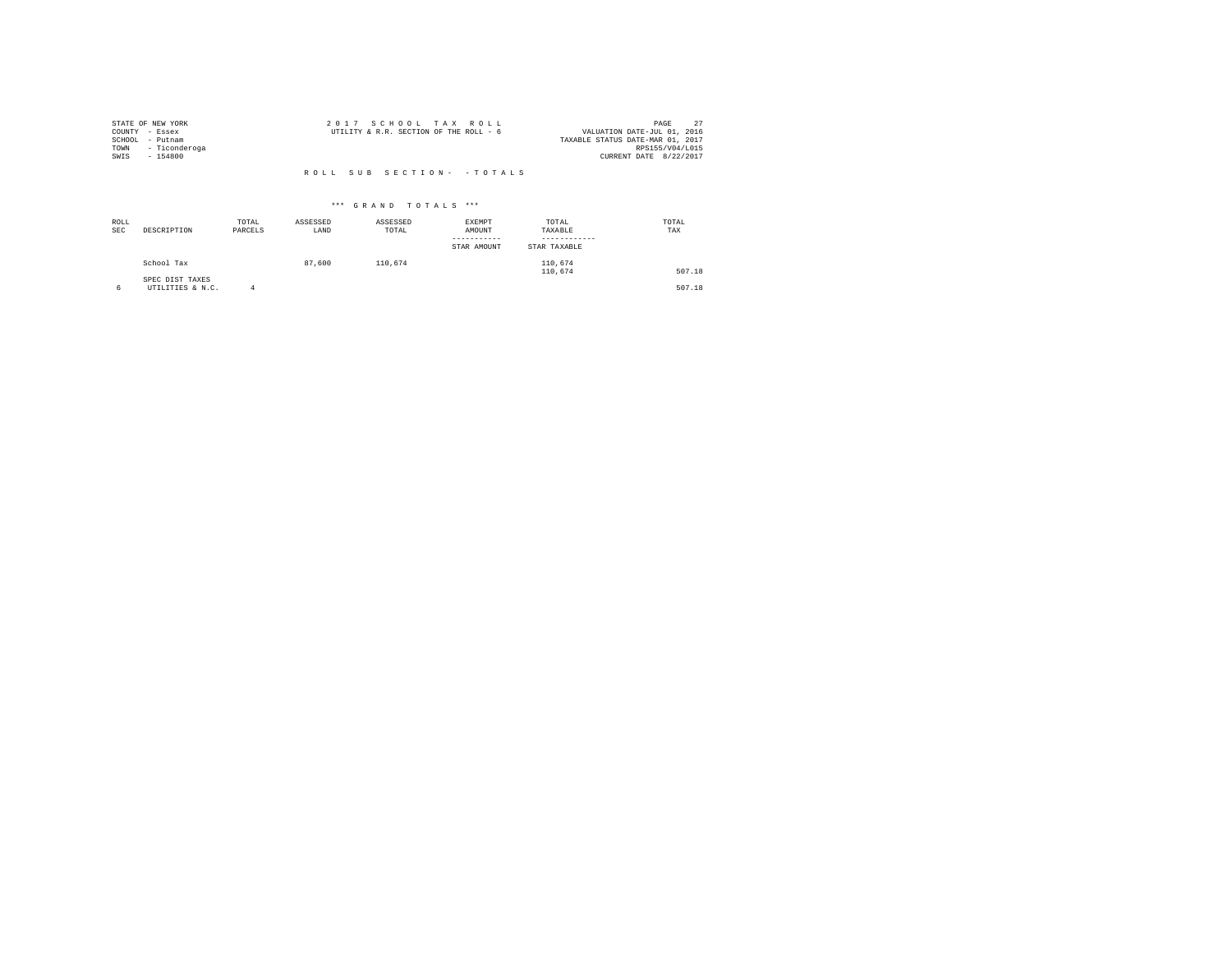|                 | STATE OF NEW YORK  | 2017 SCHOOL TAX ROLL                                                  | PAGE            | 28 |
|-----------------|--------------------|-----------------------------------------------------------------------|-----------------|----|
| COUNTY - Essex  |                    | VALUATION DATE-JUL 01, 2016<br>UTILITY & R.R. SECTION OF THE ROLL - 6 |                 |    |
| SCHOOL - Putnam |                    | TAXABLE STATUS DATE-MAR 01, 2017                                      |                 |    |
|                 | TOWN - Ticonderoga |                                                                       | RPS155/V04/L015 |    |
| SWTS            | - 154800           | CURRENT DATE 8/22/2017                                                |                 |    |
|                 |                    |                                                                       |                 |    |

#### R O L L S E C T I O N T O T A L S

#### \*\*\* S P E C I A L D I S T R I C T S U M M A R Y \*\*\*

|      | ----<br>۰д.<br>.<br>the contract of the contract of the contract of the contract of the contract of |           | ≖ | w n.  | mom <sub>3</sub><br>the contract of the contract of the contract of |  |
|------|-----------------------------------------------------------------------------------------------------|-----------|---|-------|---------------------------------------------------------------------|--|
| CODE | $0 \Delta E$                                                                                        | TVD'<br>. | . | MOUNT | $- - -$<br>1 A.A                                                    |  |

#### NO SPECIAL DISTRICTS AT THIS LEVEL

#### \*\*\* S C H O O L D I S T R I C T S U M M A R Y \*\*\*

| CODE   | DISTRICT NAME   | TOTAL<br>PARCELS | ASSESSED<br>LAND | ASSESSED<br>TOTAL | EXEMPT<br>AMOUNT<br>STAR AMOUNT | TOTAL<br>TAXABLE<br>---------<br>STAR TAXABLE | TOTAL TAX |
|--------|-----------------|------------------|------------------|-------------------|---------------------------------|-----------------------------------------------|-----------|
|        | Putnam          | $\overline{4}$   | 87,600           | 110,674           |                                 | 110,674                                       |           |
| 534601 |                 |                  |                  |                   |                                 | 110,674                                       | 507.18    |
|        | SUB-TOTAL       | $4^{\circ}$      | 87,600           | 110,674           |                                 | 110,674                                       |           |
|        | SUB-TOTAL(CONT) |                  |                  |                   |                                 | 110,674                                       | 507.18    |
|        | TOTAL           | $\overline{4}$   | 87,600           | 110,674           |                                 | 110,674                                       |           |
|        | TO TAL (CONT)   |                  |                  |                   |                                 | 110,674                                       | 507.18    |

#### \*\*\* S Y S T E M C O D E S S U M M A R Y \*\*\*

NO SYSTEM EXEMPTIONS AT THIS LEVEL

# \*\*\* E X E M P T I O N S U M M A R Y \*\*\*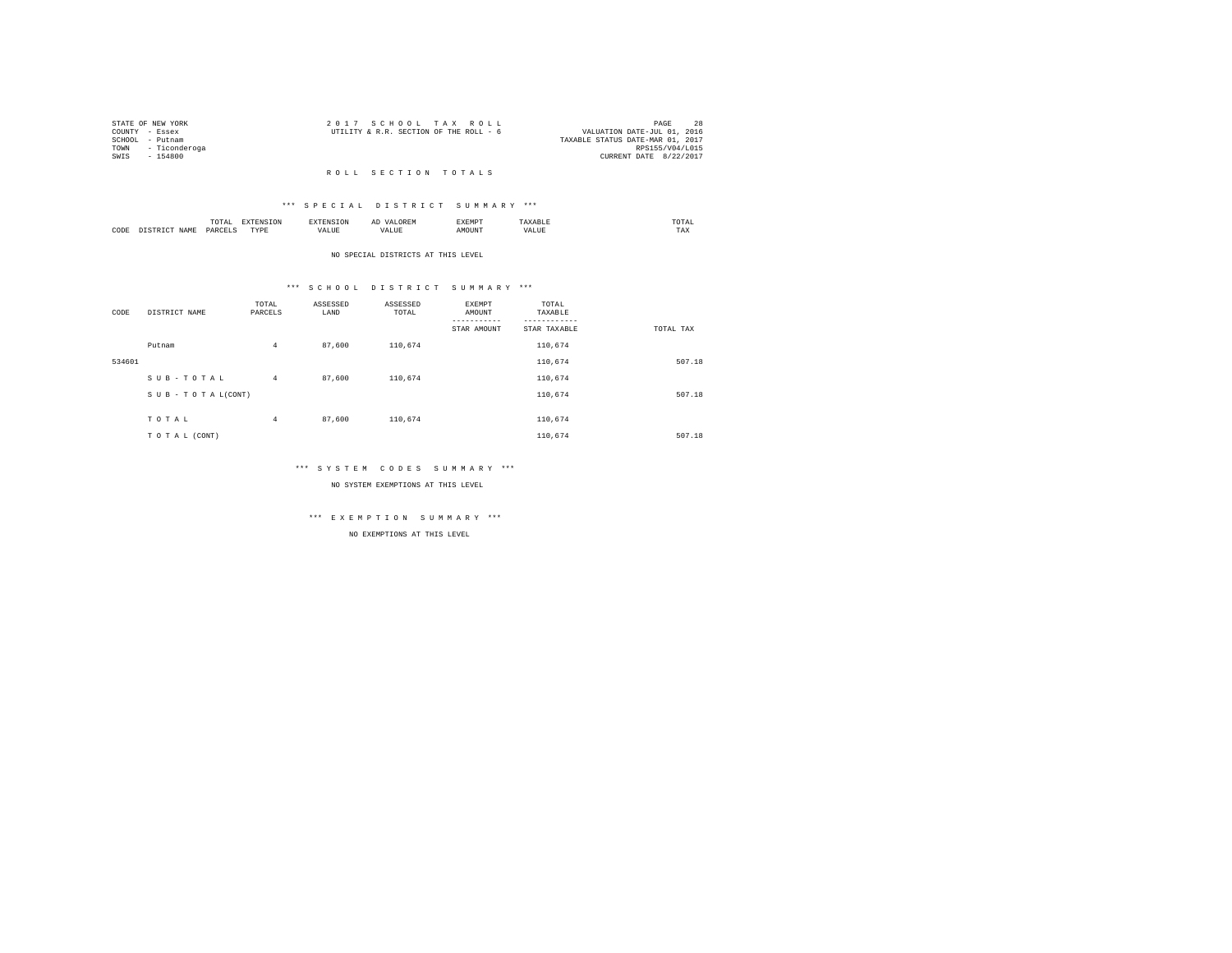| STATE OF NEW YORK     | 2017 SCHOOL TAX ROLL                   | 29<br>PAGE                       |
|-----------------------|----------------------------------------|----------------------------------|
| COUNTY - Essex        | UTILITY & R.R. SECTION OF THE ROLL - 6 | VALUATION DATE-JUL 01, 2016      |
| SCHOOL<br>- Putnam    |                                        | TAXABLE STATUS DATE-MAR 01, 2017 |
| - Ticonderoga<br>TOWN |                                        | RPS155/V04/L015                  |
| SWIS<br>$-154800$     |                                        | CURRENT DATE 8/22/2017           |
|                       | ROLL SECTION TOTALS                    |                                  |

| ROLL<br><b>SEC</b> | DESCRIPTION                         | TOTAL<br>PARCELS | ASSESSED<br>LAND | ASSESSED<br>TOTAL | EXEMPT<br>AMOUNT<br>STAR AMOUNT | TOTAL<br>TAXABLE<br>STAR TAXABLE | TOTAL<br>TAX |
|--------------------|-------------------------------------|------------------|------------------|-------------------|---------------------------------|----------------------------------|--------------|
|                    | School Tax                          |                  | 87,600           | 110.674           |                                 | 110,674<br>110,674               | 507.18       |
|                    | SPEC DIST TAXES<br>UTILITIES & N.C. | Δ                |                  |                   |                                 |                                  | 507.18       |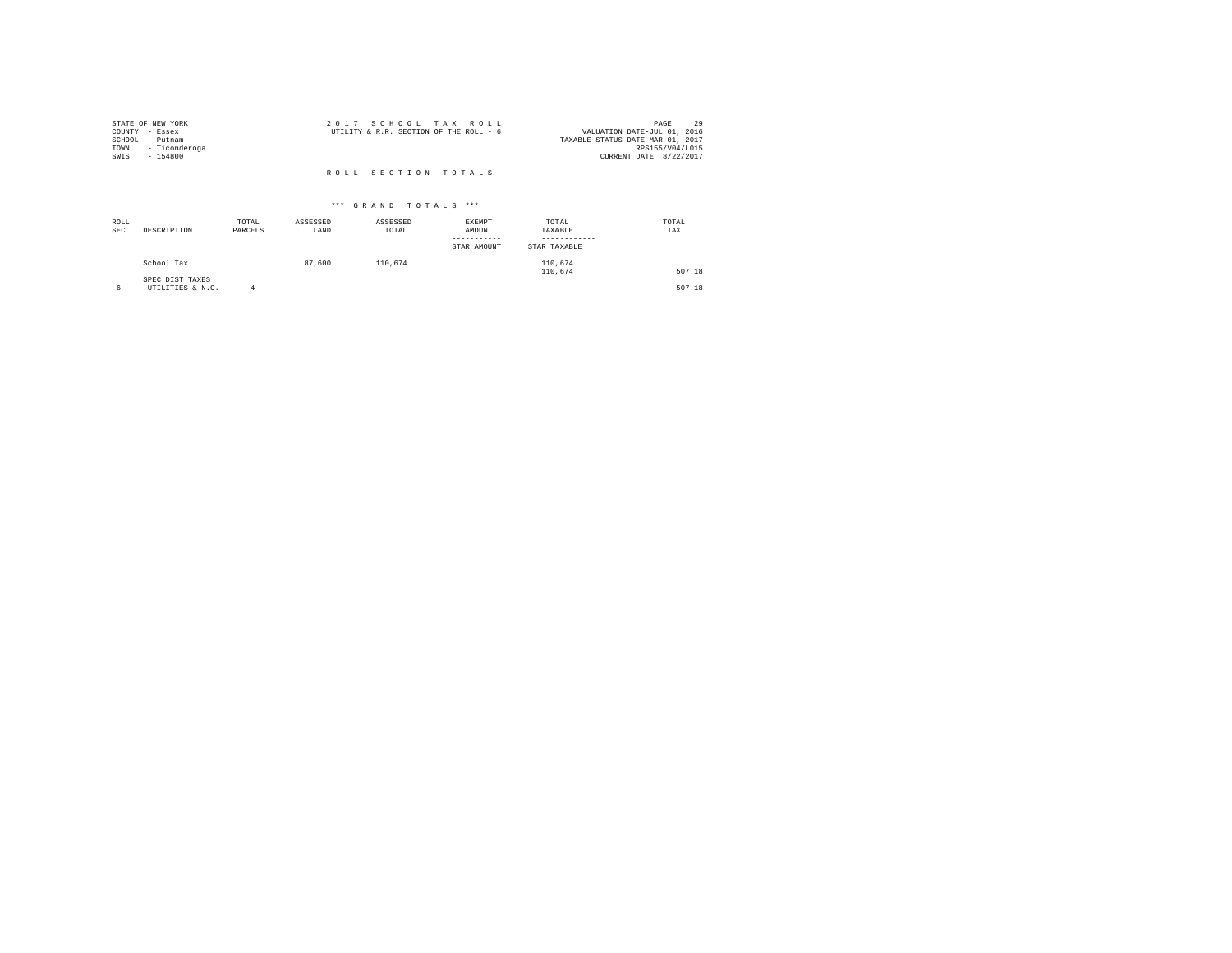| STATE OF NEW YORK<br>COUNTY - Essex<br>SCHOOL - Putnam<br>- Ticonderoga<br>TOWN<br>$-154800$<br>SWIS  | 2017 SCHOOL TAX ROLL<br>CEILING RAILROAD SECTION OF THE ROLL - 7<br>UNIFORM PERCENT OF VALUE IS 100.00                                                                                                                             | VALUATION DATE-JUL 01, 2016<br>TAXABLE STATUS DATE-MAR 01, 2017 | 30<br>PAGE                           |                           |                                  |
|-------------------------------------------------------------------------------------------------------|------------------------------------------------------------------------------------------------------------------------------------------------------------------------------------------------------------------------------------|-----------------------------------------------------------------|--------------------------------------|---------------------------|----------------------------------|
| TAX MAP PARCEL NUMBER<br>CURRENT OWNERS NAME<br>**************************                            | PROPERTY LOCATION & CLASS ASSESSMENT<br>SCHOOL DISTRICT<br>CURRENT OWNERS ADDRESS PARCEL SIZE/GRID COORD                                                                                                                           | T.AND<br>TOTAL                                                  | TAX DESCRIPTION<br>SPECIAL DISTRICTS | TAXABLE VALUE             | TAX AMOUNT                       |
| 140.1-1-7.100<br>D&H Railway Corp<br>7th Floor Tax Dept<br>120 S 6th St<br>Minneapolis, MN 55402-1803 | 15 Wilson Bay Rd<br>842 Ceiling rr<br>534601<br>Putnam<br>A Mcintosh Pat Ceiling Rr<br>Main Line Thru Town<br>Apport For School-5.55%<br>ACRES 120.30<br>EAST-0746587 NRTH-1420618<br>DEED BOOK 985<br>$PG-1$<br>FULL MARKET VALUE | 100<br>86.171<br>86.171                                         | School Tax                           | ACCT 715N218410<br>86.171 | 64<br>BTLL.<br>394.90            |
|                                                                                                       |                                                                                                                                                                                                                                    |                                                                 | TOTAL TAX $---$                      | DATE #1<br>AMT DUE        | $394.90**$<br>09/30/17<br>394.90 |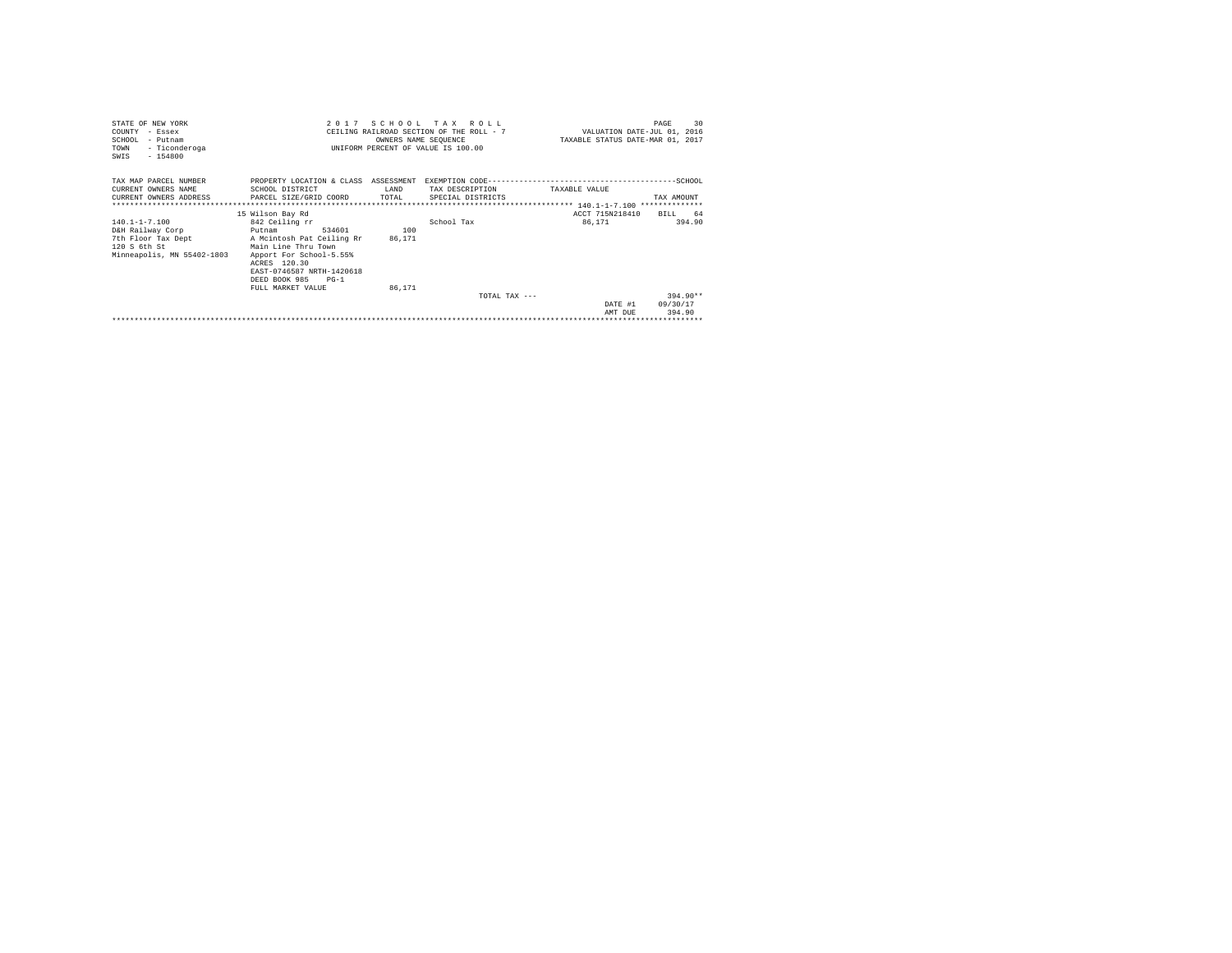|      | STATE OF NEW YORK | 2017 SCHOOL TAX ROLL                     | PAGE                        | 31 |
|------|-------------------|------------------------------------------|-----------------------------|----|
|      | COUNTY - Essex    | CEILING RAILROAD SECTION OF THE ROLL - 7 | VALUATION DATE-JUL 01, 2016 |    |
|      | SCHOOL - Putnam   | TAXABLE STATUS DATE-MAR 01, 2017         |                             |    |
| TOWN | - Ticonderoga     | UNIFORM PERCENT OF VALUE IS 100.00       | RPS155/V04/L015             |    |
| SWIS | - 154800          |                                          | CURRENT DATE 8/22/2017      |    |
|      |                   |                                          |                             |    |

#### \*\*\* S P E C I A L D I S T R I C T S U M M A R Y \*\*\*

|      | $\cdots$<br>.<br>the contract of the contract of the contract of | the contract of the contract of the contract of the contract of the contract of |         | ▵<br>- |   | the contract of the contract of the contract of |  |
|------|------------------------------------------------------------------|---------------------------------------------------------------------------------|---------|--------|---|-------------------------------------------------|--|
| CODE | DARCEL.<br>.                                                     | $- - - -$<br>.                                                                  | ٠.<br>. |        | . | ----<br>1'A.X                                   |  |

NO SPECIAL DISTRICTS AT THIS LEVEL

#### \*\*\* S C H O O L D I S T R I C T S U M M A R Y \*\*\*

| CODE   | DISTRICT NAME   | TOTAL<br>PARCELS | ASSESSED<br>LAND | ASSESSED<br>TOTAL | EXEMPT<br>AMOUNT<br>STAR AMOUNT | TOTAL<br>TAXABLE<br>STAR TAXABLE | TOTAL TAX |
|--------|-----------------|------------------|------------------|-------------------|---------------------------------|----------------------------------|-----------|
|        | Putnam          | $\mathbf{1}$     | 100              | 86,171            |                                 | 86,171                           |           |
| 534601 |                 |                  |                  |                   |                                 | 86,171                           | 394.90    |
|        | SUB-TOTAL       | $\mathbf{1}$     | 100              | 86,171            |                                 | 86,171                           |           |
|        | SUB-TOTAL(CONT) |                  |                  |                   |                                 | 86,171                           | 394.90    |
|        | TOTAL           | $\mathbf{1}$     | 100              | 86,171            |                                 | 86,171                           |           |
|        | TO TAL (CONT)   |                  |                  |                   |                                 | 86,171                           | 394.90    |

#### \*\*\* S Y S T E M C O D E S S U M M A R Y \*\*\*

NO SYSTEM EXEMPTIONS AT THIS LEVEL

# \*\*\* E X E M P T I O N S U M M A R Y \*\*\*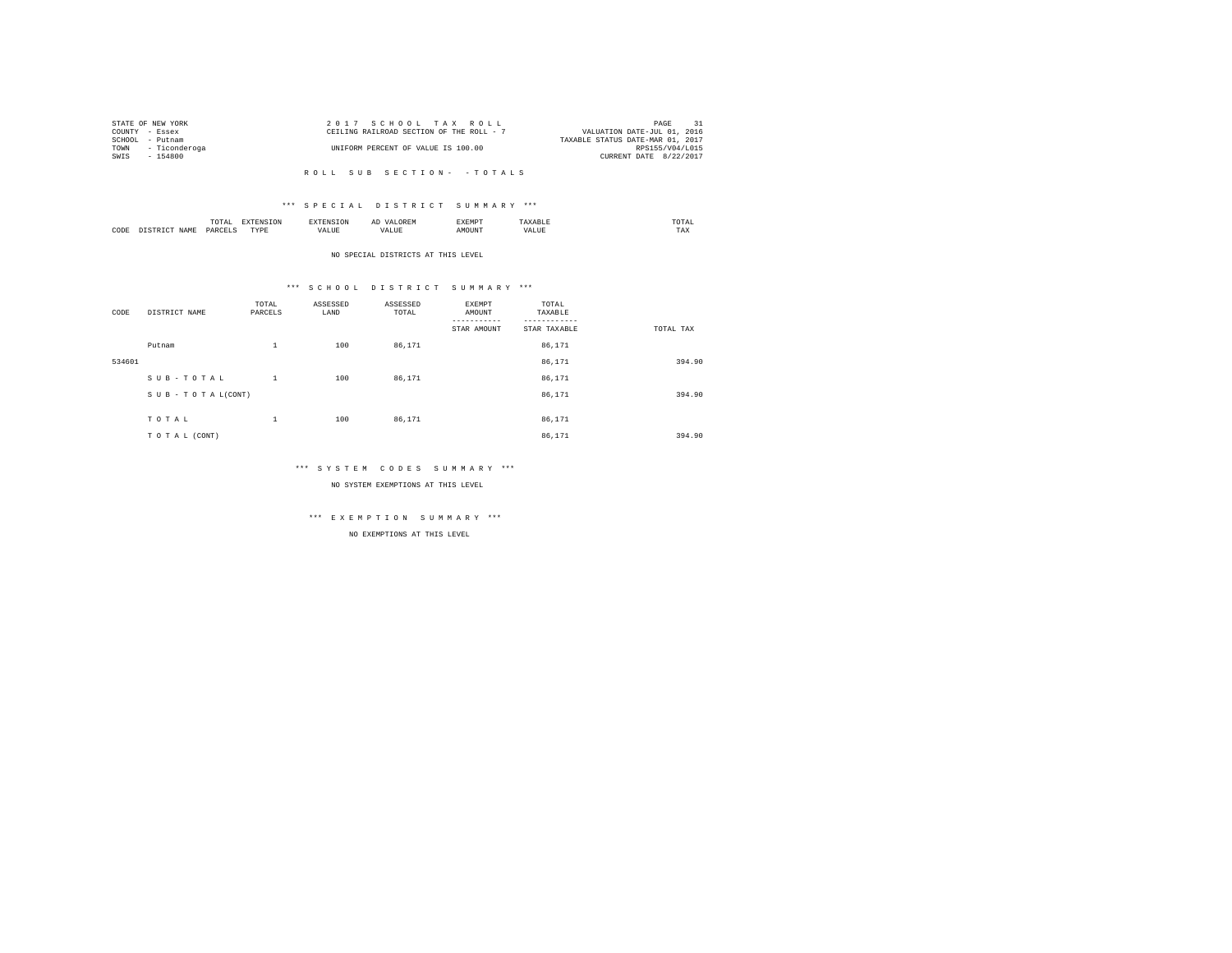| STATE OF NEW YORK     | 2017 SCHOOL TAX ROLL                     | 32<br>PAGE                       |
|-----------------------|------------------------------------------|----------------------------------|
| COUNTY - Essex        | CEILING RAILROAD SECTION OF THE ROLL - 7 | VALUATION DATE-JUL 01, 2016      |
| SCHOOL - Putnam       |                                          | TAXABLE STATUS DATE-MAR 01, 2017 |
| - Ticonderoga<br>TOWN | UNIFORM PERCENT OF VALUE IS 100.00       | RPS155/V04/L015                  |
| SWIS<br>- 154800      |                                          | CURRENT DATE 8/22/2017           |
|                       |                                          |                                  |
|                       | ROLL SUB SECTION- - TOTALS               |                                  |

| ROLL<br><b>SEC</b> | DESCRIPTION                          | TOTAL<br>PARCELS | ASSESSED<br>LAND | ASSESSED<br>TOTAL | EXEMPT<br>AMOUNT<br>-----------<br>STAR AMOUNT | TOTAL<br>TAXABLE<br>STAR TAXABLE | TOTAL<br>TAX |
|--------------------|--------------------------------------|------------------|------------------|-------------------|------------------------------------------------|----------------------------------|--------------|
|                    | School Tax                           |                  | 100              | 86,171            |                                                | 86.171<br>86,171                 | 394.90       |
| $\sim$             | SPEC DIST TAXES<br>CEILING RAILROADS |                  |                  |                   |                                                |                                  | 394.90       |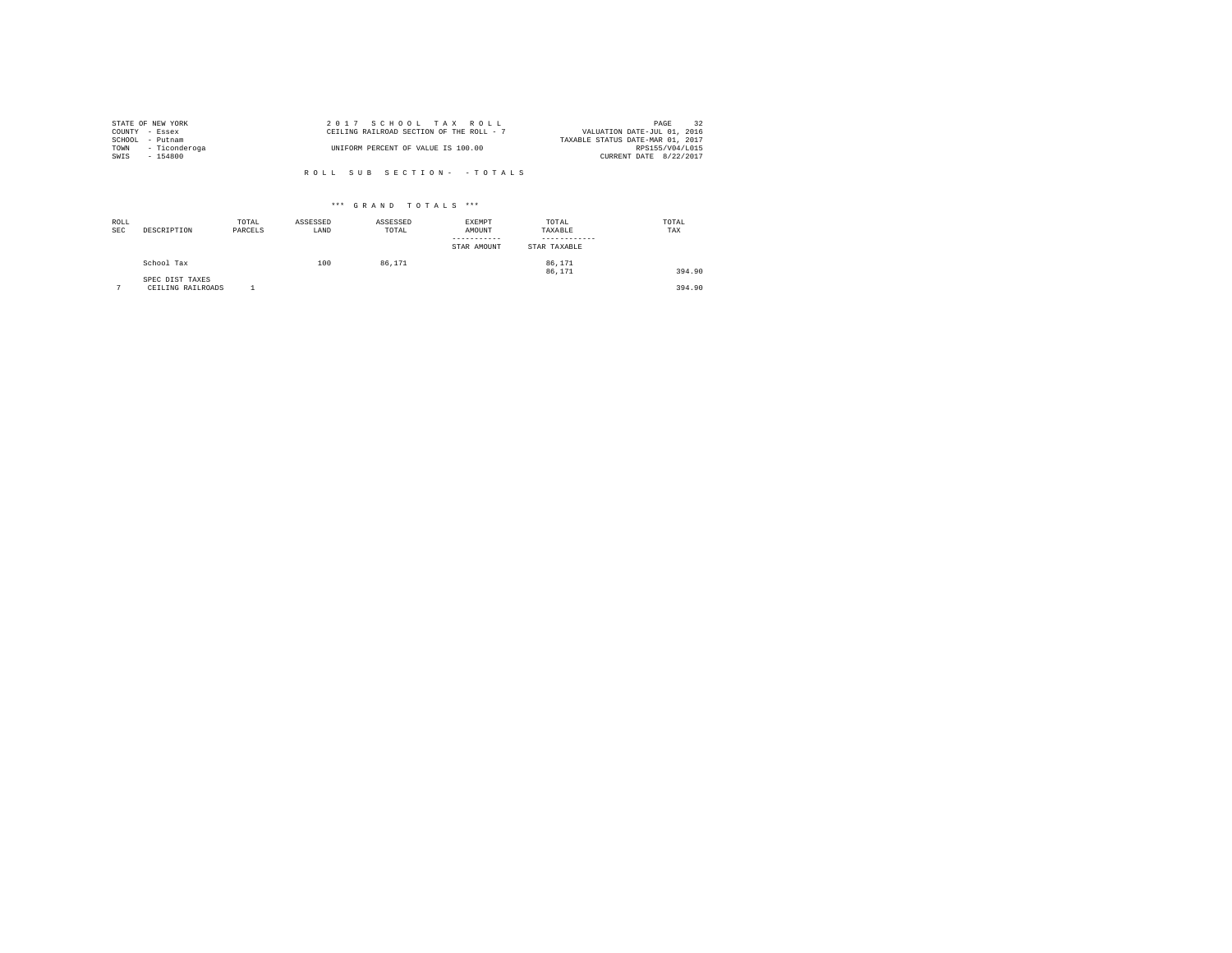| STATE OF NEW YORK |                    | 2017 SCHOOL TAX ROLL                     |  |  | 33<br>PAGE                       |
|-------------------|--------------------|------------------------------------------|--|--|----------------------------------|
| COUNTY - Essex    |                    | CEILING RAILROAD SECTION OF THE ROLL - 7 |  |  | VALUATION DATE-JUL 01, 2016      |
| SCHOOL            | - Putnam           |                                          |  |  | TAXABLE STATUS DATE-MAR 01, 2017 |
|                   | TOWN - Ticonderoga | UNIFORM PERCENT OF VALUE IS 100.00       |  |  | RPS155/V04/L015                  |
| SWIS              | - 154800           |                                          |  |  | CURRENT DATE 8/22/2017           |
|                   |                    |                                          |  |  |                                  |
|                   |                    | ROLL SECTION TOTALS                      |  |  |                                  |

### \*\*\* S P E C I A L D I S T R I C T S U M M A R Y \*\*\*

|      | mome<br>n<br>.<br>the contract of the contract of the contract of | the contract of the contract of the contract of the contract of the contract of | АΙ | <b>************</b><br>ہ دے تا |   | the contract of the contract of the contract of |  |
|------|-------------------------------------------------------------------|---------------------------------------------------------------------------------|----|--------------------------------|---|-------------------------------------------------|--|
| CODE | PARCFT                                                            | $-$<br>ZD.<br>.                                                                 |    | ۱Т                             | n | 1 M.A                                           |  |

NO SPECIAL DISTRICTS AT THIS LEVEL

# \*\*\* S C H O O L D I S T R I C T S U M M A R Y \*\*\*

| CODE   | DISTRICT NAME   | TOTAL<br>PARCELS | ASSESSED<br>LAND | ASSESSED<br>TOTAL | EXEMPT<br>AMOUNT | TOTAL<br>TAXABLE |           |
|--------|-----------------|------------------|------------------|-------------------|------------------|------------------|-----------|
|        |                 |                  |                  |                   | STAR AMOUNT      | STAR TAXABLE     | TOTAL TAX |
|        | Putnam          | $\mathbf{1}$     | 100              | 86,171            |                  | 86,171           |           |
| 534601 |                 |                  |                  |                   |                  | 86,171           | 394.90    |
|        | SUB-TOTAL       | $\mathbf{1}$     | 100              | 86,171            |                  | 86,171           |           |
|        | SUB-TOTAL(CONT) |                  |                  |                   |                  | 86,171           | 394.90    |
|        |                 |                  |                  |                   |                  |                  |           |
|        | TOTAL           | $\mathbf{1}$     | 100              | 86,171            |                  | 86,171           |           |
|        | TO TAL (CONT)   |                  |                  |                   |                  | 86.171           | 394.90    |

#### \*\*\* S Y S T E M C O D E S S U M M A R Y \*\*\*

NO SYSTEM EXEMPTIONS AT THIS LEVEL

# \*\*\* E X E M P T I O N S U M M A R Y \*\*\*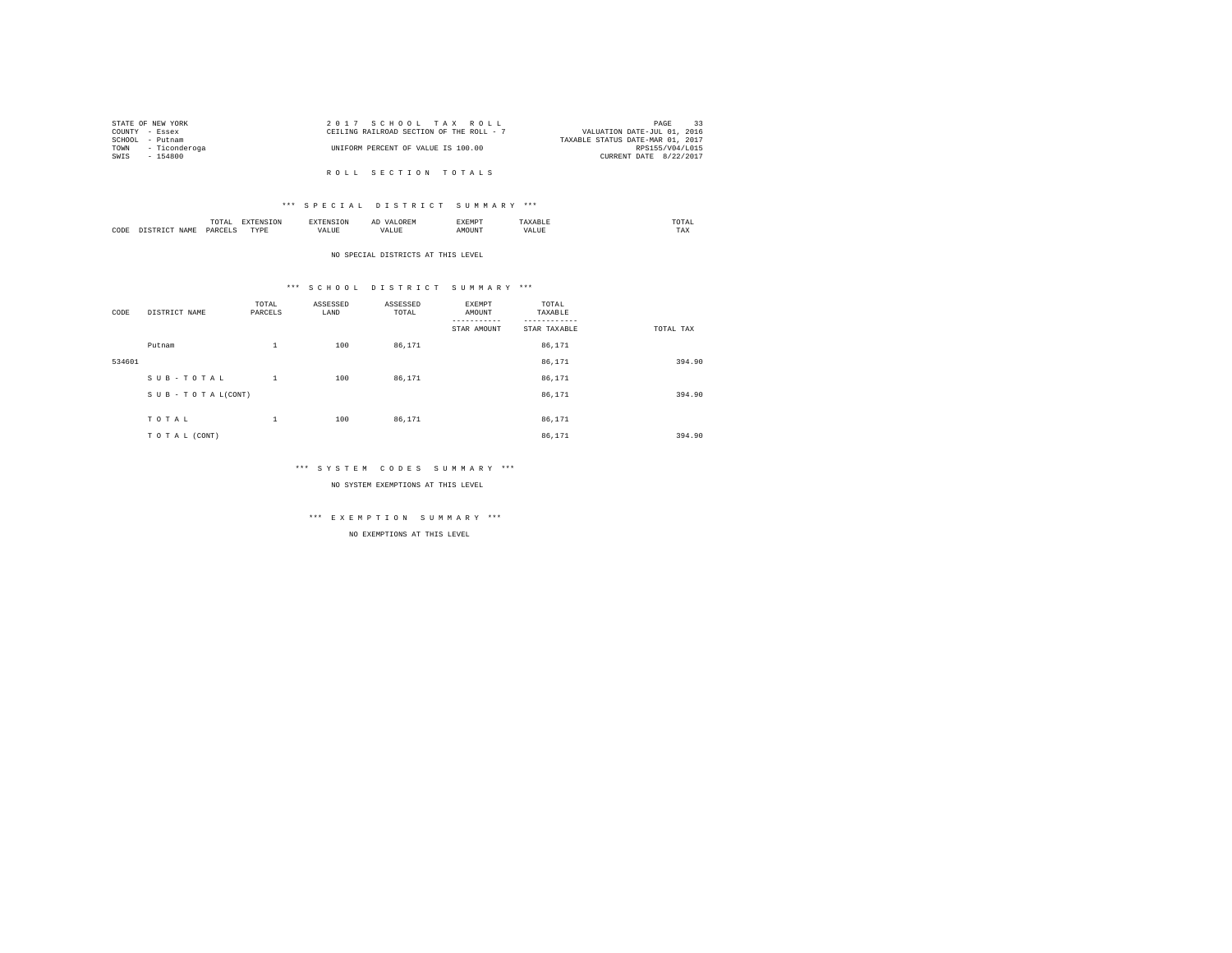|                 | STATE OF NEW YORK | 2017 SCHOOL TAX ROLL                                                    | PAGE            | -34 |
|-----------------|-------------------|-------------------------------------------------------------------------|-----------------|-----|
| COUNTY - Essex  |                   | CEILING RAILROAD SECTION OF THE ROLL - 7<br>VALUATION DATE-JUL 01, 2016 |                 |     |
| SCHOOL - Putnam |                   | TAXABLE STATUS DATE-MAR 01, 2017                                        |                 |     |
| TOWN            | - Ticonderoga     | UNIFORM PERCENT OF VALUE IS 100.00                                      | RPS155/V04/L015 |     |
| SWIS            | - 154800          | CURRENT DATE 8/22/2017                                                  |                 |     |
|                 |                   |                                                                         |                 |     |
|                 |                   | ROLL SECTION TOTALS                                                     |                 |     |

| ROLL<br><b>SEC</b> | DESCRIPTION                          | TOTAL<br>PARCELS | ASSESSED<br>LAND | ASSESSED<br>TOTAL | EXEMPT<br>AMOUNT<br>STAR AMOUNT | TOTAL<br>TAXABLE<br>STAR TAXABLE | TOTAL<br>TAX |
|--------------------|--------------------------------------|------------------|------------------|-------------------|---------------------------------|----------------------------------|--------------|
|                    | School Tax                           |                  | 100              | 86,171            |                                 | 86.171<br>86,171                 | 394.90       |
| $\sim$             | SPEC DIST TAXES<br>CEILING RAILROADS |                  |                  |                   |                                 |                                  | 394.90       |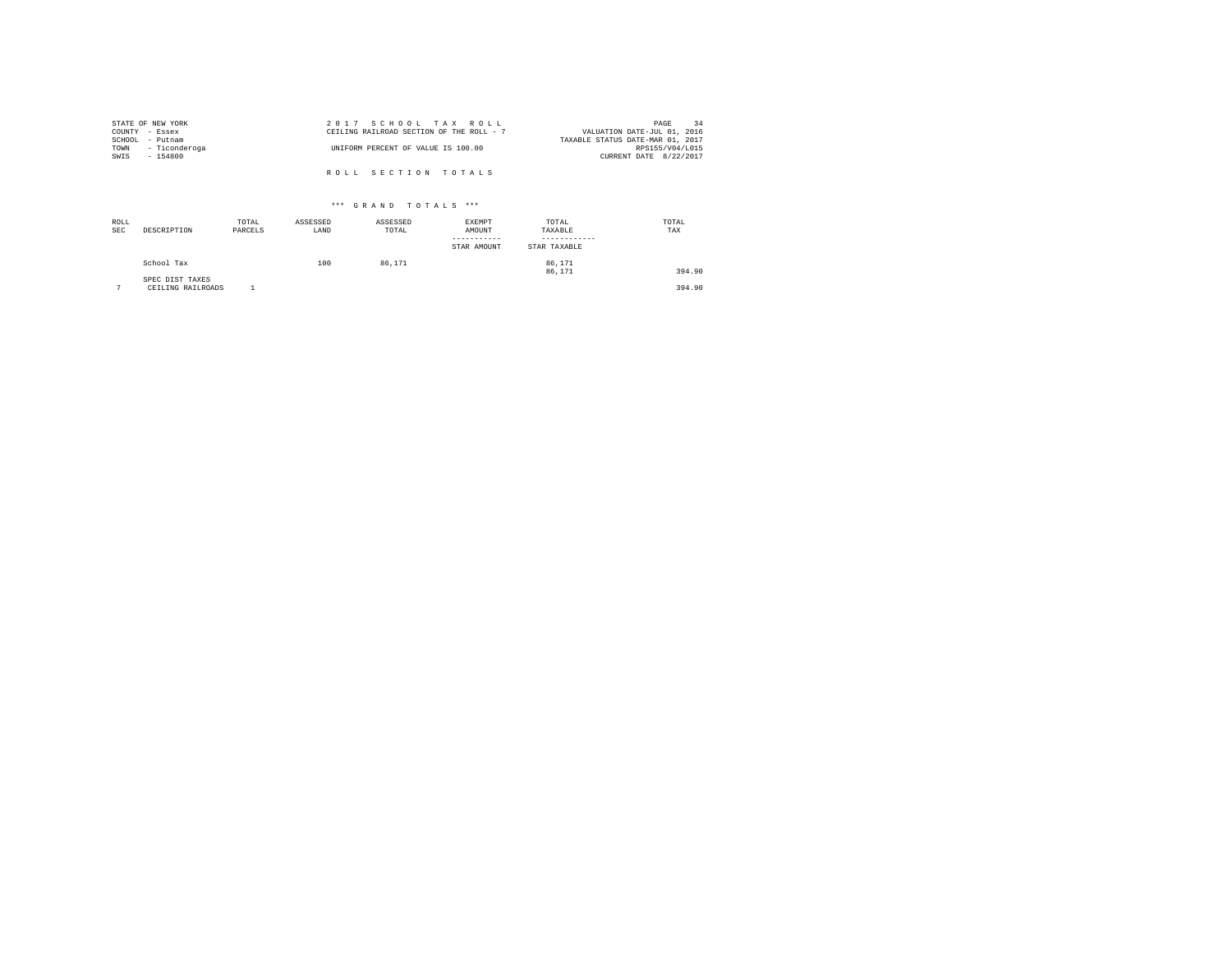| STATE OF NEW YORK                          | 2 0 1 7                      |                      | SCHOOL TAX ROLL                       |                                  | 35<br>PAGE                  |
|--------------------------------------------|------------------------------|----------------------|---------------------------------------|----------------------------------|-----------------------------|
| COUNTY<br>- Essex                          |                              |                      | WHOLLY EXEMPT SECTION OF THE ROLL - 8 |                                  | VALUATION DATE-JUL 01, 2016 |
| SCHOOL<br>- Putnam                         |                              | OWNERS NAME SEOUENCE |                                       | TAXABLE STATUS DATE-MAR 01, 2017 |                             |
| - Ticonderoga<br>TOWN<br>$-154800$<br>SWIS |                              |                      | UNIFORM PERCENT OF VALUE IS 100.00    |                                  |                             |
| TAX MAP PARCEL NUMBER                      | PROPERTY LOCATION & CLASS    | ASSESSMENT           |                                       |                                  |                             |
| CURRENT OWNERS NAME                        | SCHOOL DISTRICT              | LAND                 | TAX DESCRIPTION                       | TAXABLE VALUE                    |                             |
| CURRENT OWNERS ADDRESS                     | PARCEL SIZE/GRID COORD       | TOTAL                | SPECIAL DISTRICTS                     |                                  | TAX AMOUNT                  |
|                                            |                              |                      |                                       |                                  |                             |
|                                            | River Rd                     |                      |                                       | ACCT 715Z016001                  |                             |
| $140.1 - 1 - 7.200$                        | 821 Flood contrl             |                      | TOWN OWN I 13500                      |                                  | 45,000                      |
| Town of Ticonderoga                        | 534601<br>Putnam             |                      | 45,000 School Tax                     | 0.00                             | 0.00                        |
| 132 Montcalm St                            | 18 19 20 Stoughton           | 45,000               |                                       |                                  |                             |
| Ticonderoga, NY 12883                      | ACRES<br>7.70                |                      |                                       |                                  |                             |
|                                            | EAST-0743031 NRTH-1402825    |                      |                                       |                                  |                             |
|                                            | DEED BOOK 1803<br>$PG - 170$ |                      |                                       |                                  |                             |
|                                            | FULL MARKET VALUE            | 45,000               |                                       |                                  |                             |
|                                            |                              |                      |                                       | TOTAL TAX $---$                  | $0.00**$                    |
|                                            |                              |                      |                                       |                                  |                             |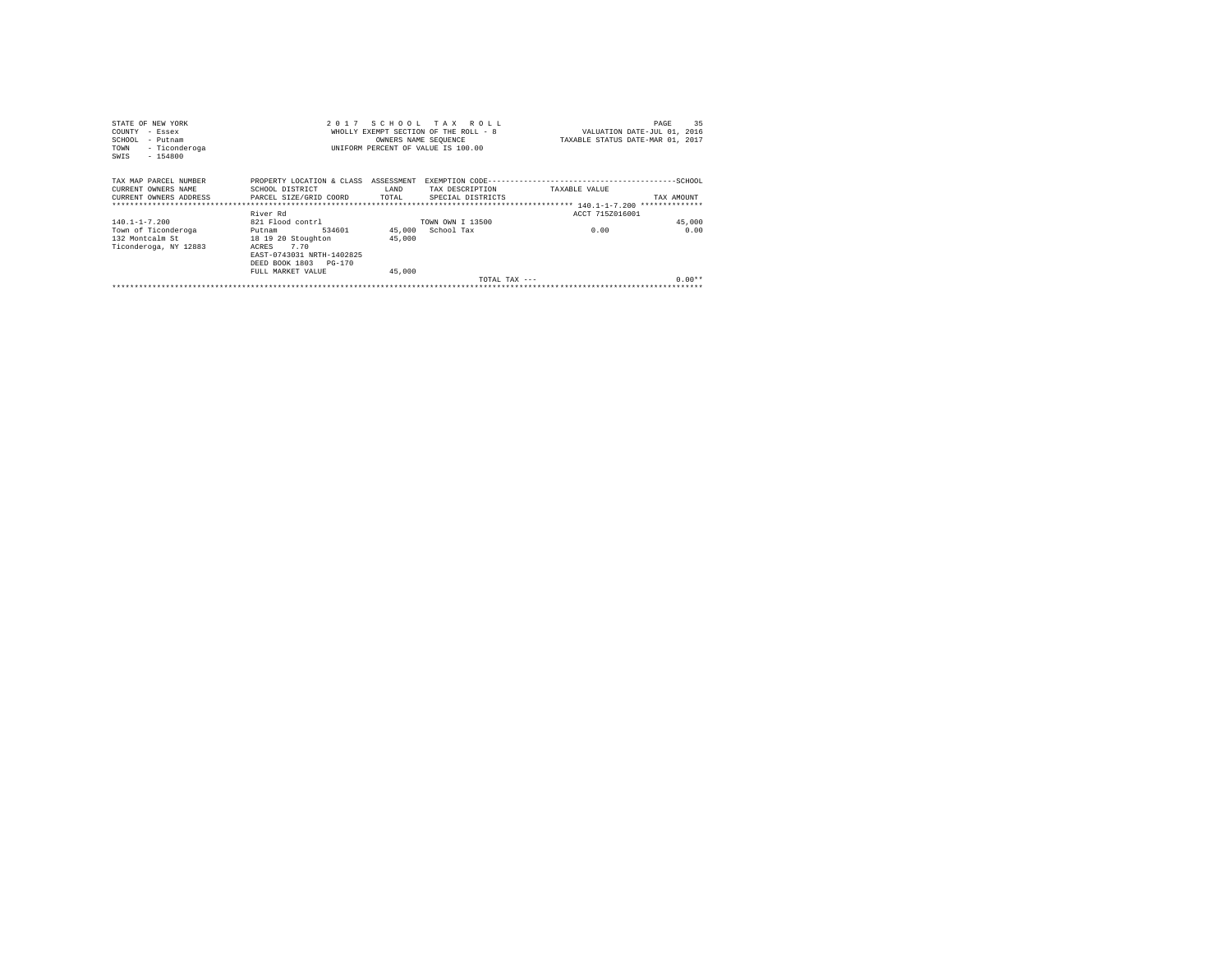|                 | STATE OF NEW YORK  | 2017 SCHOOL TAX ROLL                  |                             | PAGE            | 36 |
|-----------------|--------------------|---------------------------------------|-----------------------------|-----------------|----|
| COUNTY - Essex  |                    | WHOLLY EXEMPT SECTION OF THE ROLL - 8 | VALUATION DATE-JUL 01, 2016 |                 |    |
| SCHOOL - Putnam |                    | TAXABLE STATUS DATE-MAR 01, 2017      |                             |                 |    |
|                 | TOWN - Ticonderoga | UNIFORM PERCENT OF VALUE IS 100.00    |                             | RPS155/V04/L015 |    |
| SWIS            | $-154800$          |                                       | CURRENT DATE 8/22/2017      |                 |    |
|                 |                    |                                       |                             |                 |    |

#### \*\*\* S P E C I A L D I S T R I C T S U M M A R Y \*\*\*

|      |   | moms<br>TAI<br>the contract of the contract of the contract of | the contract of the contract of the contract of the contract of the contract of | SION  | д١ | <b>************</b><br>ہ دے تا | .      | the contract of the contract of the contract of |
|------|---|----------------------------------------------------------------|---------------------------------------------------------------------------------|-------|----|--------------------------------|--------|-------------------------------------------------|
| CODE | . | PARCEL                                                         | <b>TVDL</b><br>.                                                                | 'ALUL | .  | MOTIN'                         | $\sim$ | 1 M.A                                           |

#### NO SPECIAL DISTRICTS AT THIS LEVEL

#### \*\*\* S C H O O L D I S T R I C T S U M M A R Y \*\*\*

| CODE   | DISTRICT NAME   | TOTAL<br>PARCELS | ASSESSED<br>LAND | ASSESSED<br>TOTAL | EXEMPT<br>AMOUNT        | TOTAL<br>TAXABLE         |           |
|--------|-----------------|------------------|------------------|-------------------|-------------------------|--------------------------|-----------|
|        |                 |                  |                  |                   | --------<br>STAR AMOUNT | --------<br>STAR TAXABLE | TOTAL TAX |
|        | Putnam          | $\mathbf{1}$     | 45,000           | 45,000            | 45,000                  |                          |           |
| 534601 |                 |                  |                  |                   |                         |                          |           |
|        | SUB-TOTAL       | $\mathbf{1}$     | 45,000           | 45,000            | 45,000                  |                          |           |
|        | SUB-TOTAL(CONT) |                  |                  |                   |                         |                          |           |
|        | TOTAL           | $\mathbf{1}$     | 45,000           | 45,000            | 45,000                  |                          |           |
|        | TO TAL (CONT)   |                  |                  |                   |                         |                          |           |
|        |                 |                  |                  |                   |                         |                          |           |

#### \*\*\* S Y S T E M C O D E S S U M M A R Y \*\*\*

#### NO SYSTEM EXEMPTIONS AT THIS LEVEL

| CODE  | DESCRIPTION         | TOTAL<br>PARCELS | SCHOOL           |
|-------|---------------------|------------------|------------------|
| 13500 | TOWN OWN I<br>TOTAL |                  | 45,000<br>45,000 |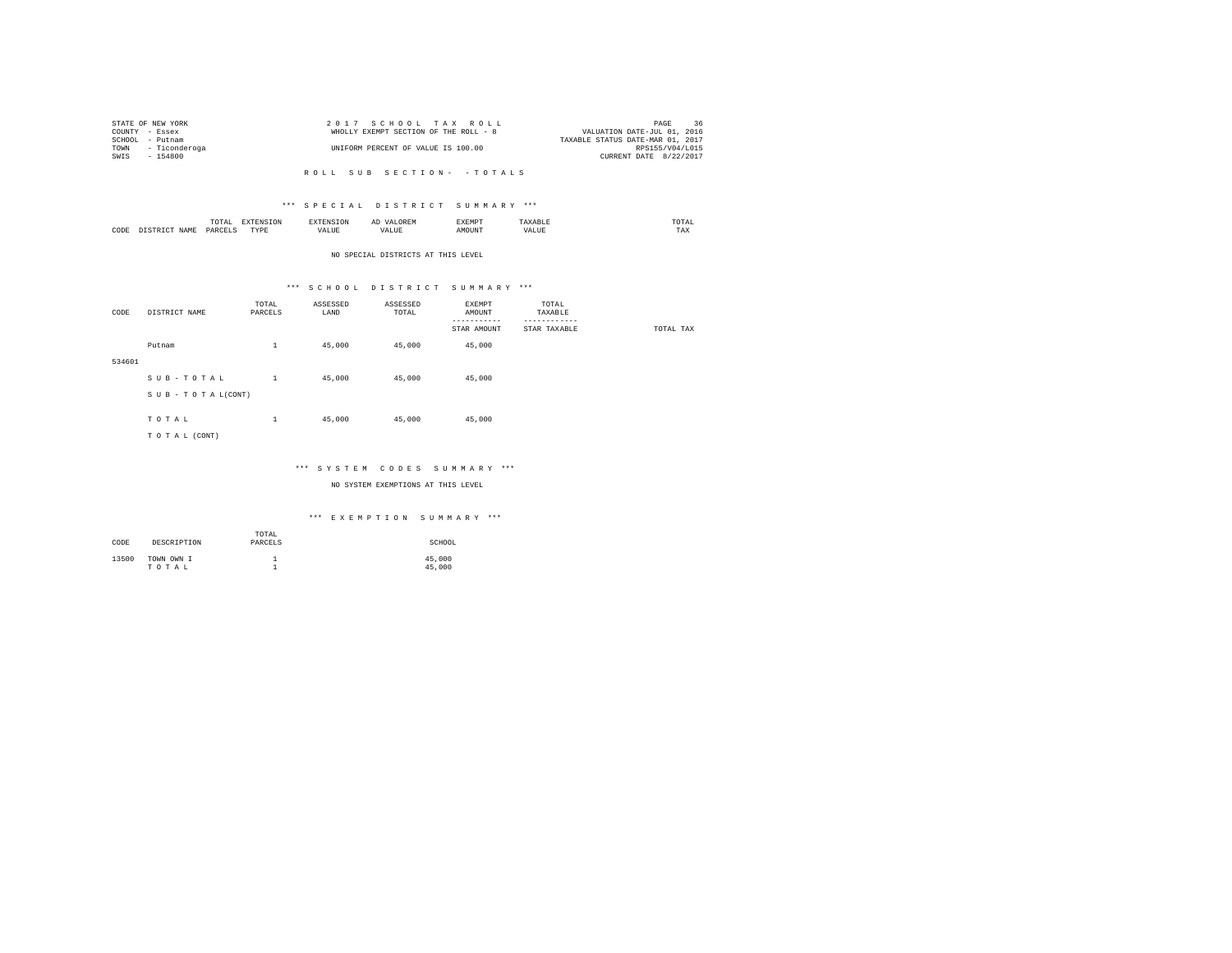|                | STATE OF NEW YORK  | 2017 SCHOOL TAX ROLL                  | 37<br>PAGE                       |
|----------------|--------------------|---------------------------------------|----------------------------------|
| COUNTY - Essex |                    | WHOLLY EXEMPT SECTION OF THE ROLL - 8 | VALUATION DATE-JUL 01, 2016      |
| SCHOOL         | - Putnam           |                                       | TAXABLE STATUS DATE-MAR 01, 2017 |
|                | TOWN - Ticonderoga | UNIFORM PERCENT OF VALUE IS 100.00    | RPS155/V04/L015                  |
| SWIS           | - 154800           |                                       | CURRENT DATE 8/22/2017           |

| ROLL<br><b>SEC</b> | DESCRIPTION                                    | TOTAL<br>PARCELS | ASSESSED<br>LAND | ASSESSED<br>TOTAL | <b>EXEMPT</b><br>AMOUNT<br>-----------<br>STAR AMOUNT | TOTAL<br>TAXABLE<br>STAR TAXABLE | TOTAL<br>TAX |
|--------------------|------------------------------------------------|------------------|------------------|-------------------|-------------------------------------------------------|----------------------------------|--------------|
| 8                  | RS 8 TOTAL<br>SPEC DIST TAXES<br>WHOLLY EXEMPT |                  | 45,000           | 45,000            | 45,000                                                |                                  |              |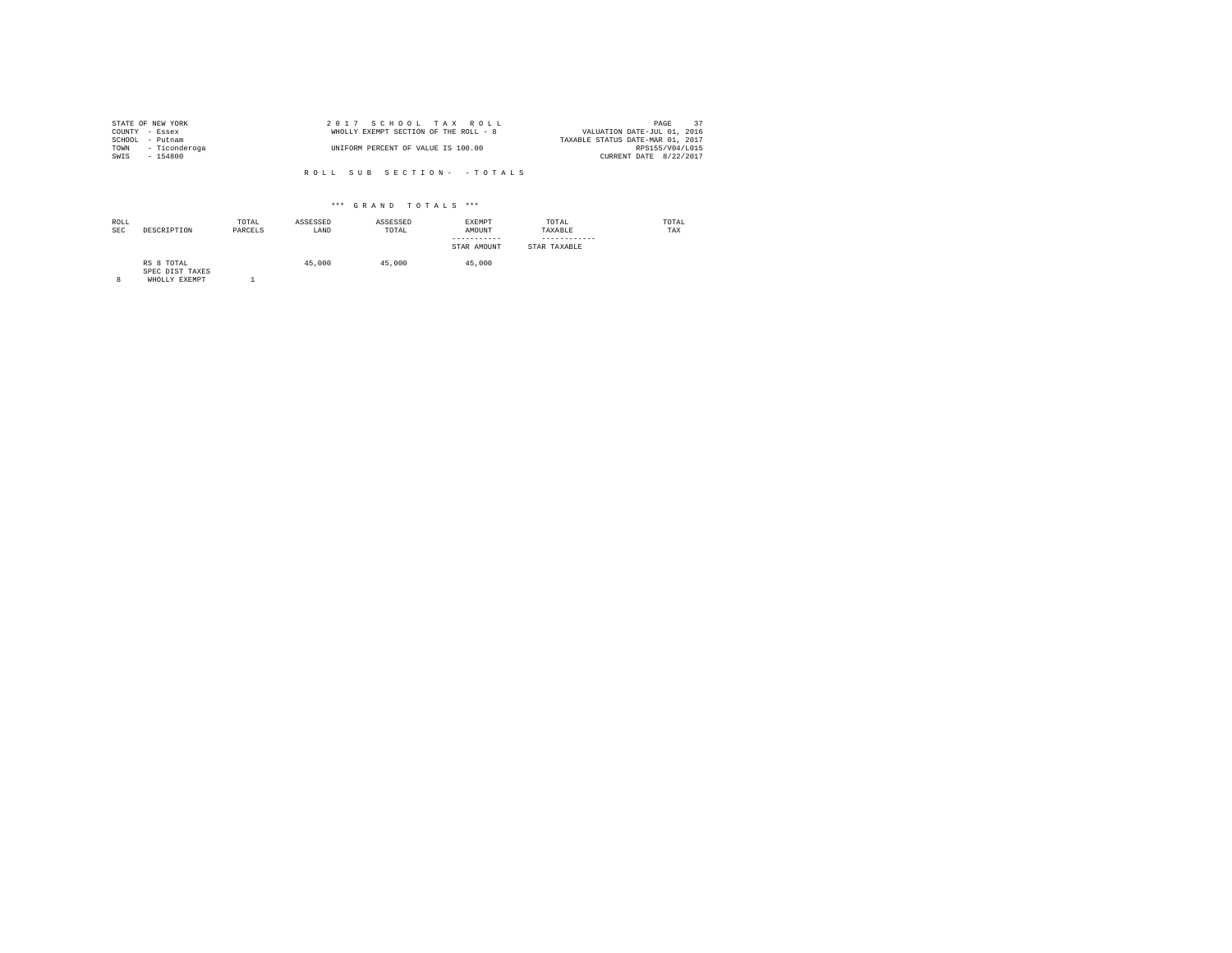|                | STATE OF NEW YORK  | 2017 SCHOOL TAX ROLL                  | 38<br>PAGE                       |
|----------------|--------------------|---------------------------------------|----------------------------------|
| COUNTY - Essex |                    | WHOLLY EXEMPT SECTION OF THE ROLL - 8 | VALUATION DATE-JUL 01, 2016      |
|                | SCHOOL - Putnam    |                                       | TAXABLE STATUS DATE-MAR 01, 2017 |
|                | TOWN - Ticonderoga | UNIFORM PERCENT OF VALUE IS 100.00    | RPS155/V04/L015                  |
| SWTS           | $-154800$          |                                       | CURRENT DATE 8/22/2017           |
|                |                    |                                       |                                  |

R O L L S E C T I O N T O T A L S

### \*\*\* S P E C I A L D I S T R I C T S U M M A R Y \*\*\*

|      | $m \wedge m$<br>.<br>the contract of the contract of the contract of | the contract of the contract of the contract of the contract of the contract of | $\cdots$<br>and the contract of the contract of the contract of the contract of the contract of the contract of the contract of the contract of the contract of the contract of the contract of the contract of the contract of the contra | . | , , , ,<br>the contract of the contract of the contract of |
|------|----------------------------------------------------------------------|---------------------------------------------------------------------------------|--------------------------------------------------------------------------------------------------------------------------------------------------------------------------------------------------------------------------------------------|---|------------------------------------------------------------|
| CODE | YAR                                                                  | <b>TVD</b><br>.                                                                 | uUi                                                                                                                                                                                                                                        |   | 77.3.37<br>⊥n∧                                             |

#### NO SPECIAL DISTRICTS AT THIS LEVEL

# \*\*\* S C H O O L D I S T R I C T S U M M A R Y \*\*\*

| CODE   | DISTRICT NAME      | TOTAL<br>PARCELS | ASSESSED<br>LAND | ASSESSED<br>TOTAL | EXEMPT<br>AMOUNT        | TOTAL<br>TAXABLE         |           |
|--------|--------------------|------------------|------------------|-------------------|-------------------------|--------------------------|-----------|
|        |                    |                  |                  |                   | --------<br>STAR AMOUNT | --------<br>STAR TAXABLE | TOTAL TAX |
|        | Putnam             | $\mathbf{1}$     | 45,000           | 45,000            | 45,000                  |                          |           |
| 534601 |                    |                  |                  |                   |                         |                          |           |
|        | SUB-TOTAL          | $\mathbf{1}$     | 45,000           | 45,000            | 45,000                  |                          |           |
|        | SUB - TO TAL(CONT) |                  |                  |                   |                         |                          |           |
|        | TOTAL              | $\mathbf{1}$     | 45,000           | 45,000            | 45,000                  |                          |           |
|        | TO TAL (CONT)      |                  |                  |                   |                         |                          |           |
|        |                    |                  |                  |                   |                         |                          |           |

#### \*\*\* S Y S T E M C O D E S S U M M A R Y \*\*\*

NO SYSTEM EXEMPTIONS AT THIS LEVEL

| CODE  | DESCRIPTION         | TOTAL<br>PARCELS | SCHOOL           |
|-------|---------------------|------------------|------------------|
| 13500 | TOWN OWN I<br>TOTAL | <b>.</b>         | 45,000<br>45,000 |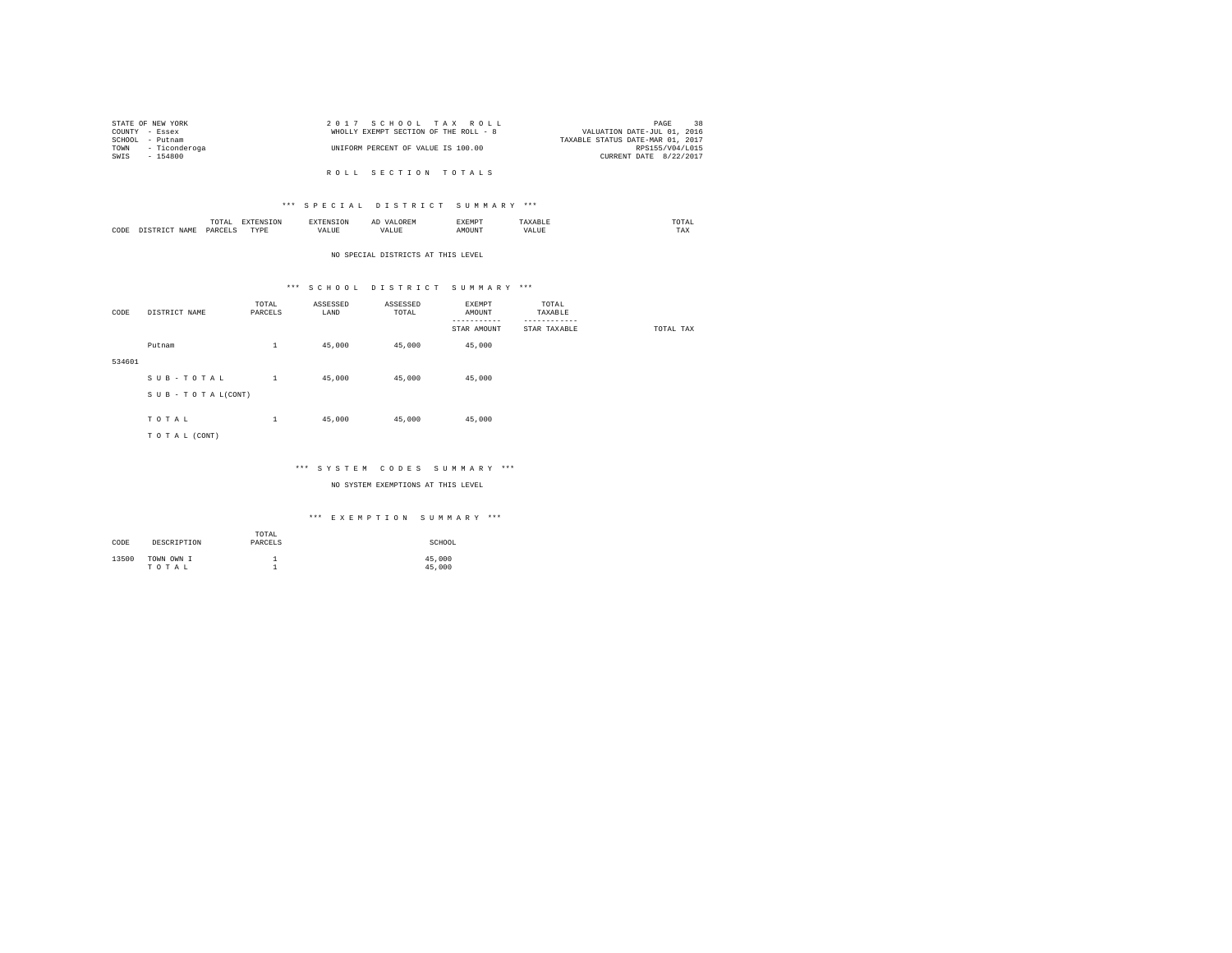| STATE OF NEW YORK     | 2017 SCHOOL TAX ROLL                  |                                  | PAGE            | 39 |
|-----------------------|---------------------------------------|----------------------------------|-----------------|----|
| COUNTY - Essex        | WHOLLY EXEMPT SECTION OF THE ROLL - 8 | VALUATION DATE-JUL 01, 2016      |                 |    |
| SCHOOL<br>- Putnam    |                                       | TAXABLE STATUS DATE-MAR 01, 2017 |                 |    |
| TOWN<br>- Ticonderoga | UNIFORM PERCENT OF VALUE IS 100.00    |                                  | RPS155/V04/L015 |    |
| SWIS<br>$-154800$     |                                       | CURRENT DATE 8/22/2017           |                 |    |
|                       |                                       |                                  |                 |    |
|                       | ROLL SECTION TOTALS                   |                                  |                 |    |

| ROLL<br><b>SEC</b> | DESCRIPTION                   | TOTAL<br>PARCELS | ASSESSED<br>LAND | ASSESSED<br>TOTAL | <b>EXEMPT</b><br>AMOUNT<br>-----------<br>STAR AMOUNT | TOTAL<br>TAXABLE<br>STAR TAXABLE | TOTAL<br>TAX |
|--------------------|-------------------------------|------------------|------------------|-------------------|-------------------------------------------------------|----------------------------------|--------------|
|                    | RS 8 TOTAL<br>SPEC DIST TAXES |                  | 45,000           | 45,000            | 45,000                                                |                                  |              |

SPEC DIST TAXES 8 WHOLLY EXEMPT 1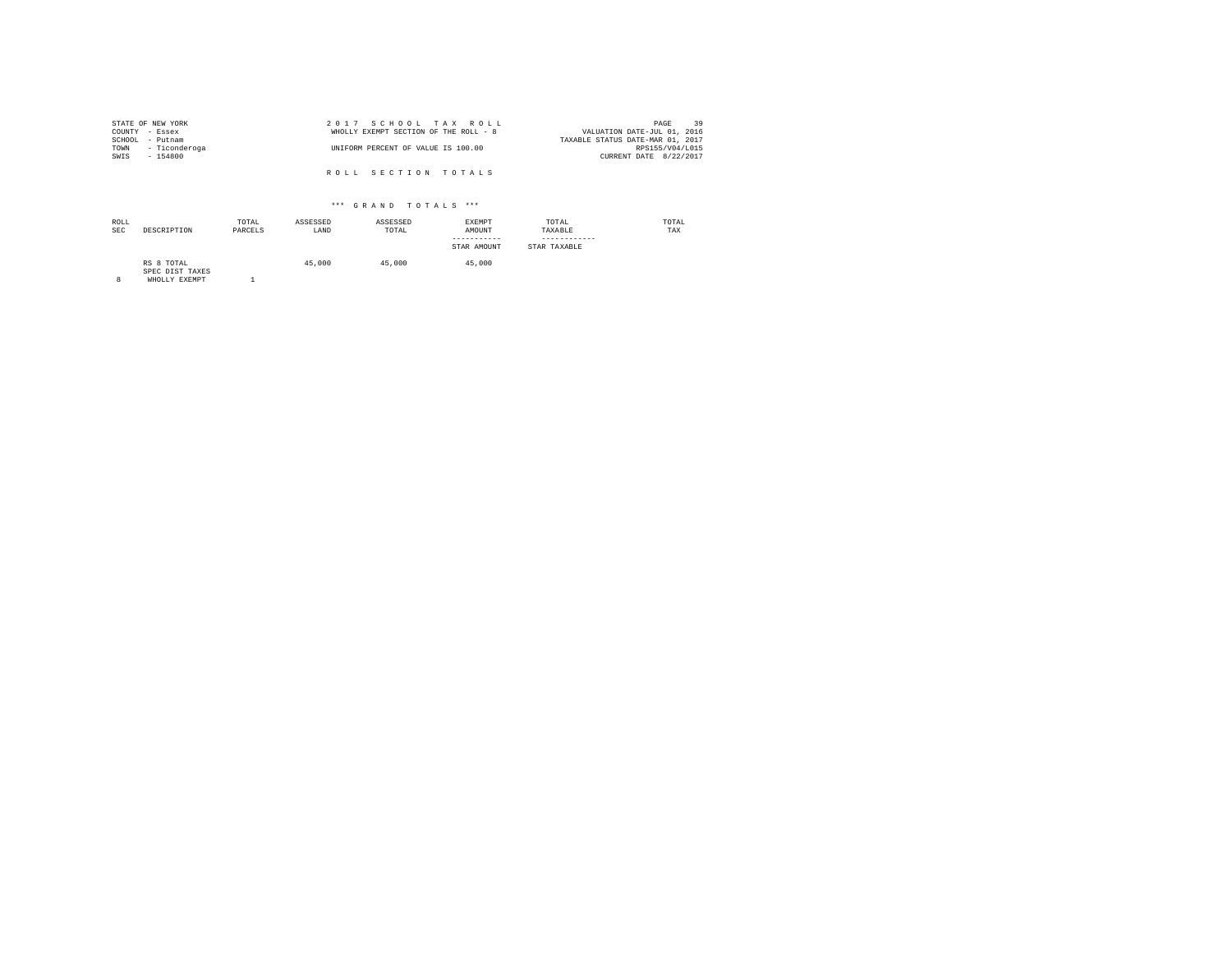| STATE OF NEW YORK     | 2017 SCHOOL TAX ROLL | PAGE<br>40                       |
|-----------------------|----------------------|----------------------------------|
| COUNTY - Essex        |                      | VALUATION DATE-JUL 01, 2016      |
| SCHOOL<br>- Putnam    | SWIS TOTALS          | TAXABLE STATUS DATE-MAR 01, 2017 |
| - Ticonderoga<br>TOWN |                      | RPS155/V04/L015                  |
| SWIS<br>$-154800$     |                      | CURRENT DATE 8/22/2017           |

#### \*\*\* S P E C I A L D I S T R I C T S U M M A R Y \*\*\*

|           |                    | LUTAI<br>the contract of the contract of the contract of | $- - - -$ |      | <br>,,,,,,,,,<br>. |     | TAX         | <b>TOTAL</b><br>the contract of the contract of the contract of |
|-----------|--------------------|----------------------------------------------------------|-----------|------|--------------------|-----|-------------|-----------------------------------------------------------------|
| CODE<br>. | <b>ATMP</b><br>--- | D∆R                                                      | "VDE<br>. | ALUE | DUN.               | . . | .<br>RA I I | TAX                                                             |

NO SPECIAL DISTRICTS AT THIS LEVEL

#### \*\*\* S C H O O L D I S T R I C T S U M M A R Y \*\*\*

| CODE   | DISTRICT NAME      | TOTAL<br>PARCELS | ASSESSED<br>LAND | ASSESSED<br>TOTAL | <b>EXEMPT</b><br>AMOUNT<br>-----------<br>STAR AMOUNT | TOTAL<br>TAXABLE<br>---------<br>STAR TAXABLE | TAX RATE | TOTAL TAX  |
|--------|--------------------|------------------|------------------|-------------------|-------------------------------------------------------|-----------------------------------------------|----------|------------|
|        | Putnam             | 65               | 1987.100         | 5690.535          | 145.975                                               | 5.544.560                                     |          |            |
| 534601 |                    |                  |                  |                   | 710.125                                               | 4,834,435                                     | 4.582691 | 22, 154.72 |
|        | SUB-TOTAL          | 65               | 1987.100         | 5690.535          | 145.975                                               | 5.544.560                                     |          |            |
|        | SUB - TO TAL(CONT) |                  |                  |                   | 710.125                                               | 4,834,435                                     |          | 22, 154.72 |
|        | TOTAL              | 65               | 1987.100         | 5690.535          | 145.975                                               | 5.544.560                                     |          |            |
|        | TO TAL (CONT)      |                  |                  |                   | 710.125                                               | 4.834.435                                     |          | 22.154.72  |

#### \*\*\* S Y S T E M C O D E S S U M M A R Y \*\*\*

NO SYSTEM EXEMPTIONS AT THIS LEVEL

|       |             | TOTAL          |         |
|-------|-------------|----------------|---------|
| CODE  | DESCRIPTION | PARCELS        | SCHOOL  |
|       |             |                |         |
| 13500 | TOWN OWN I  | <b>.</b>       | 45,000  |
| 41730 | AG. DIST    | 1<br><b>.</b>  |         |
| 41800 | AGED ALL    | $\overline{2}$ | 73,300  |
| 41804 | AGED S      | <b>.</b>       | 27.675  |
| 41834 | ENH STAR    |                | 500.125 |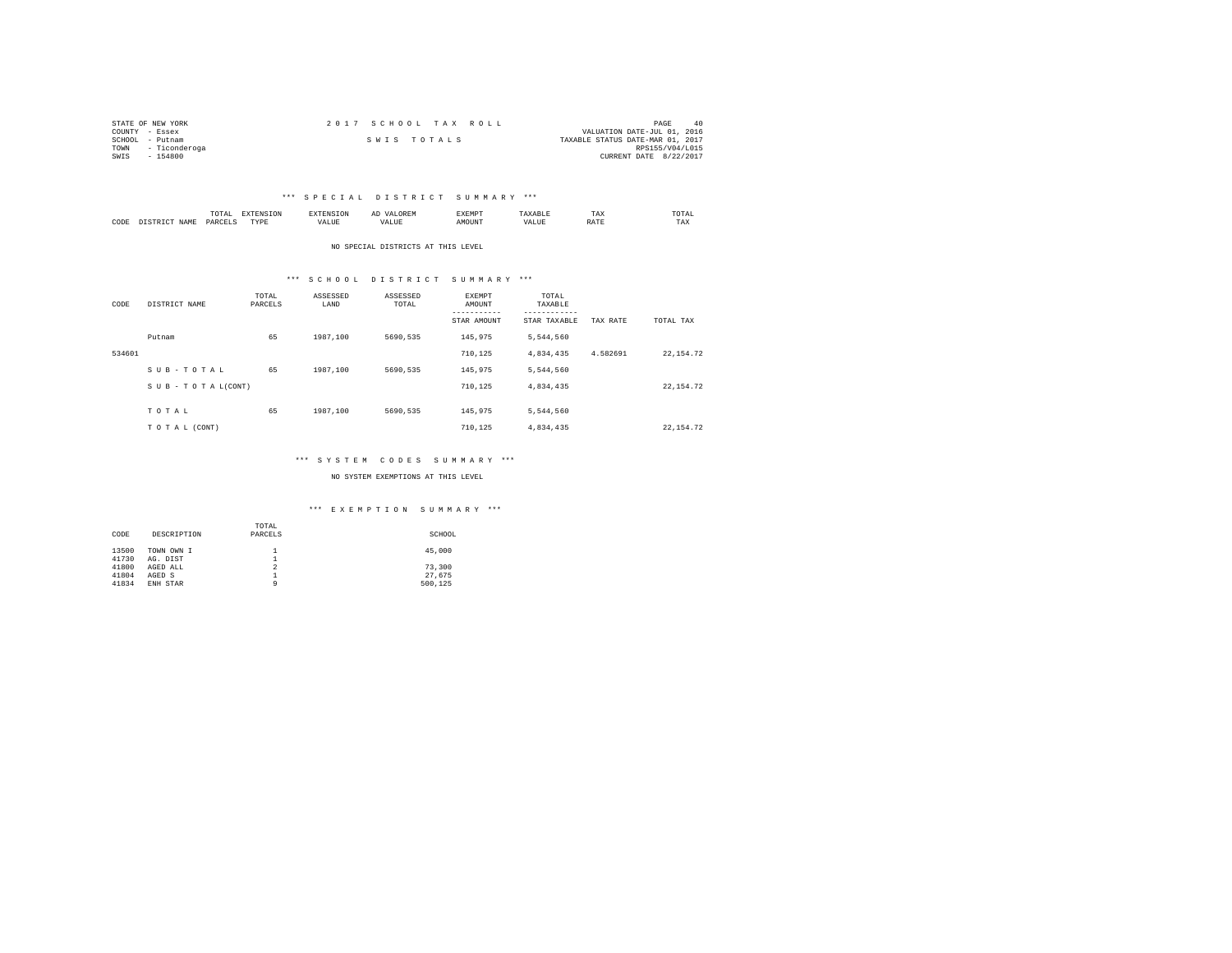| STATE OF NEW YORK     | 2017 SCHOOL TAX ROLL | PAGE<br>41                       |
|-----------------------|----------------------|----------------------------------|
| COUNTY - Essex        |                      | VALUATION DATE-JUL 01, 2016      |
| SCHOOL<br>- Putnam    | SWIS TOTALS          | TAXABLE STATUS DATE-MAR 01, 2017 |
| - Ticonderoga<br>TOWN |                      | RPS155/V04/L015                  |
| SWIS<br>$-154800$     |                      | CURRENT DATE 8/22/2017           |

# \*\*\* E X E M P T I O N S U M M A R Y \*\*\*

| CODE  | DESCRIPTION              | TOTAL<br>PARCELS | SCHOOL             |
|-------|--------------------------|------------------|--------------------|
| 41854 | <b>BAS STAR</b><br>TOTAL | 21               | 210,000<br>856,100 |

| ROLL<br><b>SEC</b> | DESCRIPTION                          | TOTAL<br>PARCELS | ASSESSED<br>LAND | ASSESSED<br>TOTAL | <b>EXEMPT</b><br>AMOUNT<br>----------- | TOTAL<br>TAXABLE<br>------------ | TAX      |           |  |
|--------------------|--------------------------------------|------------------|------------------|-------------------|----------------------------------------|----------------------------------|----------|-----------|--|
|                    |                                      |                  |                  |                   | STAR AMOUNT                            | STAR TAXABLE                     | RATE     |           |  |
|                    | School Tax                           |                  | 1854,400         | 5114,600          | 100,975<br>710.125                     | 5,013,625<br>4,303,500           | 4.582691 | 19,721.61 |  |
| $\mathbf{1}$       | SPEC DIST TAXES<br>TAXABLE           | 58               |                  |                   |                                        |                                  |          | 19,721.61 |  |
|                    | School Tax                           |                  |                  | 334,090           |                                        | 334,090<br>334,090               | 4.582691 | 1,531.03  |  |
| 5                  | SPEC DIST TAXES<br>SPECIAL FRANCHISE | $\mathbf{1}$     |                  |                   |                                        |                                  |          | 1,531.03  |  |
|                    | School Tax                           |                  | 87.600           | 110,674           |                                        | 110,674<br>110,674               | 4.582691 | 507.18    |  |
| 6                  | SPEC DIST TAXES<br>UTILITIES & N.C.  | $\overline{4}$   |                  |                   |                                        |                                  |          | 507.18    |  |
|                    | School Tax                           |                  | 100              | 86,171            |                                        | 86,171<br>86.171                 | 4.582691 | 394.90    |  |
| 7                  | SPEC DIST TAXES<br>CEILING RAILROADS | $\mathbf{1}$     |                  |                   |                                        |                                  |          | 394.90    |  |
|                    |                                      |                  |                  |                   | 45,000                                 |                                  |          |           |  |
| 8                  | SPEC DIST TAXES<br>WHOLLY EXEMPT     | $\mathbf{1}$     |                  |                   |                                        |                                  |          |           |  |
|                    | School Tax                           |                  | 1987.100         | 5690.535          | 145,975<br>710.125                     | 5,544,560<br>4.834.435           | 4.582691 | 22.154.72 |  |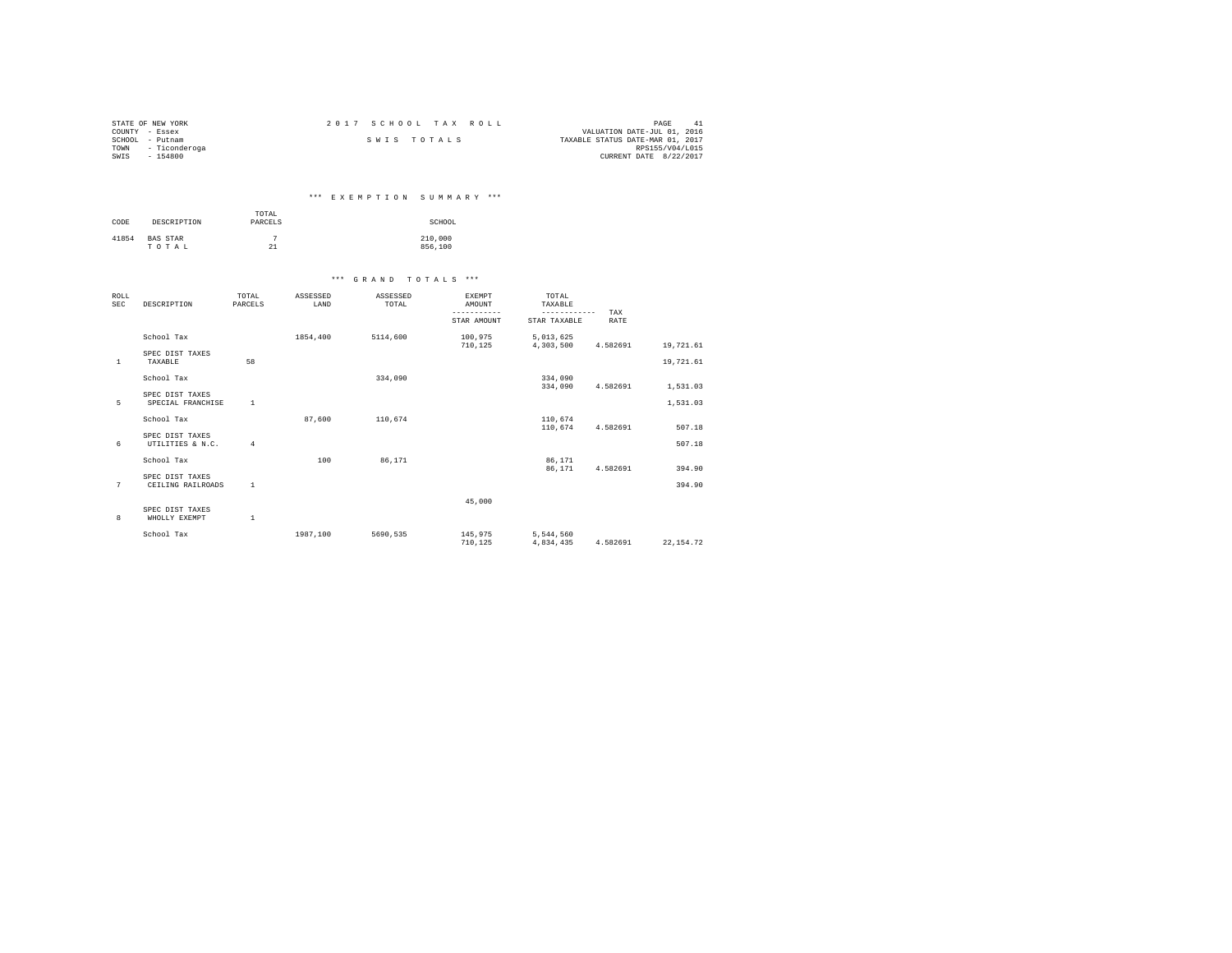| STATE OF NEW YORK     | 2017 SCHOOL TAX ROLL | PAGE<br>-42                      |
|-----------------------|----------------------|----------------------------------|
| COUNTY - Essex        |                      | VALUATION DATE-JUL 01, 2016      |
| SCHOOL<br>- Putnam    | SWIS TOTALS          | TAXABLE STATUS DATE-MAR 01, 2017 |
| - Ticonderoga<br>TOWN |                      | RPS155/V04/L015                  |
| SWIS<br>$-154800$     |                      | CURRENT DATE 8/22/2017           |

| *** GRAND TOTALS *** |                               |                  |                  |                   |                                                |                                                  |             |            |  |
|----------------------|-------------------------------|------------------|------------------|-------------------|------------------------------------------------|--------------------------------------------------|-------------|------------|--|
| ROLL<br>SEC          | DESCRIPTION                   | TOTAL<br>PARCELS | ASSESSED<br>LAND | ASSESSED<br>TOTAL | EXEMPT<br>AMOUNT<br>-----------<br>STAR AMOUNT | TOTAL<br>TAXABLE<br>------------<br>STAR TAXABLE | TAX<br>RATE |            |  |
|                      | SPEC DIST TAXES               |                  |                  |                   |                                                |                                                  |             |            |  |
| $\star$              | TOTAL<br>SUB                  | 65               |                  |                   |                                                |                                                  |             | 22, 154.72 |  |
|                      | School Tax<br>SPEC DIST TAXES |                  | 1987.100         | 5690,535          | 145,975<br>710,125                             | 5,544,560<br>4,834,435                           | 4.582691    | 22, 154.72 |  |
| $***$                | GRAND TOTAL                   | 65               |                  |                   |                                                |                                                  |             | 22, 154.72 |  |
|                      |                               |                  |                  |                   |                                                |                                                  |             |            |  |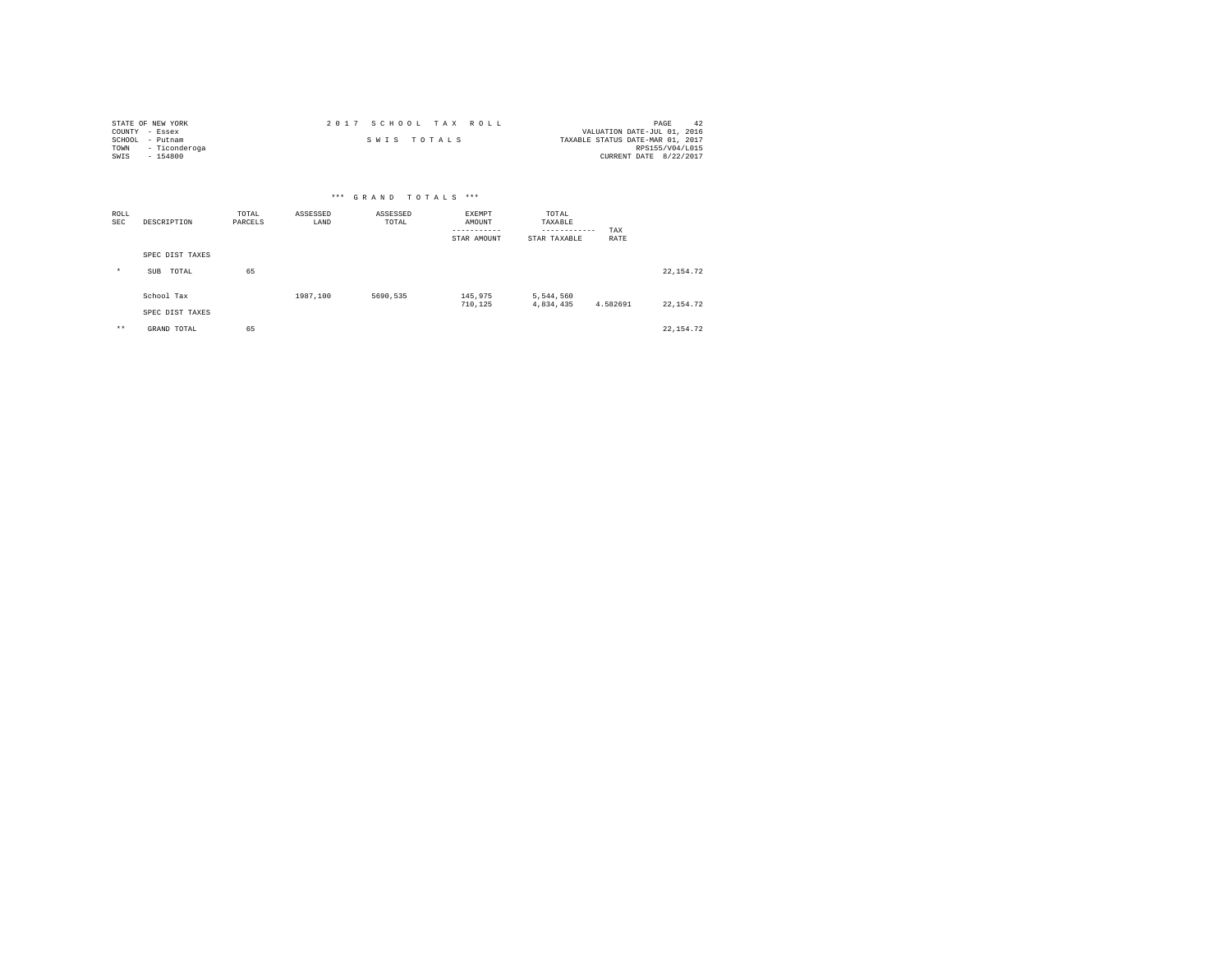| STATE OF NEW YORK | 2017 SCHOOL TAX ROLL                                | PAGE                   | 43 |
|-------------------|-----------------------------------------------------|------------------------|----|
| COUNTY - Essex    | SCHOOL TOTALS 534601<br>VALUATION DATE-JUL 01, 2016 |                        |    |
| SCHOOL - Putnam   | TAXABLE STATUS DATE-MAR 01, 2017                    |                        |    |
|                   |                                                     | RPS155/V04/L015        |    |
|                   |                                                     | CURRENT DATE 8/22/2017 |    |

#### \*\*\* S P E C I A L D I S T R I C T S U M M A R Y \*\*\*

|           |       | -<br><br>the contract of the contract of the contract of |      |           | <br>n<br>$1.001$ and $1.001$ | --------<br>2 M D<br>⊶∆DPir |      | TA.<br>the contract of the contract of the contract of |
|-----------|-------|----------------------------------------------------------|------|-----------|------------------------------|-----------------------------|------|--------------------------------------------------------|
| CODE<br>. | .7.14 | DARCE"<br>.                                              | TYPE | .<br>ALUE |                              | אנופי                       | ALU. | $- - - -$<br>1 A.A                                     |

NO SPECIAL DISTRICTS AT THIS LEVEL

#### \*\*\* S C H O O L D I S T R I C T S U M M A R Y \*\*\*

| CODE   | DISTRICT NAME      | TOTAL<br>PARCELS | ASSESSED<br>LAND | ASSESSED<br>TOTAL | EXEMPT<br>AMOUNT<br>-----------<br>STAR AMOUNT | TOTAL<br>TAXABLE<br>---------<br>STAR TAXABLE | TAX RATE | TOTAL TAX  |
|--------|--------------------|------------------|------------------|-------------------|------------------------------------------------|-----------------------------------------------|----------|------------|
|        | Putnam             | 65               | 1987.100         | 5690.535          | 145,975                                        | 5.544.560                                     |          |            |
| 534601 |                    |                  |                  |                   | 710.125                                        | 4,834,435                                     |          | 22, 154.72 |
|        | SUB-TOTAL          | 65               | 1987.100         | 5690.535          | 145,975                                        | 5.544.560                                     |          |            |
|        | SUB - TO TAL(CONT) |                  |                  |                   | 710.125                                        | 4,834,435                                     |          | 22, 154.72 |
|        | TOTAL              | 65               | 1987.100         | 5690.535          | 145,975                                        | 5.544.560                                     |          |            |
|        | TO TAL (CONT)      |                  |                  |                   | 710.125                                        | 4.834.435                                     |          | 22.154.72  |

#### \*\*\* S Y S T E M C O D E S S U M M A R Y \*\*\*

NO SYSTEM EXEMPTIONS AT THIS LEVEL

|       |             | TOTAL          |         |
|-------|-------------|----------------|---------|
| CODE  | DESCRIPTION | PARCELS        | SCHOOL  |
|       |             |                |         |
| 13500 | TOWN OWN I  | <b>.</b>       | 45,000  |
| 41730 | AG. DIST    | 1<br><b>.</b>  |         |
| 41800 | AGED ALL    | $\overline{2}$ | 73,300  |
| 41804 | AGED S      | <b>.</b>       | 27.675  |
| 41834 | ENH STAR    |                | 500.125 |